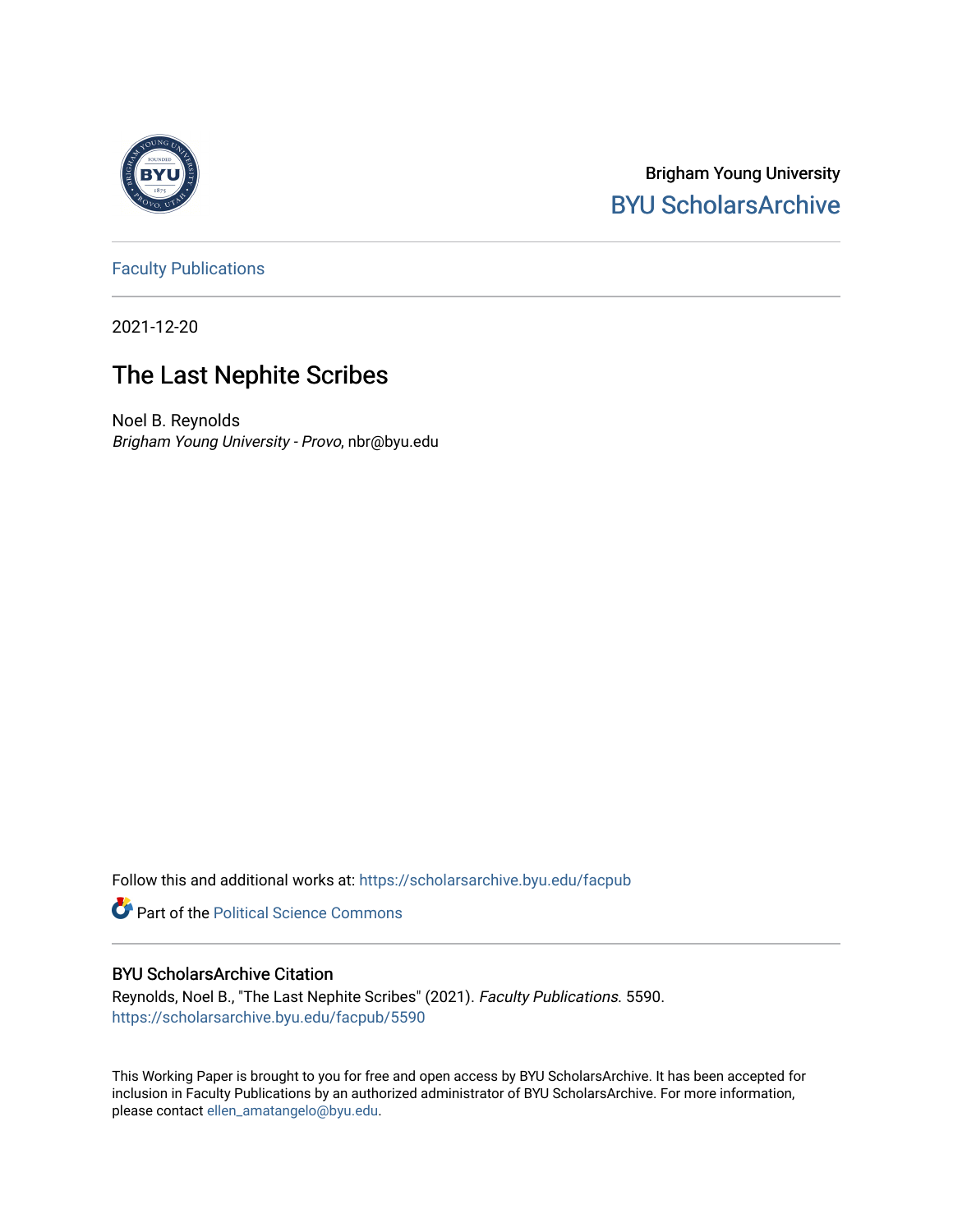#### **The Last Nephite Scribes**

Noel B. Reynolds

December 20, 2021

The picture of the last Nephite prophet Moroni and his activities after the final battle that seems to prevail with contemporary readers of the Book of Mormon is both simple and straightforward. Still a relatively young man, Moroni is usually described as being completely alone, hiding from still vengeful Lamanites, and working to complete his father's abridgement of the Nephite records, which he would then hide up in the same hill where the great battle had occurred. But the ongoing accumulation of relevant scholarly discoveries about ancient scribalism and more careful readings of Moroni's own account now invite the construction of a significantly revised and enriched description of Moroni's last days.

As it turns out, the occasional references to the Nephite records in Mormon's abridgement and in Nephi's Small Plates constitute a complete record of the transmission of these records from one generation to another. When we read these accounts from the perspective of ancient near eastern history and record keeping, it becomes obvious that the Nephites from Nephi to Mormon have

1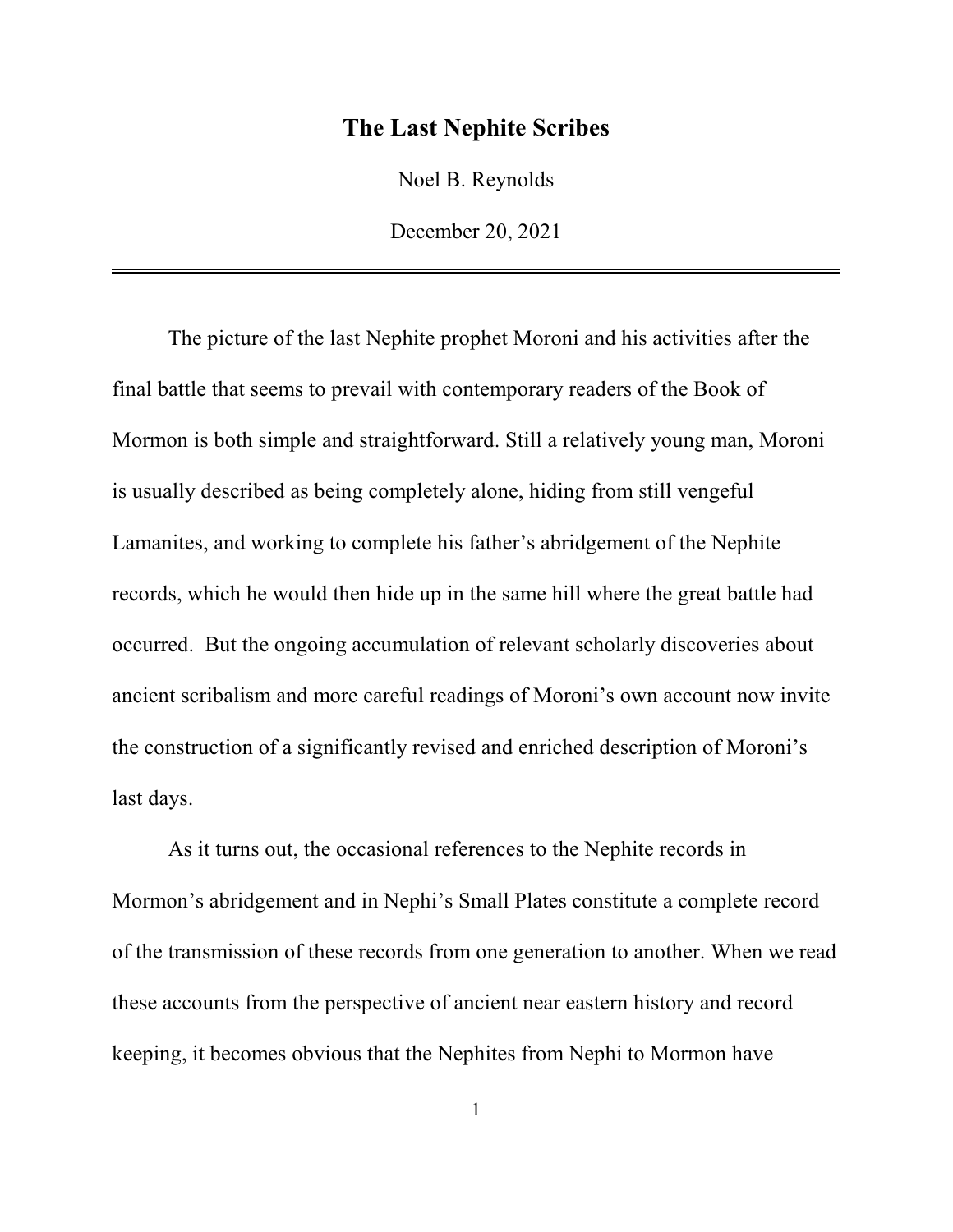maintained an official scribal school that keeps detailed records of the people, the prophecies and revelations given to the prophets, and the wars and contentions with the Lamanites. Even though the scribal responsibility is passed back and forth between kings, judges, prophets, scribes, and military leaders—all of whom are also trained scribes—it is always the same charge to maintain and preserve the same records set with a view to the same prophecy that in the last days the records of the Nephites will provide the key tool by which the descendants of Lehi, the Gentiles, and the house of Israel will be gathered in to the Lord as they receive the knowledge of the gospel originally revealed to the first Nephite prophets and taught to the Nephites by Jesus Christ in person. Further, that official scribal school will maintain competency in ancient Hebrew and Egyptian, the languages of their scriptures in the Brass Plates, even as their own Nephite language evolves in normal ways becoming unrecognizable to any other people.

#### **A Nephite scribal tradition**

The realization that Ammaron, Mormon, and Moroni were all key players in the Nephite scribal school that traced its origins and mission back to Lehi and Nephi, the prophetic founders of the Nephite dispensation, has influenced me the most in this undertaking. Students of literacy today have studied the rise and progress of a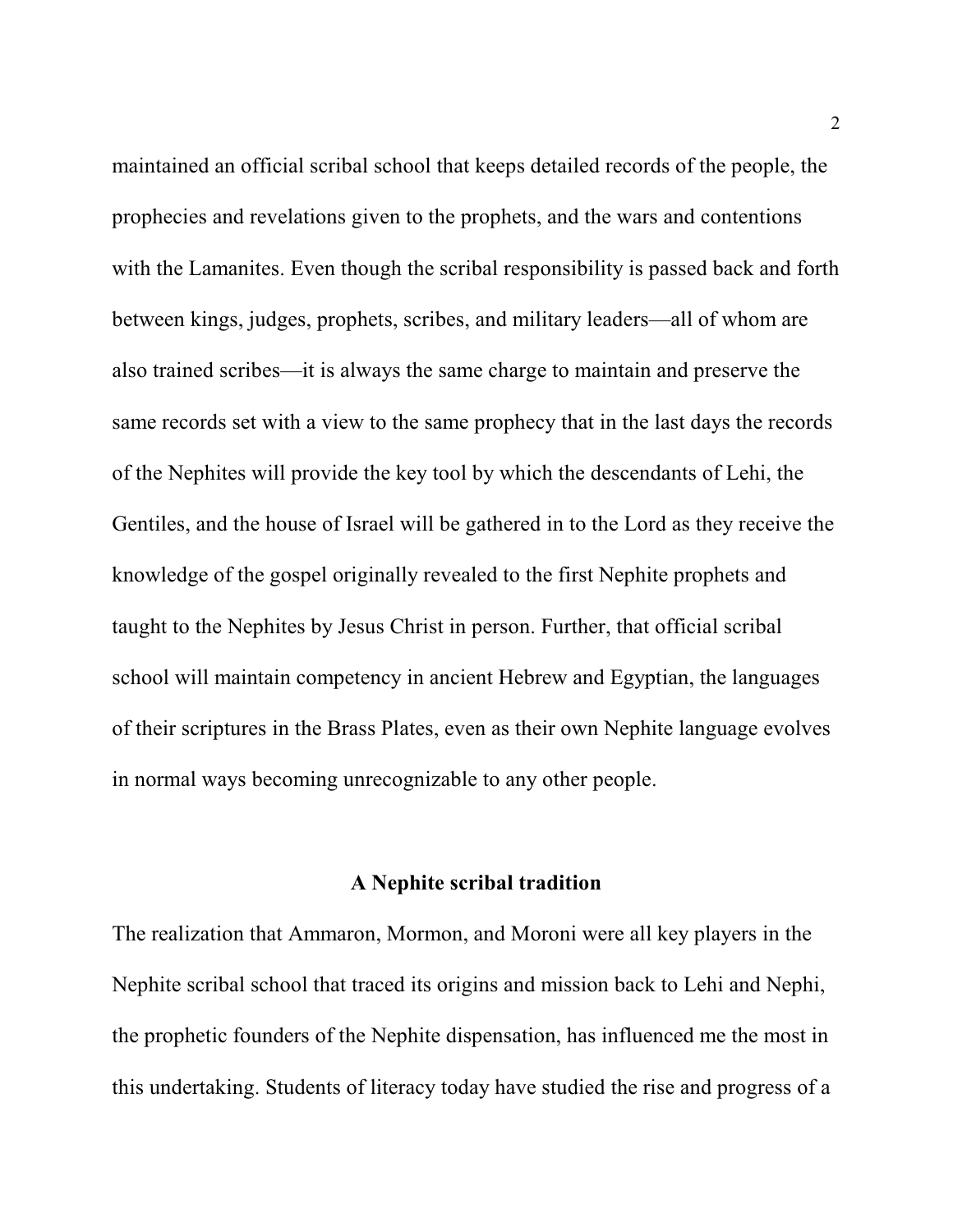multitude of writing systems over the last five millennia. They are in general agreement that widespread literacy, defined as the ability to read and compose complex texts, never existed until after the invention of the printing press. While the general public could use rudimentary writing in practical ways in their lives, the reading and writing of complex texts was left to specially trained scribes—the products of family-based scribal schools—that are estimated to have constituted between one and five percent of the general population in ancient Mesopotamia, Egypt, Israel, Asia, Mesoamerica, and in Europe before Gutenberg.<sup>1</sup> All cultures were based in orality, and high level literacy was the province of small elites wherever it existed.

#### *A Josephite scribal tradition*

The Brass Plates of Lehi and Nephi are best explained as a product of a Manassite scribal school that persisted from the time of ancient Joseph in Egypt down to the last decades before the destruction of Jerusalem when Lehi and Nephi were trained as scribes.<sup>2</sup> That scribal school was defined by its preservation of an alternative

<sup>&</sup>lt;sup>1</sup> For an in-depth exploration of the history of Israelite scribal schools from a Book of Mormon perspective, see Noel B. Reynolds, "Lehi and Nephi as Trained Manassite Scribes," working paper available online at https://scholarsarchive.byu.edu/facpub/5380.

<sup>&</sup>lt;sup>2</sup> See Noel B. Reynolds, "The Brass Plates in Context: A Book of Mormon Backstory," working paper available online at https://scholarsarchive.byu.edu/facpub/5378.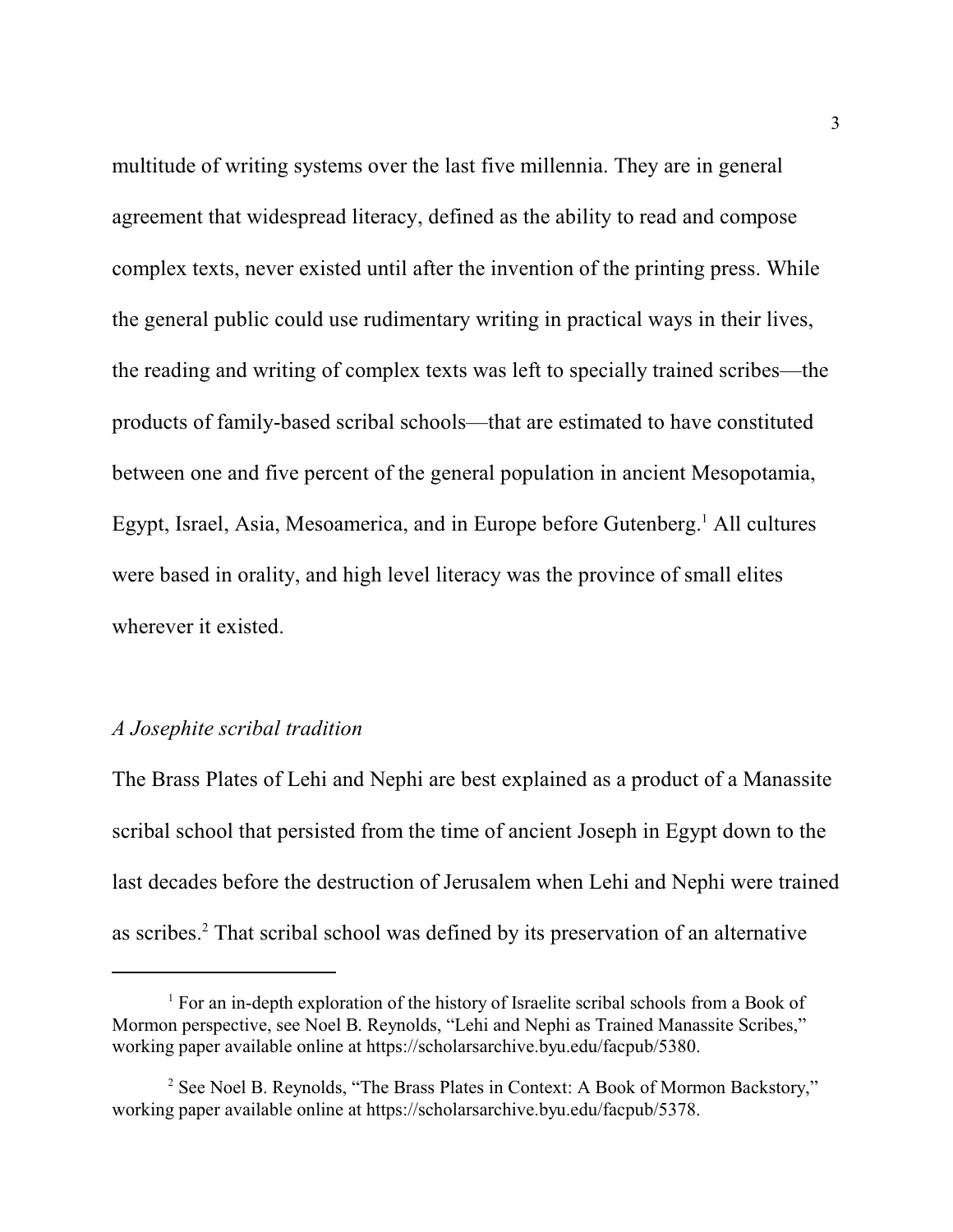Josephite history and prophetic record in the Egyptian language and of competency in that language and script for its scribes, who by Lehi's time were living as refugees in Jerusalem and were partially integrated into the Judahite scribal world, that featured writing in the relatively new Hebrew script and newly standardized Hebrew language, and that produced the Hebrew Bible in the seventh and sixth centuries BCE. That hypothesized scribal school then disappeared after Lehi, Nephi, and possibly others were driven out and after the Babylonians destroyed Jerusalem and took its remaining elites into captivity.<sup>3</sup>

Anyone from seventh-century Jerusalem who had written a book and explained that production saying he "had been taught somewhat in all the learning of [his] father" (1 Nephi 1:1), would have been readily identified as a highly trained scribe. That identification would be doubly confirmed when in reading the book, we find it has been carefully composed following the distinctive structuring principles of Hebrew rhetoric that reached their apogee of development in the

<sup>&</sup>lt;sup>3</sup> Intriguing potential corroborating evidence for this appears in the memoirs of a seventeenth-century British sea captain who worked the western coast of India for three decades. Alexander Hamilton wrote that in his many contacts with the ancient Jewish colony in Kerala, those people told him that they were descendants of Manasseh that had been deported from Jerusalem by the Babylonians, taken to the east end of the Babylonian empire, and then released at some later point and allowed to migrate south to India. They settled in Kerala, and they brought their records with them *written on brass plates*. See Captain Alexander Hamilton, *A New Account of the East Indies I* (London: 1744), 323–24. This book is now available as a photographic reprint and online. I consulted the GALE reprint edition.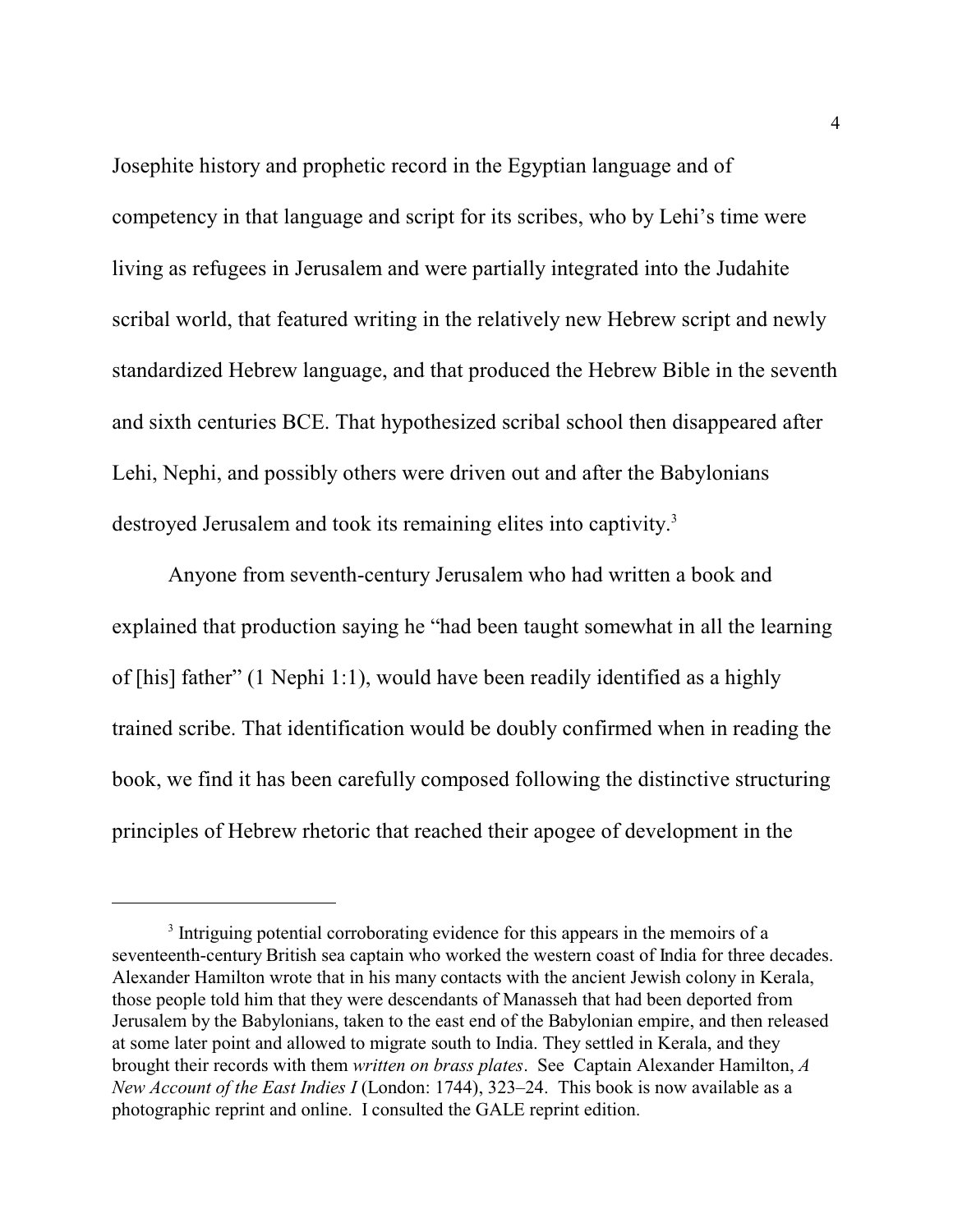scribal schools of late seventh-century Jerusalem—as has been argued by contemporary Bible scholars. 4

#### *A Nephite scribal school*

The strongest evidence for a scribal school that played a significant role in Nephite society throughout its thousand-year history is Mormon's abridgment of the extensive Nephite records as displayed in the Book of Mormon itself. On the whole, Mormon's text simply assumes scribal teaching and competencies. But the text offers other clues of a scribal-school tradition as well. For example, we are repeatedly reminded of the very large body of Nephite records that had been preserved, with which Mormon had to work in producing his abridgment. Mormon's side comment made in the middle of his abridgment gives us a valuable perspective:

And now *there are many records kept of the proceedings of this people*, by many of this people, which are particular and very large, concerning them. But behold, a hundredth part of the proceedings of this people, yea, the

<sup>&</sup>lt;sup>4</sup> See Noel B. Reynolds, "Chiastic Structuring of Large Texts: Second Nephi as a Case Study," in *"To Seek the Law of the Lord": Essays in Honor of John W. Welch*, ed. Paul Y. Hoskisson and Daniel C. Peterson (Orem, UT: The Interpreter Foundation, 2017), 333–50 and "Lehi's Vision, Nephi's Blueprint," working paper available online at https://scholarsarchive.byu.edu/facpub/5382.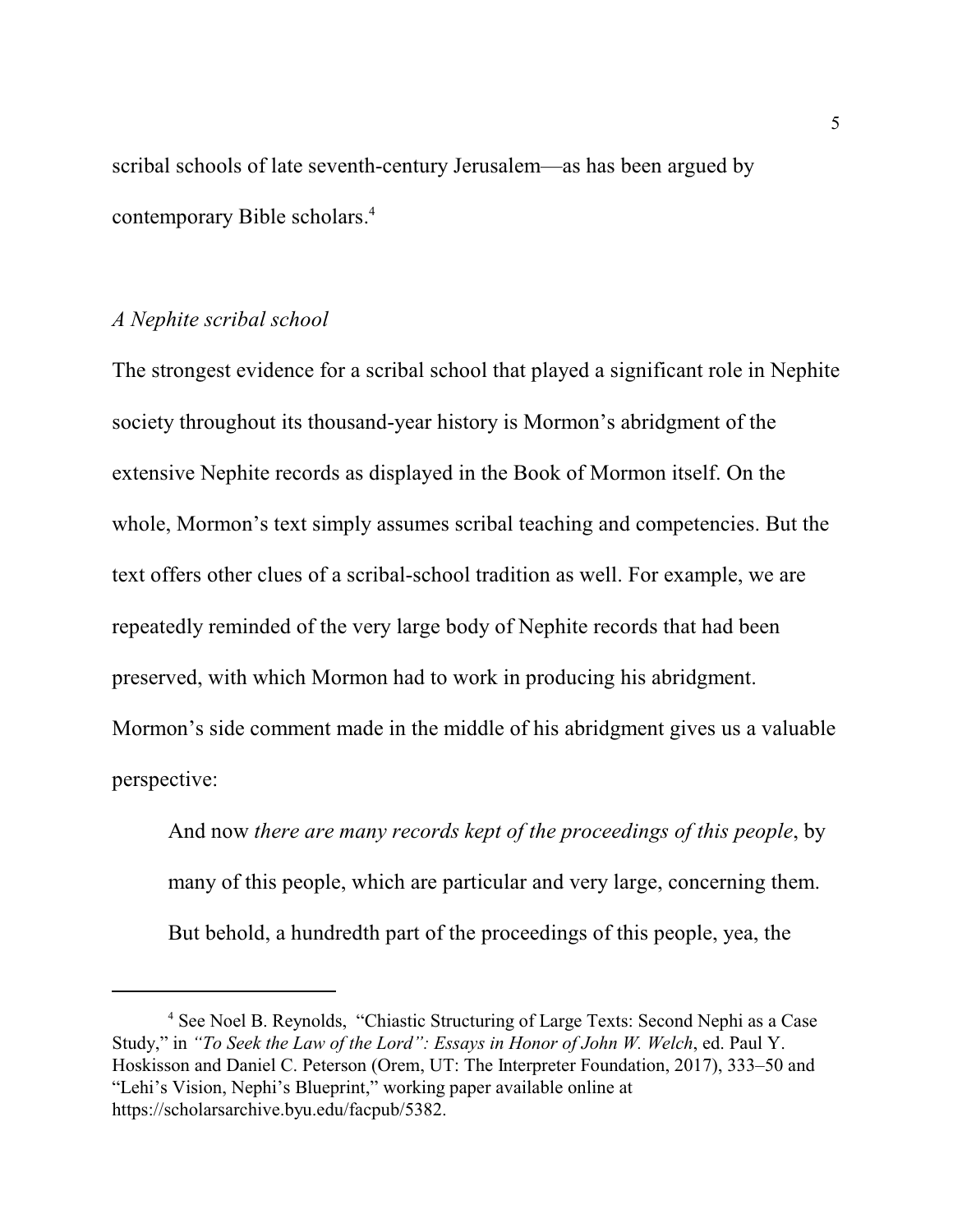account of the Lamanites and of the Nephites, and their wars, and contentions, and dissensions, and their preaching, and their prophecies, and their shipping and their building of ships, and their building of temples, and of synagogues and their sanctuaries, and their righteousness, and their wickedness, and their murders, and their robbings, and their plundering, and all manner of abominations and whoredoms, cannot be contained in this work. But behold, *there are many books and many records of every kind, and they have been kept chiefly by the Nephites*. And they have been *handed down from one generation to another by the Nephites*, even until they have fallen into transgression. <sup>5</sup> Helaman 3:13–16

Across all those centuries, a continuing scribal school is the only viable explanation for the continuation of the mission to write and preserve such records and for the continuation of the knowledge of the necessary technology for manufacturing metal plates and inscribing a written record upon them.

#### *The Languages of the scribes*

<sup>&</sup>lt;sup>5</sup> All quotations from the Book of Mormon, including spelling and punctuation, are taken from the Yale critical text. See Royal Skousen, *The Book of Mormon: The Earliest Text* (New Haven, CT: Yale Univ. Press, 2009). I have occasionally adjusted formatting and added italics for emphasis.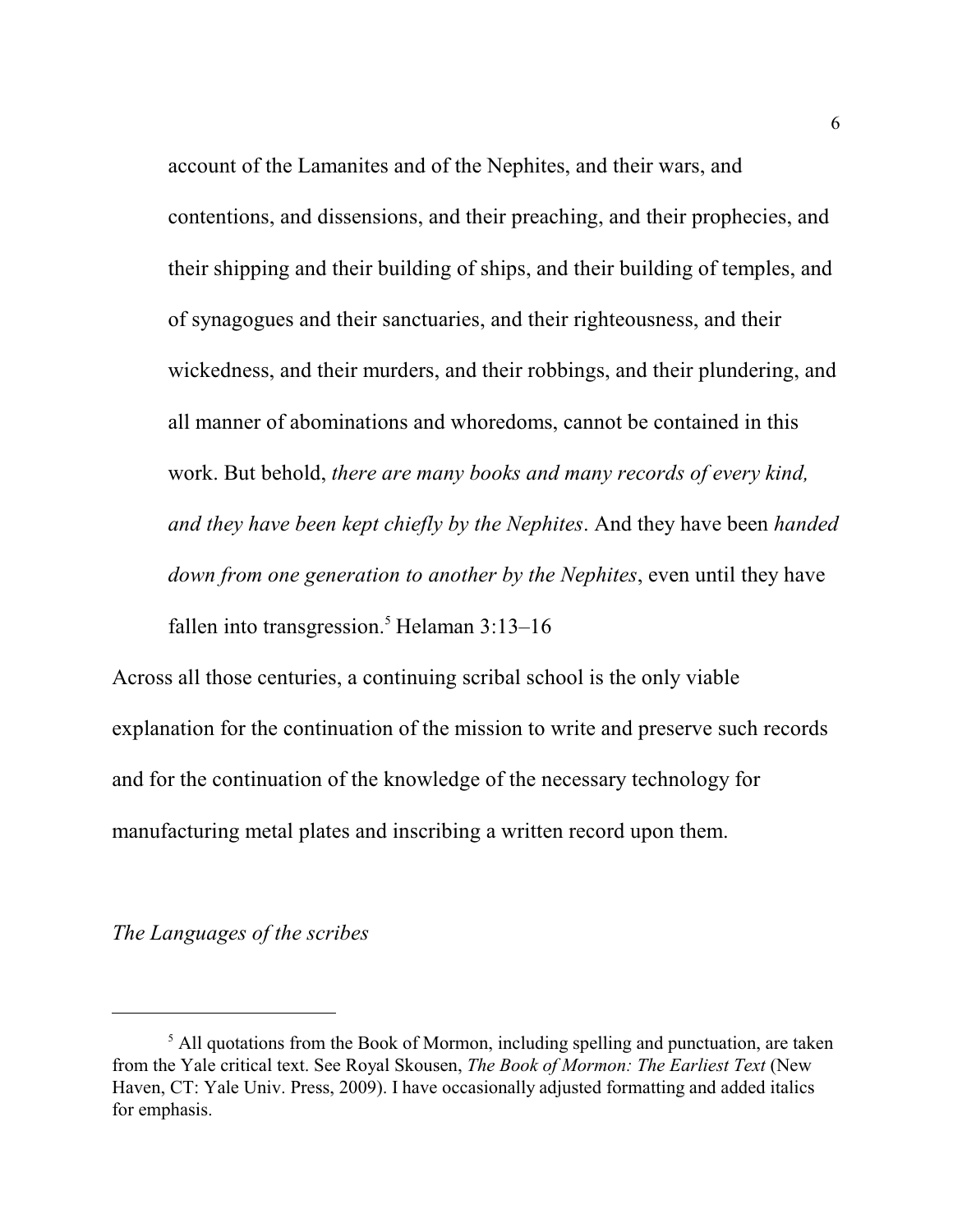The richness of the linguistic options available to Mormon and Moroni in their late Nephite writings is another strong indicator of their participation in a scribal school that had kept those options alive for a millennium, in spite of the inevitable changes and transformations of the Nephite vernacular language across so many centuries. 6 Nephi stated plainly at the beginning that he was writing his Small Plates in the language of the Egyptians<sup>7</sup>—a statement that illuminates the linguistic focus of his own Manassite scribal training. There is only fragmentary evidence of an Egyptian-language component in the training provided by seventhcentury Judahite scribal schools. 8

Centuries after Nephi, King Benjamin taught his own sons about the importance of the Brass Plates and explained that Lehi could read them because he had been instructed in the Egyptian language—just as Nephite scribal families were instructing their descendants in that language down to Mosiah's day:

For it were not possible that our father Lehi could have remembered all

<sup>&</sup>lt;sup>6</sup> For an excellent account of these changes and the apparent impact of ancient Near Eastern languages on the Uto-Aztecan family of languages in ancient Mesoamerica from the perspective of historical linguistics, see Brian D. Stubbs, *Changes in Languages from Nephi to Now*, second edition, (2016).

<sup>7</sup> 1 Nephi 1:2

<sup>&</sup>lt;sup>8</sup> The limited epigraphic evidence is summarized in Reynolds, "Brass Plates in Context," xxx.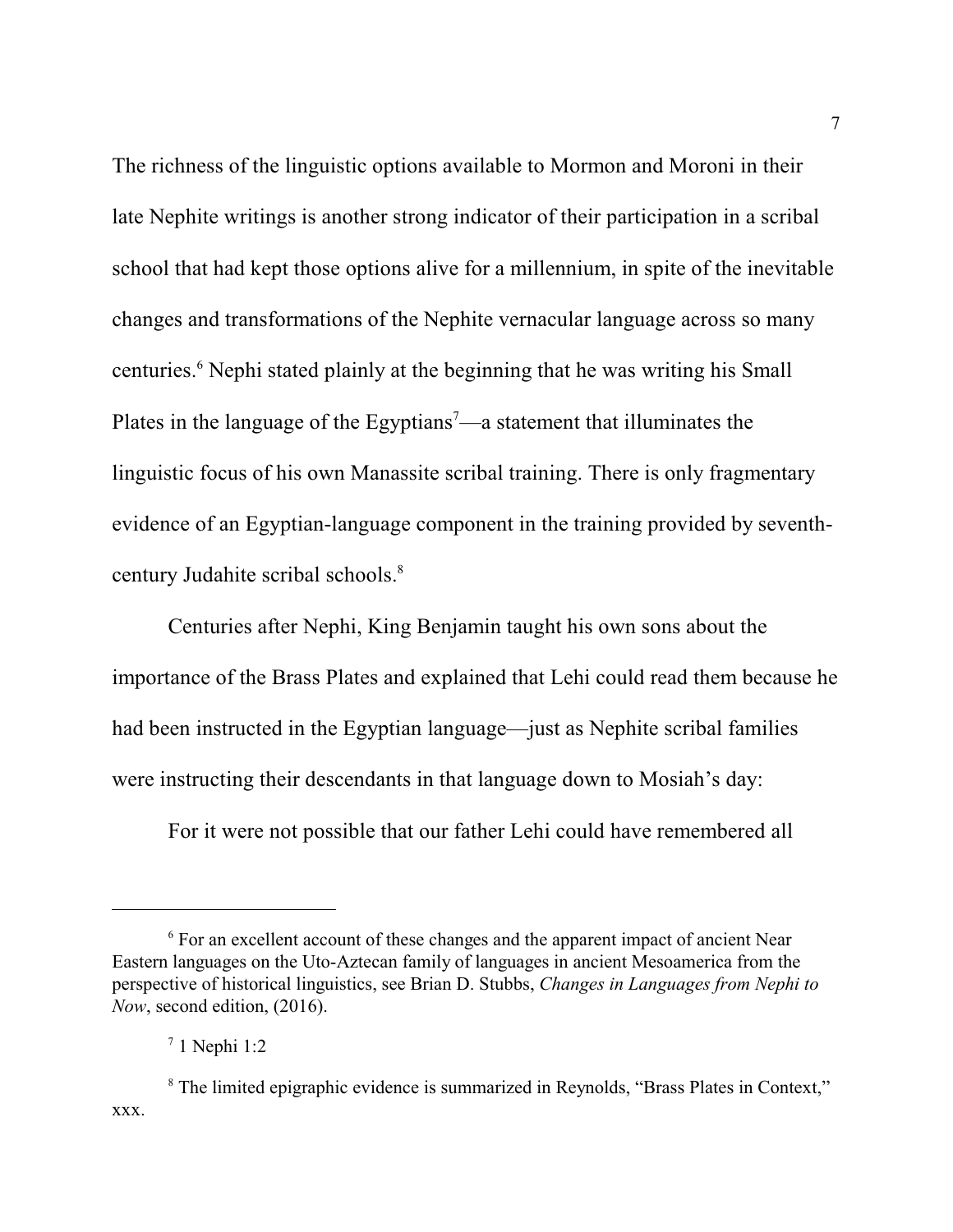these things, to have taught them to his children, except it were for the help of these plates; for he having been taught in the language of the Egyptians, therefore *he could read these engravings and teach them to his children*, *that thereby they could teach them to their children*, and so fulfilling the commandments of God, *even down to this present time*. Mosiah 1:4

The predominantly Egyptian language character of the Brass Plates helps explain Nephi's claim that these plates contained a more reliable version of Israelite scripture and history than did the newly transcribed Judahite texts,<sup>9</sup> because the Brass Plates were recorded and preserved in the original language and script (most likely hieratic) that was used by Moses, Lehi's ancestor Manasseh, his father Joseph, and his great-great grandfather Abraham. In contrast, the Hebrew Bible that took shape after 700 BCE is thought to be derived from transcriptions of competing oral traditions using the early Hebrew alphabetic script which made its appearance around 800 BCE and was only standardized in the paleo-Hebrew script during the following century. That early script was subsequently replaced by the Persian or square script after the exile in the sixth century, but was still occasionally manifest in some Samaritan and Jewish manuscripts as late as the

<sup>&</sup>lt;sup>9</sup> See Nephi's comparison of the Brass Plates with a future Judahite Bible in 1 Nephi 13:20–32.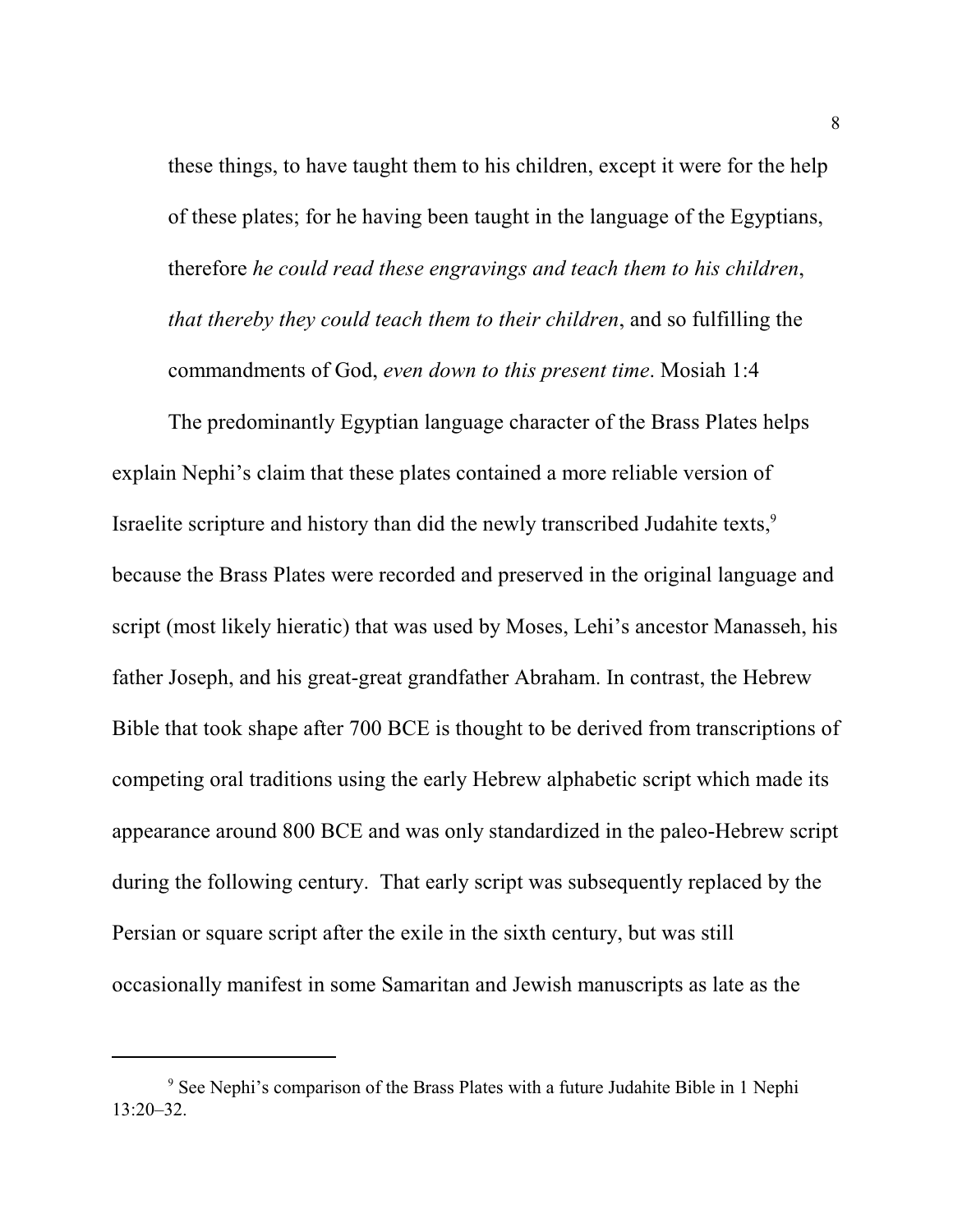first century BCE, as attested in the Dead Sea Scrolls.

Because of the centrality of the Brass Plates and Lehi and Nephi's early writings for the Nephite tradition, we learn that the ability to read and write in Egyptian language and script was preserved by these Nephites down to the time of Mormon and Moroni and that they had also adapted the Egyptian script to the current version of their own language. They also claimed to have had the option of writing their record in Hebrew. The only Hebrew script that could have been known to them was the alphabetic paleo Hebrew of Lehi's day, which may have been easier to adapt to the vernacular Nephite in which their histories, prophecies, and preachings would have been recorded.

And now behold, we have written this record, according to our knowledge, in the characters which are called among us the reformed Egyptian, being handed down and altered by us according to our manner of speech. And if our plates had been sufficiently large, we should have written in the Hebrew; but the Hebrew hath been altered by us also. And if we could have written in the Hebrew, behold, ye would have had none imperfection in our record. But the Lord knoweth the things which we have written and also that none other people knoweth our language. And because that none other people knoweth our language, therefore he hath prepared means for the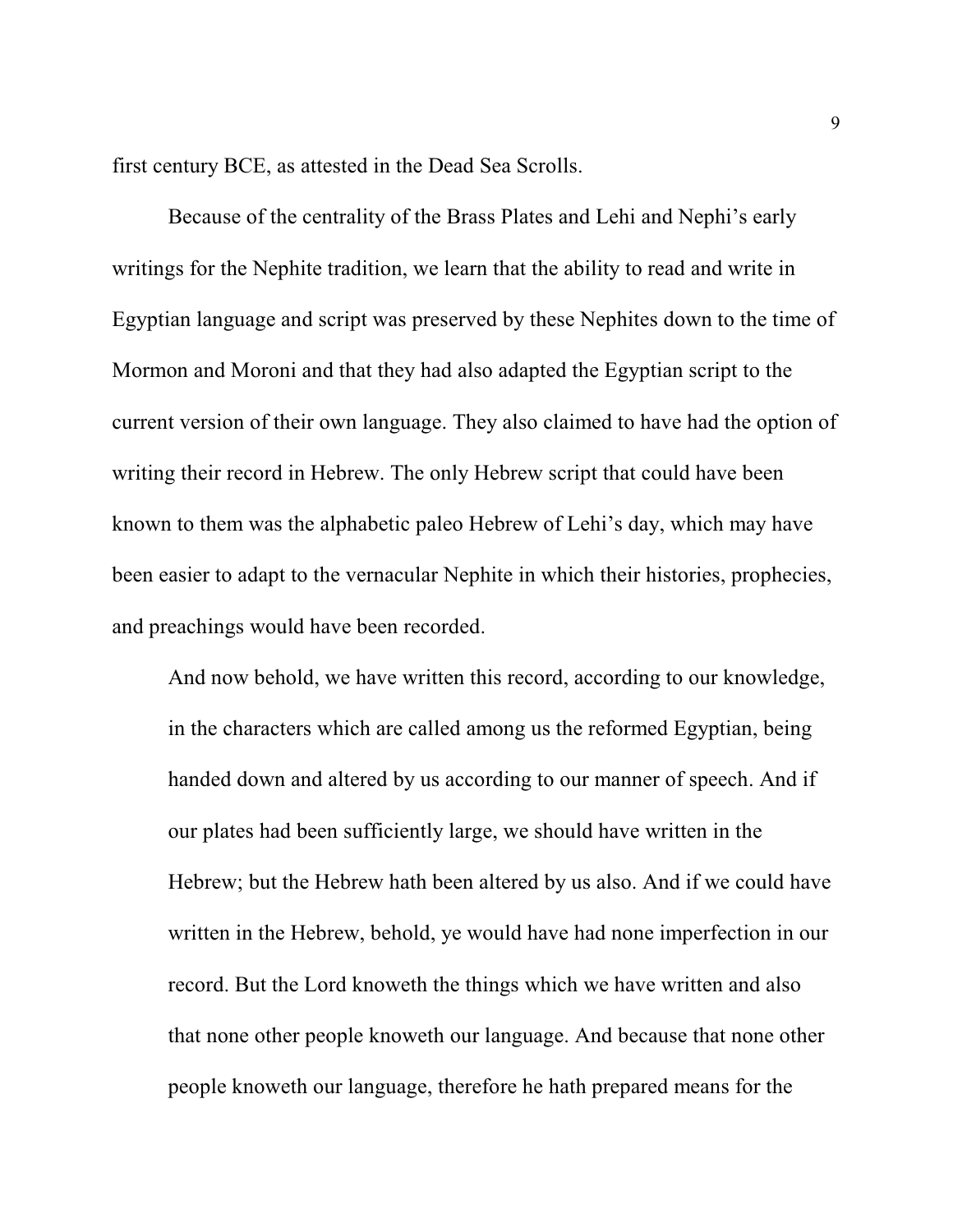#### interpretation thereof. Mormon 9:32–34

#### *Ammaron as chief Nephite scribe*

From the beginning of the Nephite dispensation as described in the great orienting vision given to Lehi and Nephi, their prophets knew the day would come that the Nephite civilization would completely abandon the ways of the Lord and would finally be destroyed as a people.<sup>10</sup> That prophesied dark night was evidently falling in the opening decades of the tenth Nephite century when Ammaron, the apparent head of the Nephite scribal school and custodian of the entire collection of Nephite records, was inspired to secrete that collection in a secure northern location and to arrange for a final completion and abridgment of the main record, the Large Plates of Nephi, that would eventually become the primary means of launching the last dispensation and bringing the remnant of Joseph, the Gentiles, and scattered Israel to the Lord.<sup>11</sup>

And it came to pass that after three hundred and five years had passed away—and the people did still remain in wickedness—and Amos died, and his brother Ammaron did keep the record in his stead.

<sup>&</sup>lt;sup>10</sup> See Reynolds, "Lehi's Vision,"

<sup>&</sup>lt;sup>11</sup> See Mormon 3:17–19 and 5:9–24.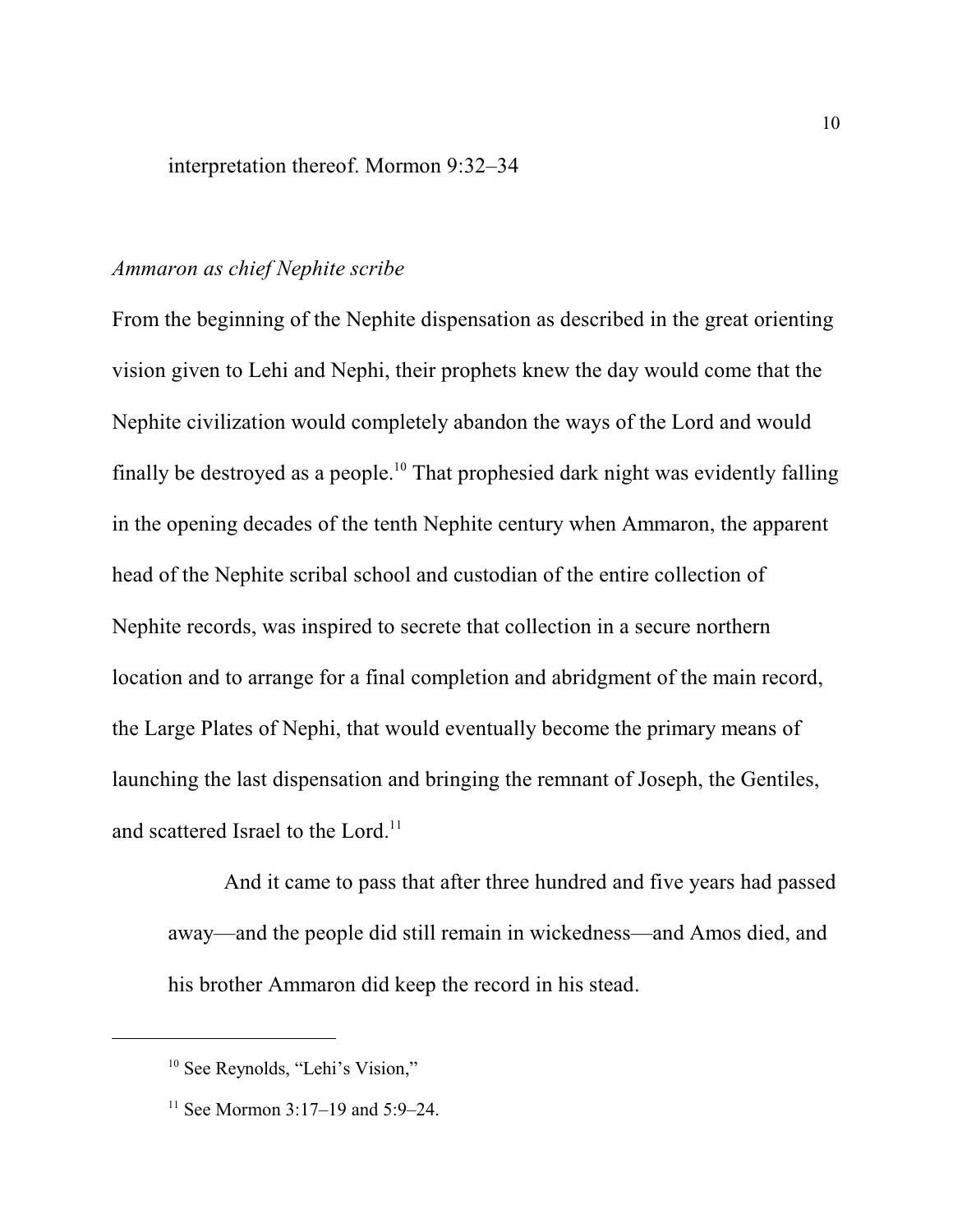And it came to pass that when three hundred and twenty years had passed away, Ammaron *being constrained by the Holy Ghost* did hide up the records which were sacred, yea, even all the sacred records which had been handed down from generation to generation, which were sacred, even until the three hundred and twentieth year from the coming of Christ. And he did hide them up unto the Lord, *that they might come again unto the remnant of the house of Jacob, according to the prophecies and the promises of the Lord*. 4 Nephi 1:47–49

And about the time that Ammaron hid up the records unto the Lord, he came unto me [Mormon], I being about ten years of age—and *I began to be learned somewhat after the manner of the learning of my people*—and Ammaron saith unto me: I perceive that thou art a sober child and art quick to observe. Therefore, when ye are about twenty and four years old, I would that ye should remember the things that ye have observed concerning this people; and when ye are of that age, go to the land of Antum unto a hill which shall be called Shim; and there have I deposited unto the Lord all the sacred engravings concerning this people. And behold, *ye shall take the plates of Nephi unto yourself, and the remainder shall ye leave in the place where they are.* And ye shall engrave upon the plates of Nephi all the things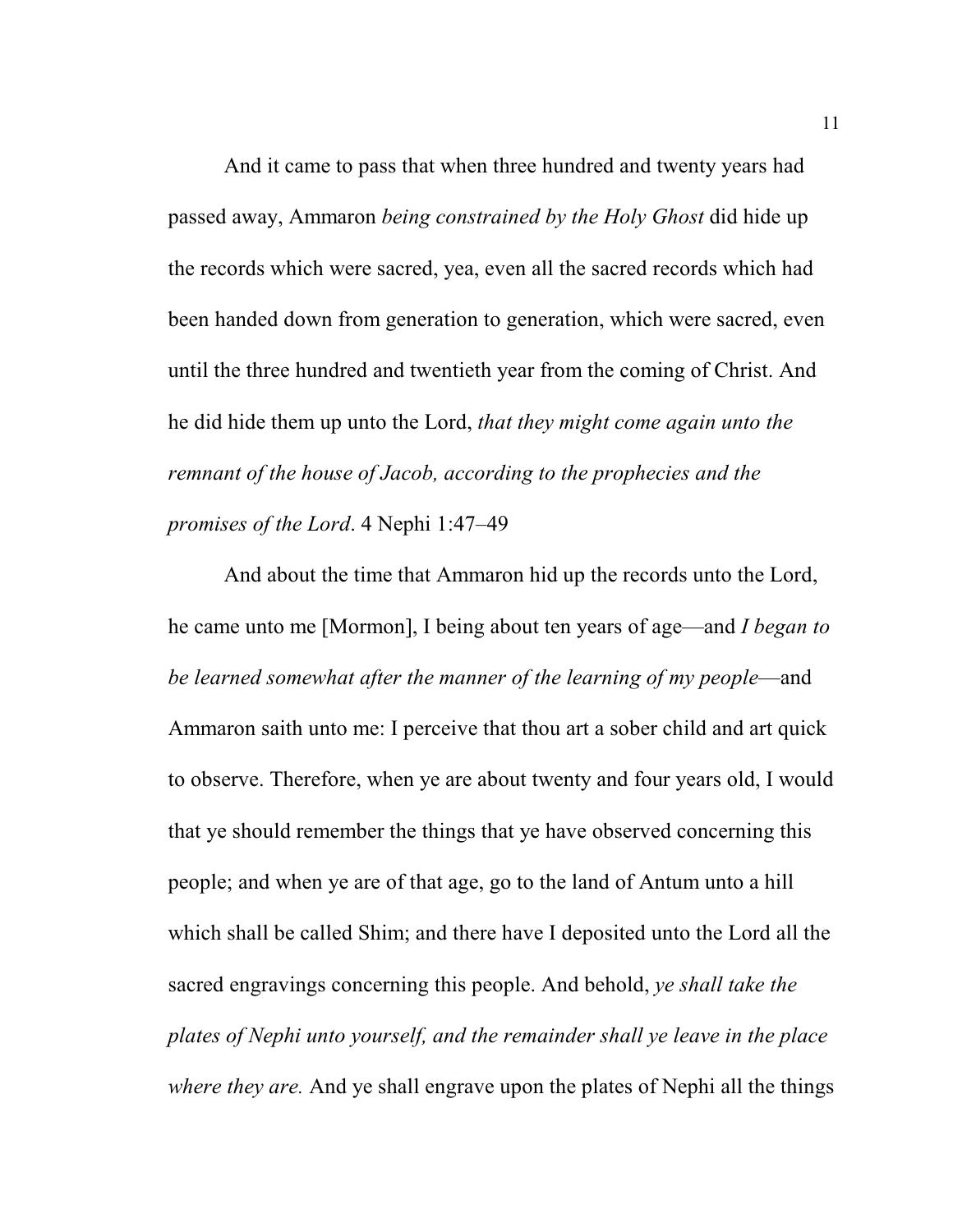that ye have observed concerning this people. And I Mormon being a descendant of Nephi—and my father's name was Mormon—and I remembered the things which Ammaron commanded me. Mormon 1:1–5

# *Mormon as final head Nephite scribe and custodian of the Nephite records* In this transitional passage, Mormon provides an account of how at the tender age of ten he was chosen and charged to be the final custodian and abridger of the nine-century collection of Nephite records. So how, we might ask, is Ammaron, the distinguished apparent head of whatever remained of the Nephite scribal association, being made aware of one of their younger students who at age ten is only beginning "to be learned somewhat after the manner of the learning" of "his people" and that he is "a sober child" and "quick to observe?" We don't know whether Mormon is here referring to the learning programs of his family scribal school or of the Nephites more generally. All ancient learning programs we know about were family-based. And that would be consistent with the details of the Nephite story as it unfolds in Mormon's abridgment.

Ammaron is clearly in survival mode when he approaches the young Mormon. He has already hidden the Nephite record collection in their northern retreats, as far from the Lamanite borders as possible, and is on the lookout for a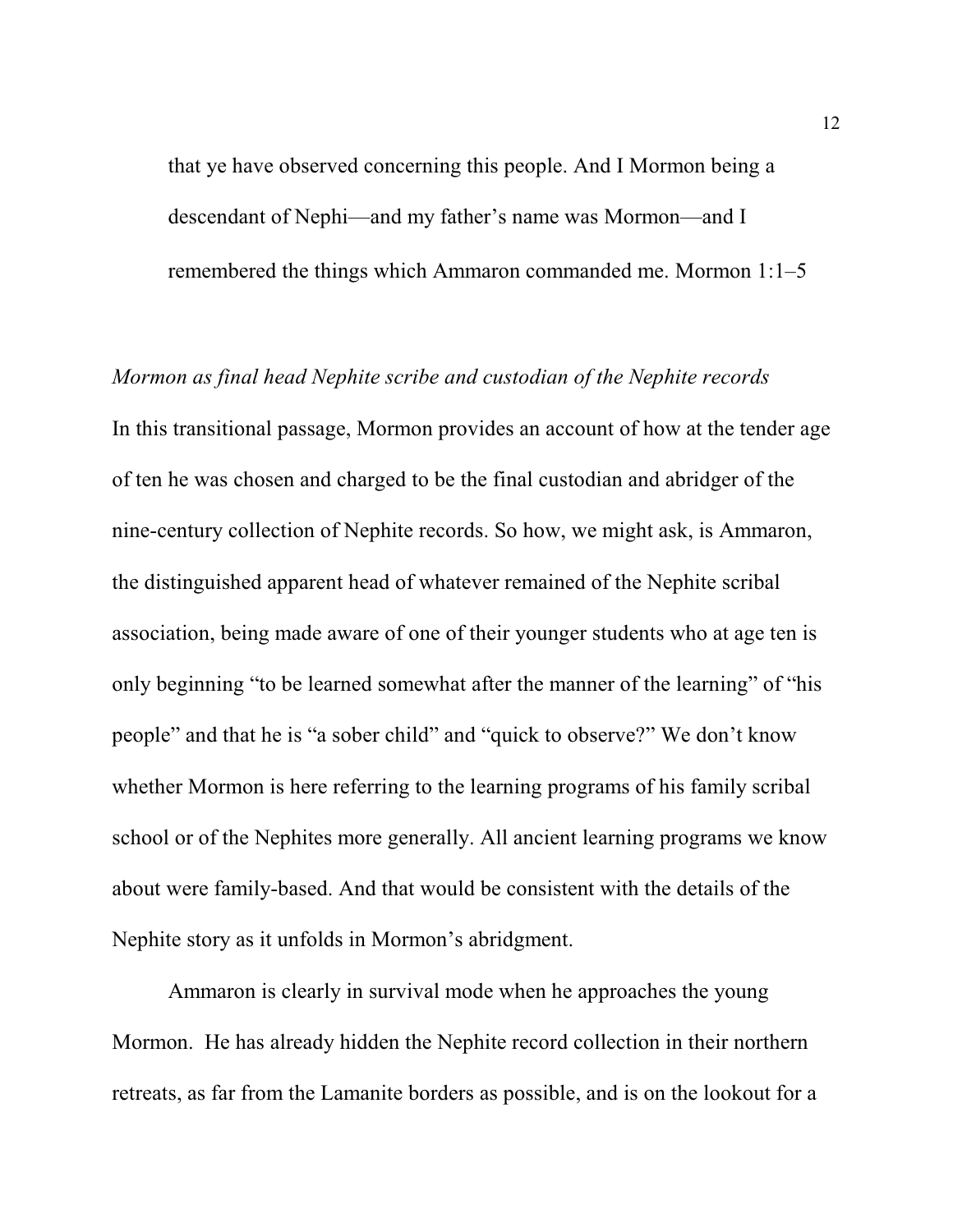talented successor. While Mormon has not thought to inform us in so many words that he was educated in a scribal school, anyone from an oral culture would have understood that implication immediately. And just like the scribal schools of the ancient Near East and Egypt were governed and supported by families over long periods of time, so does Mormon describe himself as "a pure descendant of Lehi" (3 Nephi 5:20) and as "a descendant of Nephi" (Mormon 1:5). Minimally, Mormon is telling his readers that he is not an Ishmaelite, a Zoramite, a Mulekite, a Jaredite, or descended from any of the other human populations that may have been associated with the Nephites. But he also may be identifying himself with a scribal school established by Nephi and perpetuated down to the times of Ammaron and Mormon.

#### **A History of the Nephite Scribal School**

The history of the Nephite scribal school is nowhere articulated explicitly, though there are clues that surface at multiple junctures in Nephi's and Mormon's accounts. Like so many other dimensions of ancient Nephite culture that we would love to know more about, Mormon seems to assume we will be able to fill in the blanks, not realizing how difficult that would be for modern peoples who have only experienced wide-spread literacy. Brant Gardner has published two articles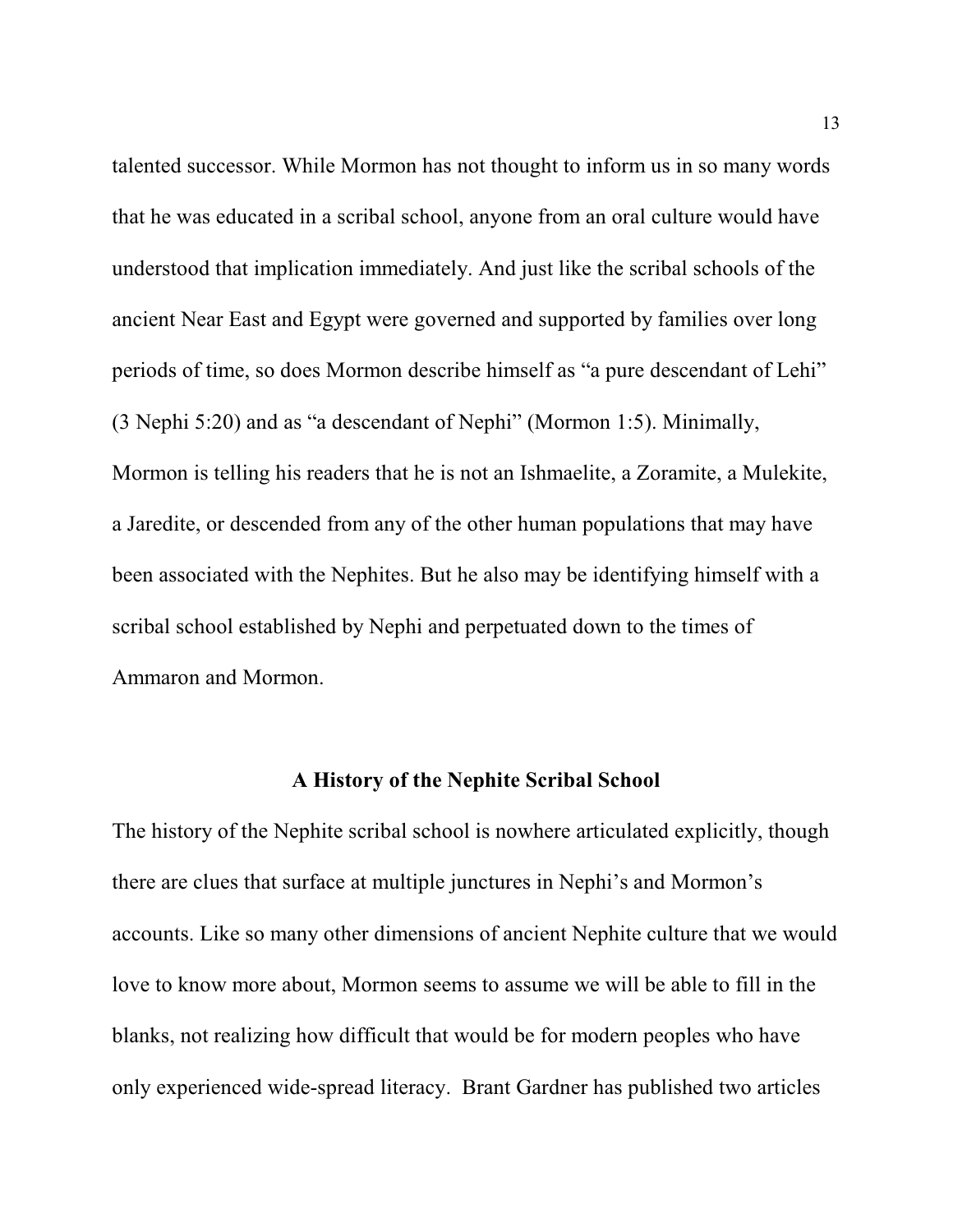that argue persuasively that Nephi was a trained scribe and that the Book of Mormon was written by similarly educated elites to be read by literate elites. But he also shows numerous ways in which the text also indicates the influence of a predominantly oral Nephite culture.<sup>12</sup>

# *Tracking scribal responsibility for maintaining and preserving the Nephite records*

What I have not been able to find anywhere is an attempt to track the continuity of scribal training throughout the Nephite dispensation. The most significant efforts to track Nephite record keepers and their contributions as mentioned in the text itself took shape before the recent flowering of studies of ancient scribalism and so do not incorporate the understandings of scribal schools that are known today.<sup>13</sup>

<sup>12</sup> See Brant A. Gardner, "Nephi as Scribe," *Review of Books on the Book of Mormon* 23, no.1 (2011): 45–55 and "Literacy and Orality in the Book of Mormon," *Interpreter* 9 (2014): 29–85. See also Gardner's helpful discussion of the cultural challenges we face in reading and interpreting any ancient book like the Bible or the Book of Mormon. Brant A. Gardner, *Traditions of the Fathers: The Book of Mormon as History* (Salt Lake City: Greg Kofford Books, 2015), especially 25–40.

<sup>&</sup>lt;sup>13</sup> See Sidney B. Sperry, *Book of Mormon Compendium* (Salt Lake City: Bookcraft, 1968), 13–24 and John L. Sorenson, *Mormon's Codex: An Ancient American Book* (Salt Lake City: Deseret Book and Provo, Utah: Neal A. Maxwell Institute, 2013), 184–218—both of which bring together the decades of research and writing by these two path-breaking scholars in their respective approaches to Book of Mormon research. John A. Tvedtnes provided a minimalist summary in his essay, "Book of Mormon Tribal Affiliation and Military Castes," in Stephen D.. Ricks and William J. Hamblin, eds., *Warfare in the Book of Mormon* (Salt Lake City: Deseret Book and Provo: FARMS, 1990), 315–316. More recently, Anita Wells has reviewed Nephite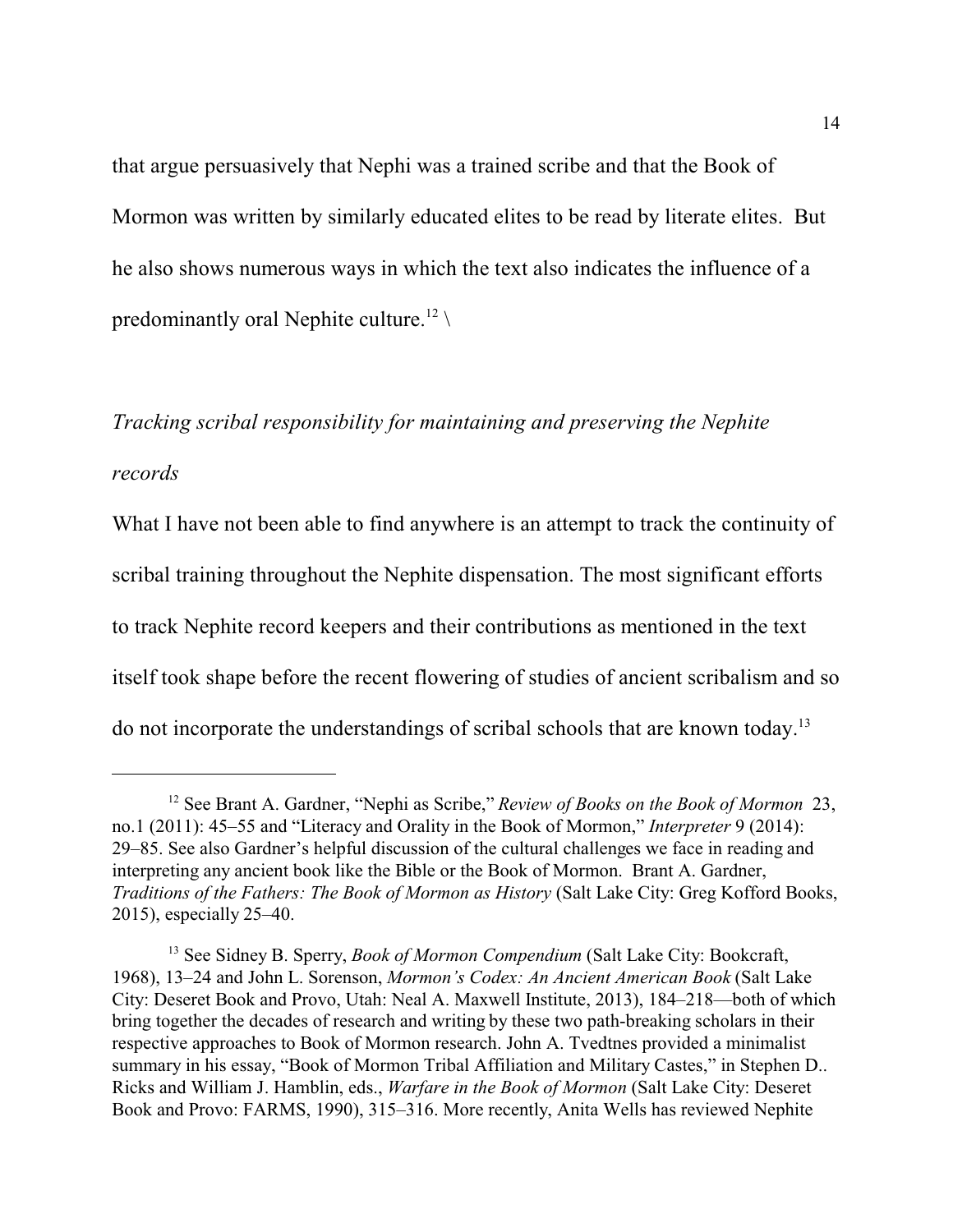When he produced his comprehensive analysis of hereditary offices in the Nephite government, military, and priesthood, John Tvedtnes was able to conclude "that the most important offices in Nephite society—including military positions . . . —were de facto hereditary.<sup>14</sup> From the perspective of these newer studies on ancient scribalism, it becomes evident that the descendants of Nephi did maintain a scribal school that prepared the men who served as the Nephite leaders in all these areas of responsibility from the time of Nephi down to Mormon and Moroni. As will be shown below, Mormon's abridgment reflects the perspective of a trained scribe as it carefully documents every transfer of responsibility for the Nephite records through the entire Nephite dispensation.

The track of responsibility for the scribal school is clear. As in ancient Mesopotamia, Egypt, and Israel, it was the scribal schools that bore the responsibility for maintaining the libraries of earlier and current records and other sacred objects. While the Nephite record does not use the terminology of scribal schools that characterizes modern scholarly discourse, it clearly documents the

record keeping from the perspective of a trained librarian and archivist. She notes how so many scholarly interpreters are impressed with the frequent and repeated references to Nephite records and to their authors that establish a keen concern with provenance and textual relationships that would not have been a concern in early 19<sup>th</sup> century American culture. See Anita Wells, "Bare Record: The Nephite Archivist, the Record of Records, and the Book of Mormon Provenance," *Interpreter* 24 (2017): 99–122, especially 103–104.

<sup>&</sup>lt;sup>14</sup> Tvedtnes, "Book of Mormon Tribal Affiliation," 317.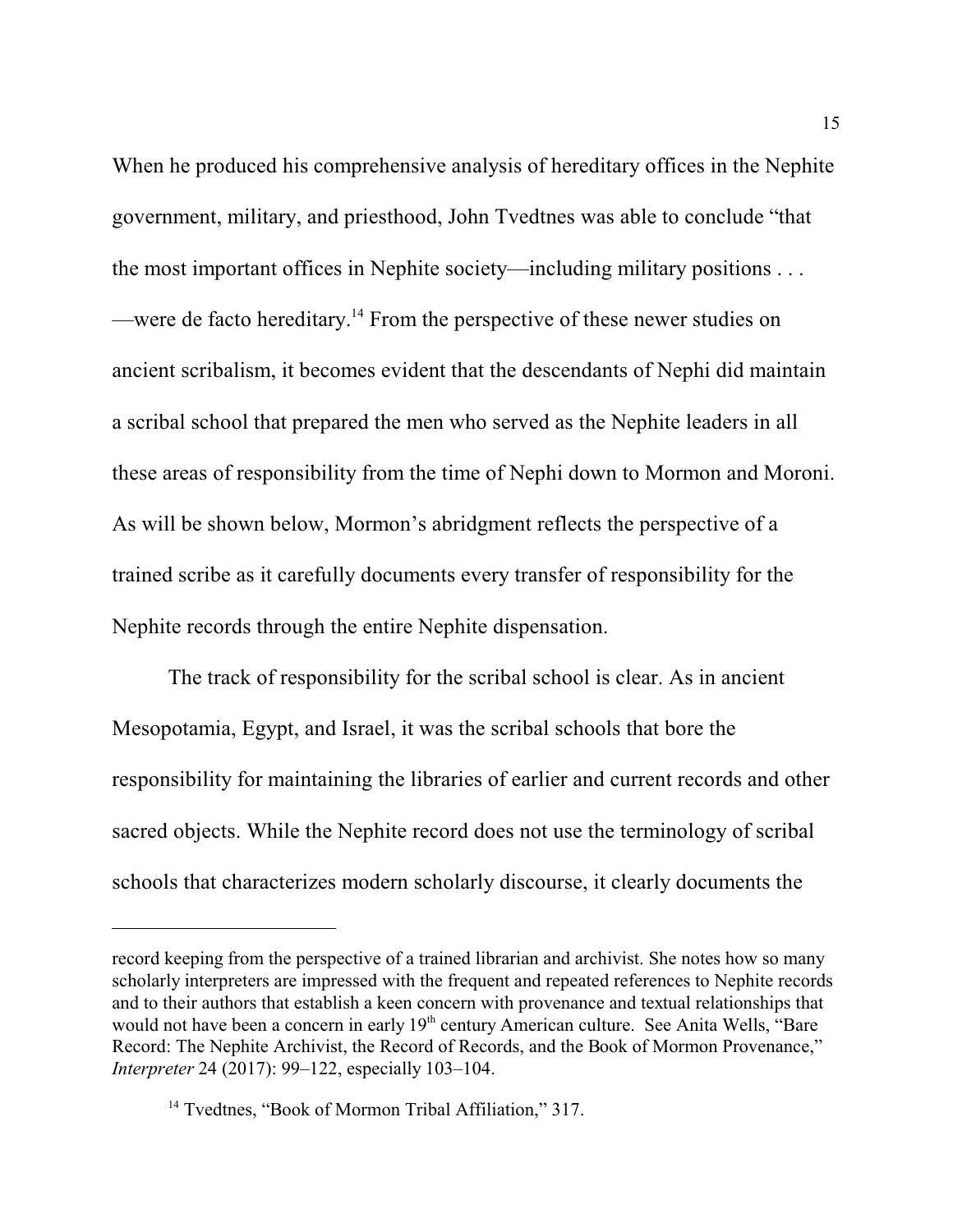passing of the responsibility for the records archives from one period to another. Unstated, but almost certainly included, was the responsibility of these schools to perpetuate education in the languages and scripts of their records, including specifically Egyptian and Hebrew. As the Nephite language evolved over the centuries, these arcane language skills were in danger of disappearing with each new generation.

#### *Lehi and Nephi*

Lehi and Nephi provide us with a strong starting point as obviously trained scribes coming out of Jerusalem at the end of the seventh century BCE. I have argued elsewhere that Nephi's literate attainments exceed almost all examples that have survived in the Hebrew Bible.<sup>15</sup> But the story gets murky very quickly. Nephi produced two separate records written on metal plates—described respectively as his "Large Plates" and his "Small Plates"—each of which he gives the same title—*the plates of Nephi*. These are the two sets of plates that Mormon would later take from the hill Shim.

Mormon's abridgment that we know as the Book of Mormon was derived

<sup>&</sup>lt;sup>15</sup> See Reynolds, "Lehi and Nephi as Trained Manassite Scribes," and "Lehi's Vision, Nephi's Blueprint."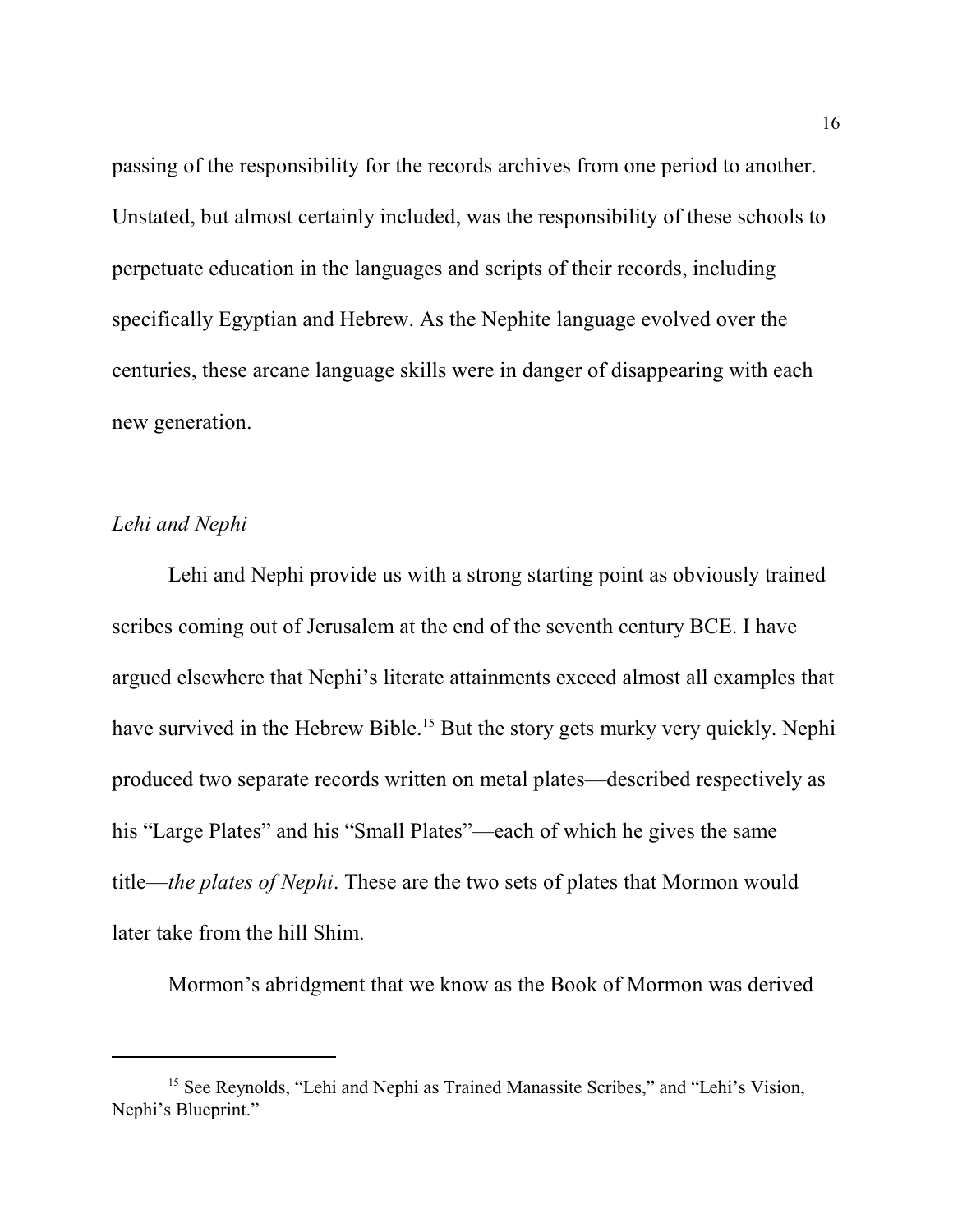originally from Nephi's Large Plates.<sup>16</sup> But he also discovered Nephi's Small Plates, was deeply impressed, and attached them whole to his abridgment. Joseph Smith would later use his translation of these Small Plates to replace the lost 116 pages of translation of Mormon's abridgment of the Large Plates.<sup>17</sup> After the abridgment was completed, Mormon returned Nephi's Large Plates to the buried Nephite records archive.

 Before his death, Nephi gave the "Large Plates" which contained a detailed account of the proceedings of his people to the kings to be maintained as an ongoing record and to be preserved *in futuro*. But the "Small Plates" he gave to his younger brother Jacob. Born after Lehi's departure from Jerusalem, Jacob was undoubtedly taught to read and write either by Nephi or by his father Lehi. Jacob added some valuable material to the Small Plates, and then passed it on to his own posterity who found little to add and who, after several generations, gave up on it entirely by turning it over to the monarchy to become part of the royal archive—where it was discovered by Mormon centuries later. Mormon then

<sup>&</sup>lt;sup>16</sup> See Mormon's explanation in Words of Mormon 1:3-11.

<sup>&</sup>lt;sup>17</sup> For a detailed and thoughtful analysis of that sequence of events and their implications for the resulting text, see Don Bradley, *The Lost 116 Pages: Reconstructing the Book of Mormon's Missing Stories* (Salt Lake City: Greg Kofford Books, 2019), 3–119. Bradley shows convincingly that the actual number of pages lost likely far exceeded 116—which is the number of manuscript pages for the new material that replaced them.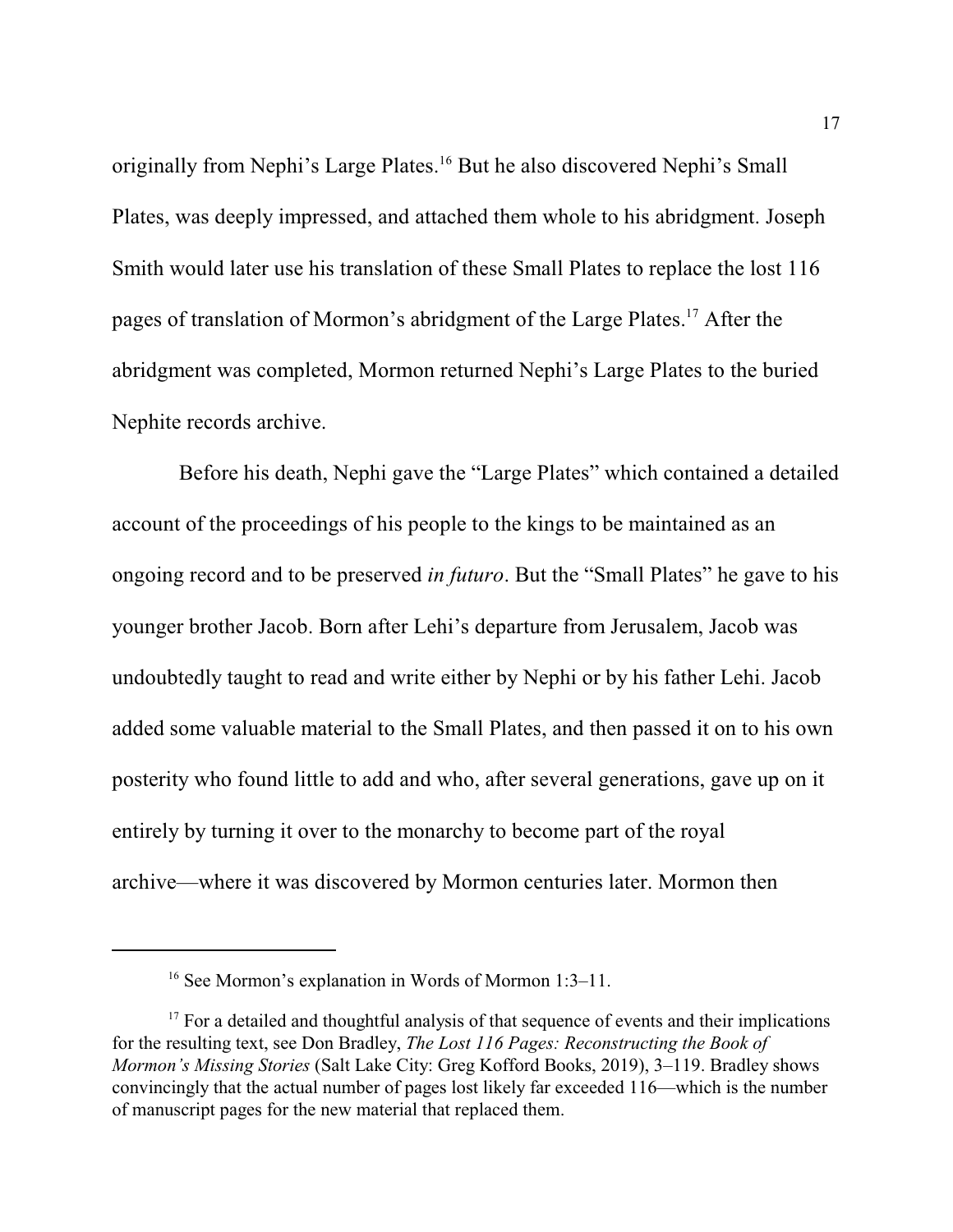attached it to the abridgment which he was making of the Large Plates.<sup>18</sup>

#### *Transmitting the Small Plates of Nephi*

Jacob reports how Nephi acceded to the request of his people to give them a king before he died.<sup>19</sup> Like most other readers, I have assumed that the kings were descendants of Nephi. Because the first section of the translation of Mormon's gold plates was lost by Martin Harris, we do not have a record naming the kings or their scribes until the time of king Mosiah. Consequently, they can only be treated as an unnamed group in a study of how the Nephite records were kept and transmitted through those first four centuries. But at the end of that period it is evident that the kings have faithfully followed the direction given by Nephi to maintain his Large Plates as a record of the Nephite people. The kings themselves may even have retained the responsibility of leading the royal scribal school that kept and preserved the records and the languages of the scriptures. None of that is evident in the record kept by Jacob's descendants.

<sup>&</sup>lt;sup>18</sup> For a comprehensive literary and content analysis of the seven passages in which the respective profiles of the large and small plates are discussed by Nephi or Jacob, see Noel B. Reynolds, "Nephi's Small Plates: A Rhetorical Analysis," TBA.

<sup>&</sup>lt;sup>19</sup> I have reviewed this political history in detail and have advanced my reasons for doubting that Nephi ever accepted the office of king for himself in Noel B. Reynolds, "Nephite Kingship Reconsidered," in Davis Bitton, ed., *Mormons, Scripture, and the Ancient World: Studies in Honor of John L. Sorenson* (Provo, Utah: FARMS,1998), 151–189.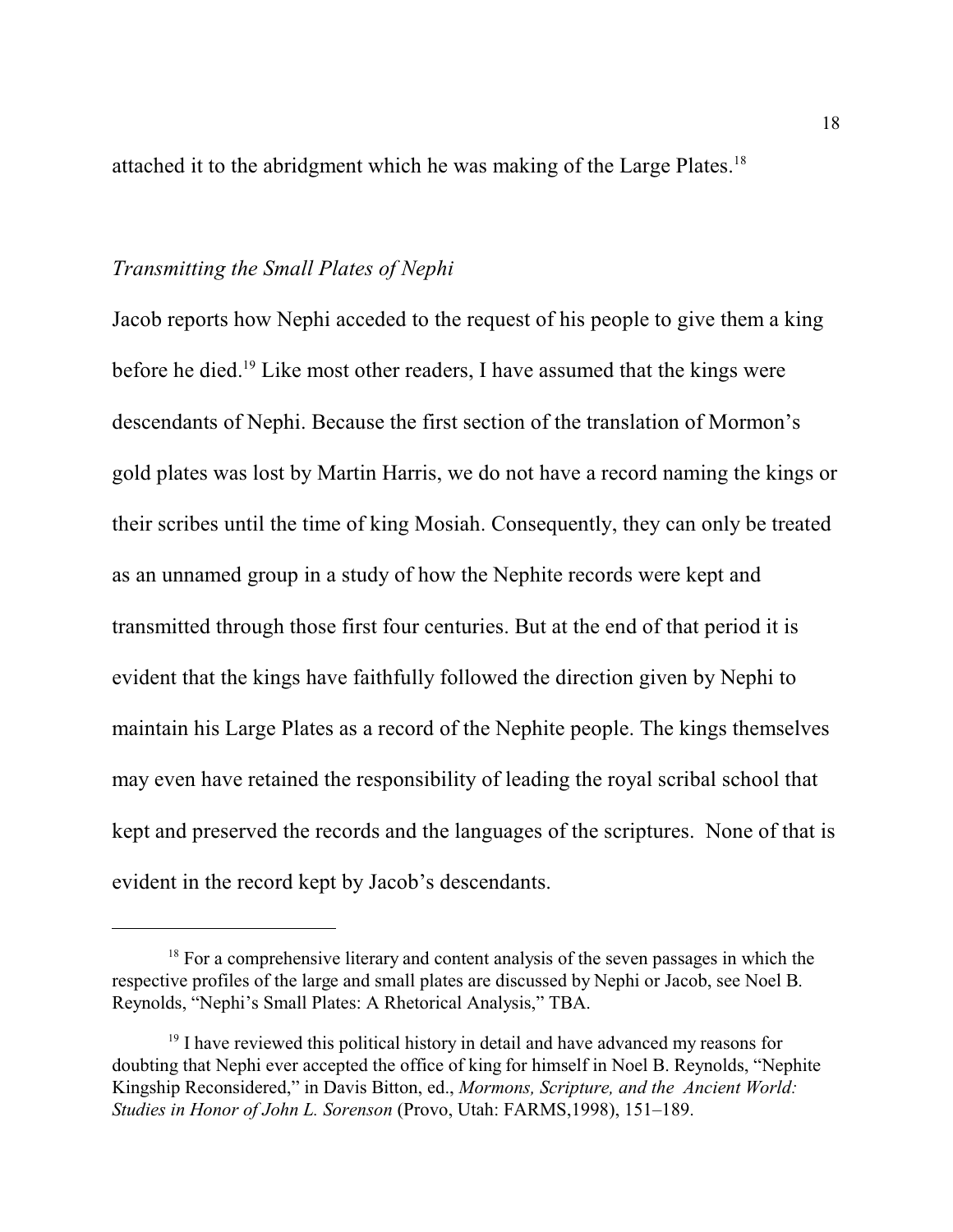The last of Jacob's line with responsibility for the Small Plates was Amaleki, who turned them over to king Benjamin about four and a half centuries after Lehi's departure from Jerusalem. It would appear that Amaleki, and possibly some of his predecessors had let their tradition of family literacy deteriorate and depended on trained scribes to record their very brief comments on the Small Plates. Amaleki explicitly concludes the record by saying that he "would speak" about one more historical development, after which he concludes: "I make an end of my speaking."<sup>20</sup> He seems to be dictating his last words to a scribe—unlike Nephi, who makes it clear that he was making the first parts of this record with his own hands. 21

Amaleki also tells us about the very important merger of the Nephites with the illiterate descendants of Zedekiah the last king of Judah.<sup>22</sup> These people brought no records with them from Jerusalem and rejoiced to learn that the Nephites had such a record in the Brass Plates. Their language was corrupted over the intervening centuries, and so "they were taught in the language of Mosiah" (Omni 1:18). It would seem that the high literacy of the Nephites and their

<sup>20</sup> See Omni 1:27 and 30.

 $21$  1 Nephi 1:3.

<sup>22</sup> See Omni 1:14–22.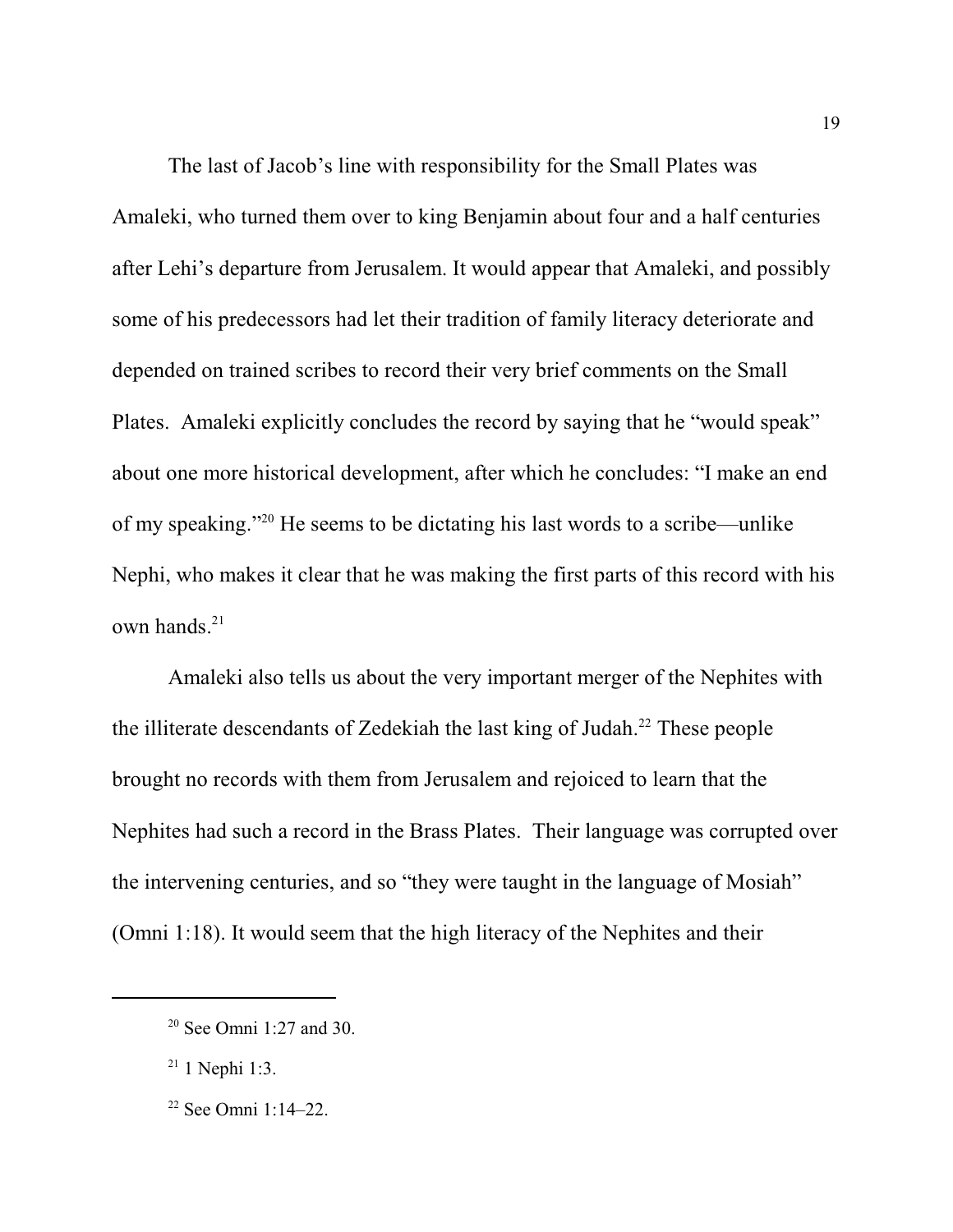possession of the Brass Plates trumped the claims of Jewish royalty as the Mulekites and Nephites united their peoples and appointed Mosiah to be their king. John Tvedtnes has argued persuasively that this outcome may have provided the basis for the recurring rebellions of the king-men in coming decades that attempted to replace the Nephite government with a monarchy composed of those who "were ... of high birth" (Alma  $51:8$ ).<sup>23</sup>

#### *Kings and scribes*

That assumption would explain the fact that the kings , the chief judges, the prophets, and their relatives who succeeded them seem to have been the custodians of the growing collection of Nephite records and, by implication, leaders of the principal Nephite scribal school. We have already noted that Jacob's descendants eventually took the Small Plates of Nephi to King Benjamin, thereby joining them with the archive containing Nephi's Large Plates and all other Nephite records.<sup>24</sup> That royal archive is next mentioned when Benjamin's son Mosiah, puts Alma in charge of it, just before he moves to replace the monarchy with an administration of judges. Mormon's abridgment provides a clear summary

<sup>&</sup>lt;sup>23</sup> Tvedtnes, "Tribal Affiliation," 298–301.

<sup>24</sup> Omni 1:25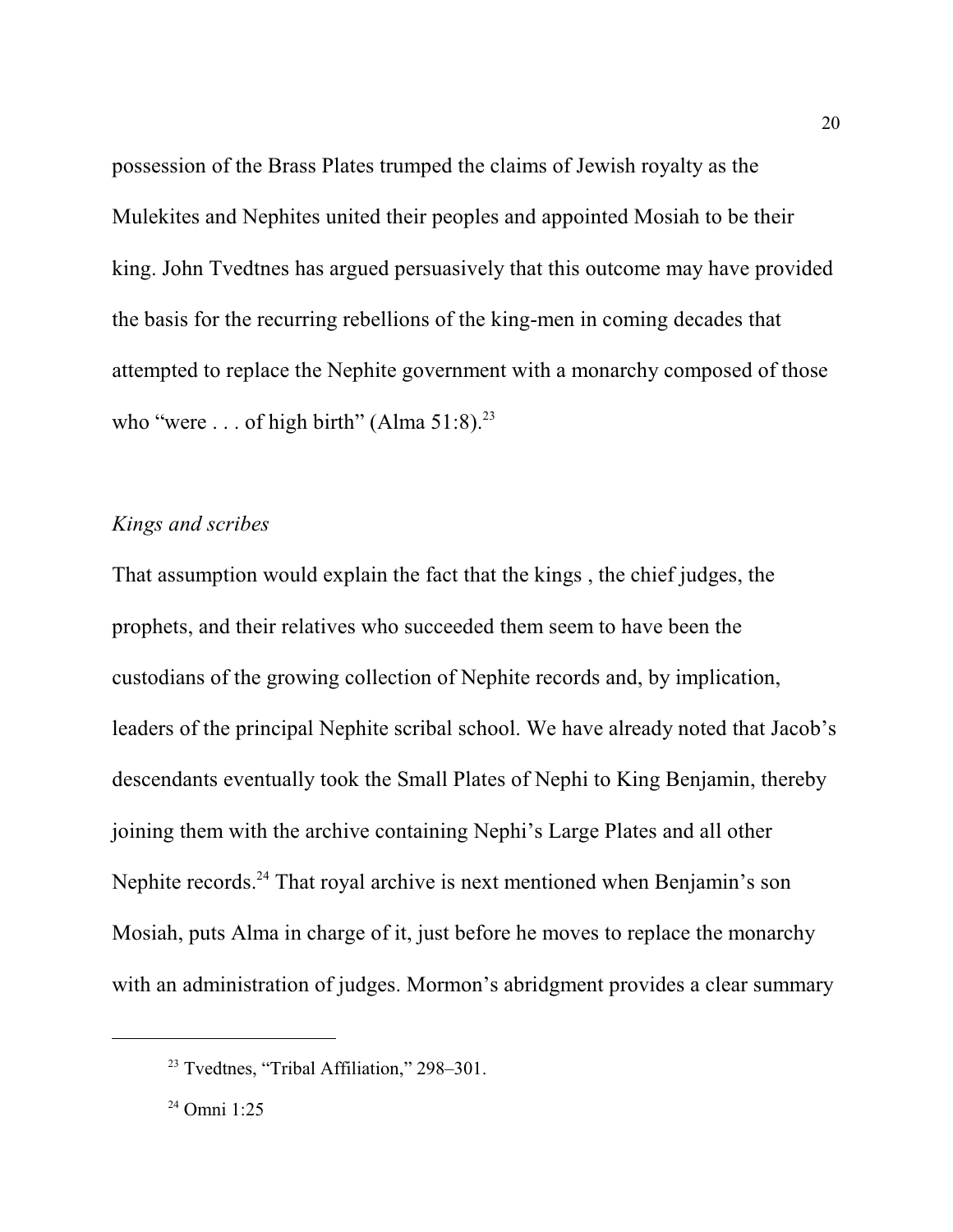of the formal bestowal of the responsibility for the records on the successor to a king:

[Mosiah] took the plates of brass and all the things which he had kept and conferred them upon Alma, which was the son of Alma —yea, all the records and also the interpreters—and conferred them upon him, and commanding him that he should keep and preserve them and also keep a record of the people, handing them down from one generation to another, even as they had been handed down from the time that Lehi left Jerusalem. Mosiah 28:20

Mormon first introduced Alma the Elder as a descendant of Nephi,<sup>25</sup> and his descendants became the chief scribes for the rest of Nephite history down to Mormon, who also declares himself to be a descendant of Nephi. This first Alma was one of the priests of King Noah serving the small colony of Nephites that had returned to the original city of Nephi as vassals to the Lamanite kings. We might speculate that those who took the risks involved in that return may have felt strong family connections to the area originally settled by Nephi, Jacob, and their followers. Before the establishment of the reign of the judges, the spiritual, political, scribal, and military authority of the Nephites was lodged in the office of

<sup>25</sup> Mosiah 17:2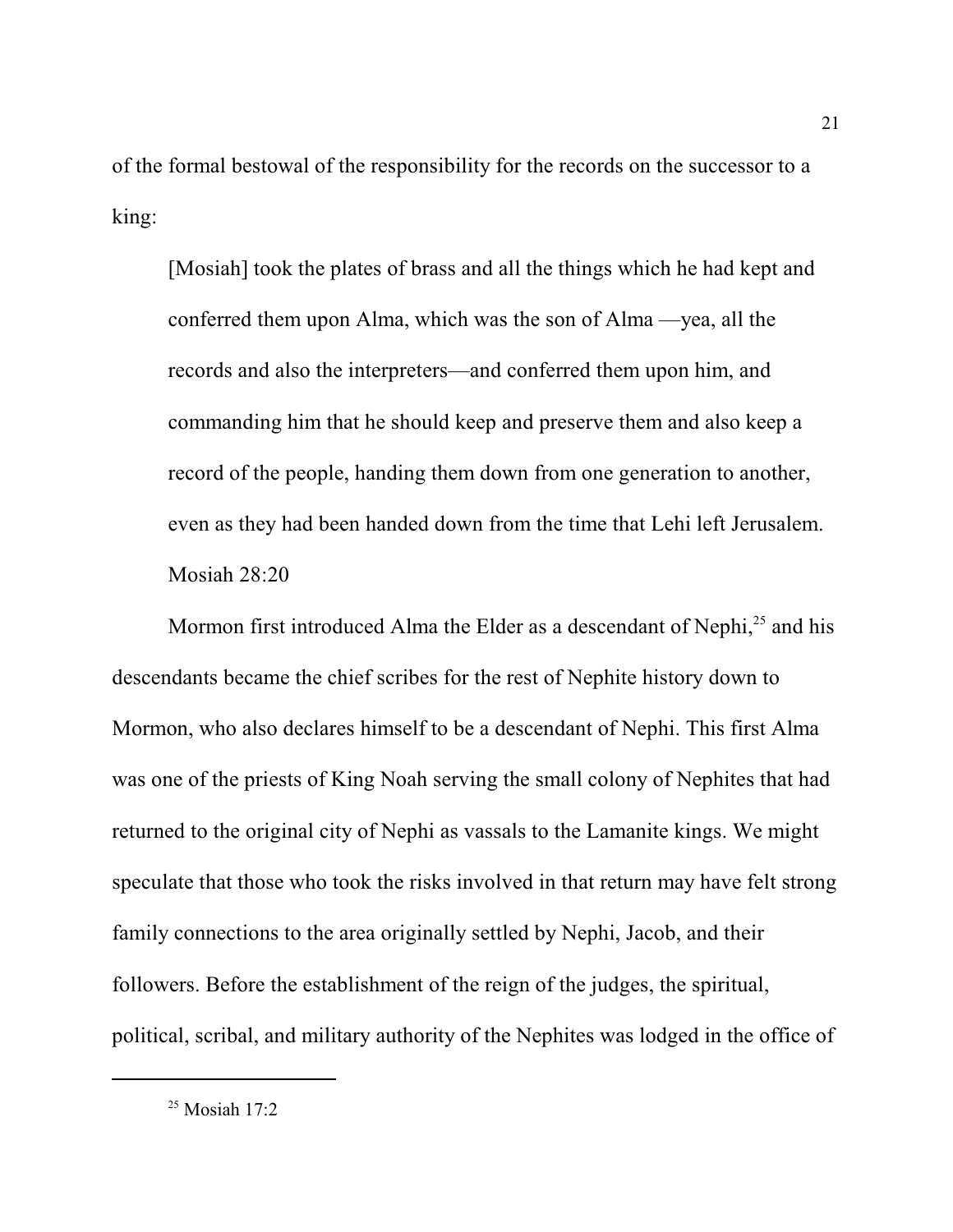the king. From that point on, the offices of chief high priest and of chief judge were distinguished. Though Alma's son Alma was appointed to hold both, he soon gave up the judgeship to another so that he could focus on the church. In the wars that would come, the generals acknowledged the authority of the chief judges over them. Alma was also a prophet, and the chief high priests and prophets following him were all his descendants.

#### *After the monarchy*

Although Alma would soon become the chief judge and head of state, he would later also turn that responsibility over to another and dedicate himself to the work of the church as its chief high priest. The conjunction of multiple roles in the Nephite monarchy was passed on to Alma as chief judge, but when he determined to separate the governing and priestly roles, it was not clear how the chief scribal role should be assigned. Apparently, Alma's intention was to leave that function with the head of government, but Nephihah, the new chief judge declined to accept it: "Nevertheless [Nephihah] had refused Alma to take possession of those records and those things which were esteemed by Alma and his fathers to be most sacred. Therefore, when it came time for Alma to pass these responsibilities on to a successor, he conferred them upon his son Helaman" (Alma 50:38).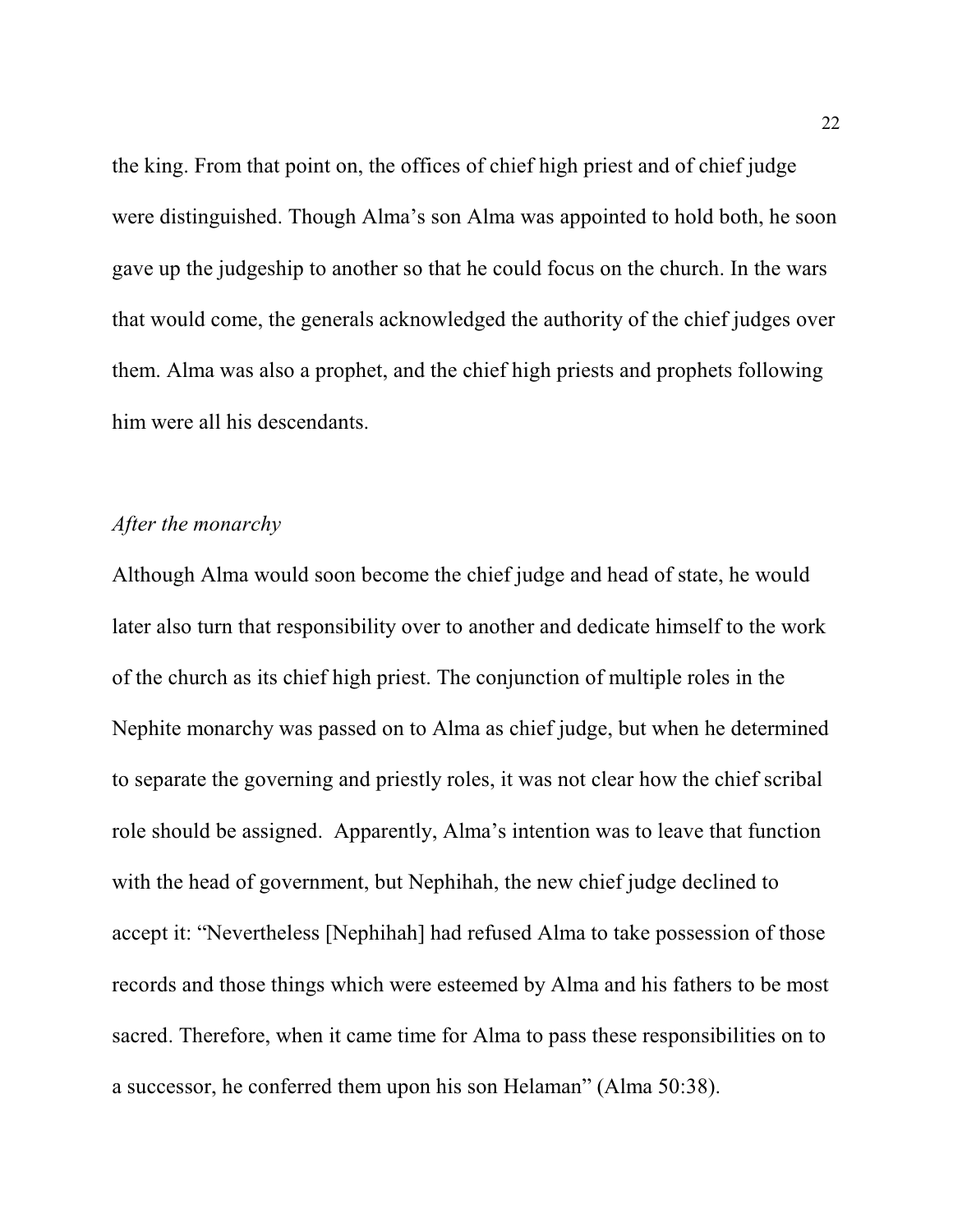Because of Nephihah's refusal, the record-keeping role continued with Alma and becomes a patrilineal charge that he passes on to his son Helaman at some point prior to the close of his own prophetic career. Mormon's record of the final instructions Alma gives to each of his three sons are specific to their needs, and half of the instruction to Helaman focuses on the records and "sacred things" that he must maintain as both the custodian and as the continuing recorder.

And now my son Helaman, I command you that ye take the records which have been entrusted with me. And I also command you that ye shall keep a record of this people, according as I have done, upon the plates of Nephi and keep all these things sacred which I have kept, even as I have kept them—for it is for a wise purpose that they are kept. Alma 37:1–2

#### *The holy scriptures and the Brass Plates*

It is also important to note that here at the midpoint of the Nephite dispensation Nephite discourse refers to the Brass Plates as "the holy scriptures" (Alma 37:3). They contain "the genealogy of our forefathers, even from the beginning," and they will "be kept and preserved by the hand of the Lord until they should go forth unto every nation, kindred, tongue, and people, that they shall know of the mysteries contained thereon" (Alma 37:3–4). The same prophesied future applies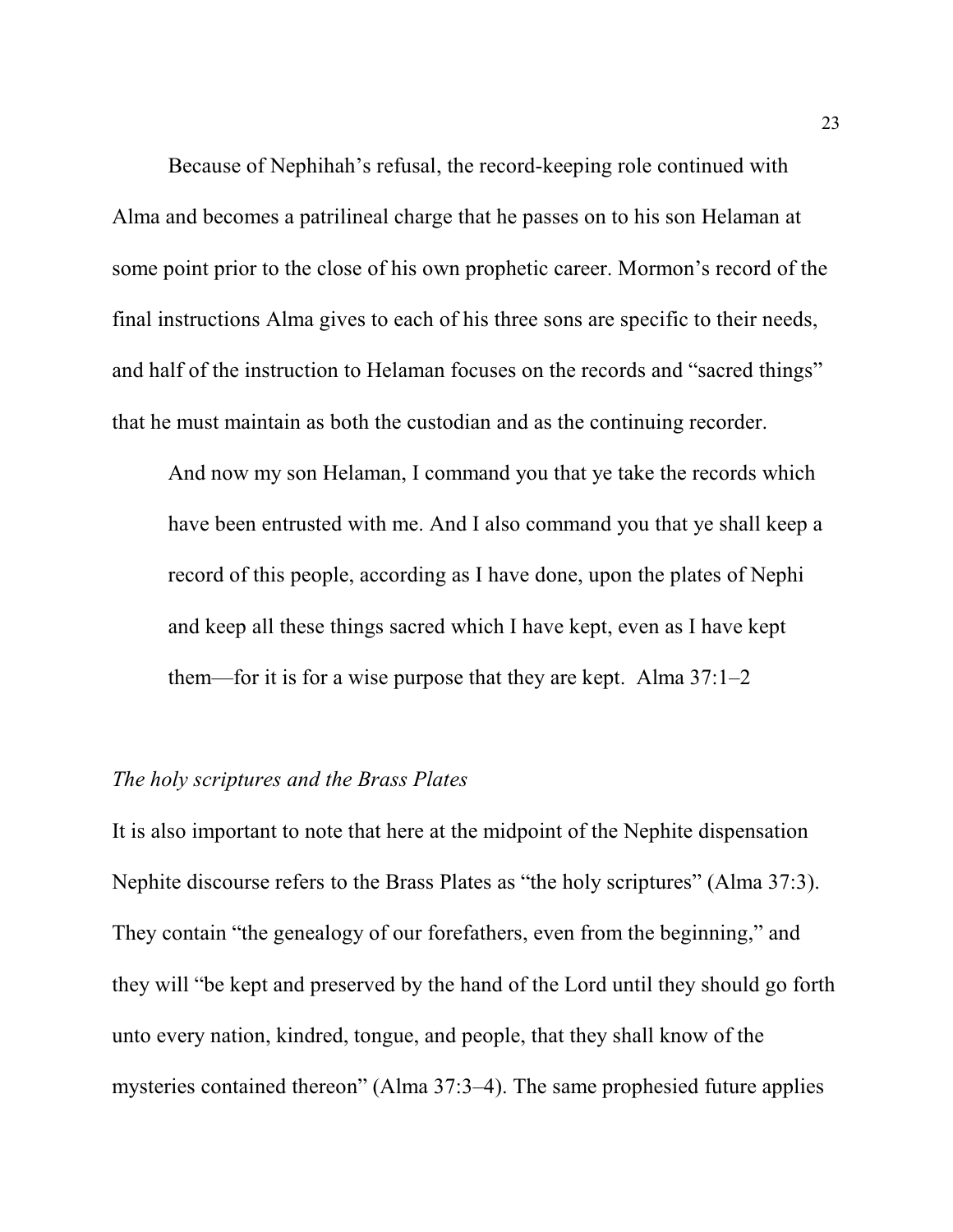as well to "all the plates which do contain that which is holy writ" (Alma 37:5)—likely a reference to the large and small plates of Nephi initiated at the very beginning of the Nephite dispensation as are included in the collection being passed on to Helaman. But in its prophetic mode, Alma's statement may also be intended to include the plates of Mormon that would eventually come forth as the Book of Mormon and provide the key to the fulfillment of the ancient prophecy that the remnant of Joseph would become a blessing to all nations.<sup>26</sup>

Three other passages in the Book of Alma refer to the Brass Plates as "the holy scriptures" in contexts that assume that paper copies of all or part of those scriptures, rather than the plates themselves, are the immediate referent. The horrendous scene in Ammonihah describing the burning of the believers specifies that "they also brought forth their records, which contained the holy scriptures, and cast them into the fire also, that they might be burned and destroyed by fire" (Alma 14:8). From the perspective of our modern literate society where individual members of a family might have personal printed copies of the scriptures, we might interpret this passage as an official attempt to get rid of those private libraries. But reading this passage in the context of an ancient oral culture, it

<sup>&</sup>lt;sup>26</sup> For the full development of this theme, see Noel B. Reynolds, "Understanding the Abrahamic Covenant through the Book of Mormon," *BYU Studies Quarterly* 57, no. 3 (2018): 39–74.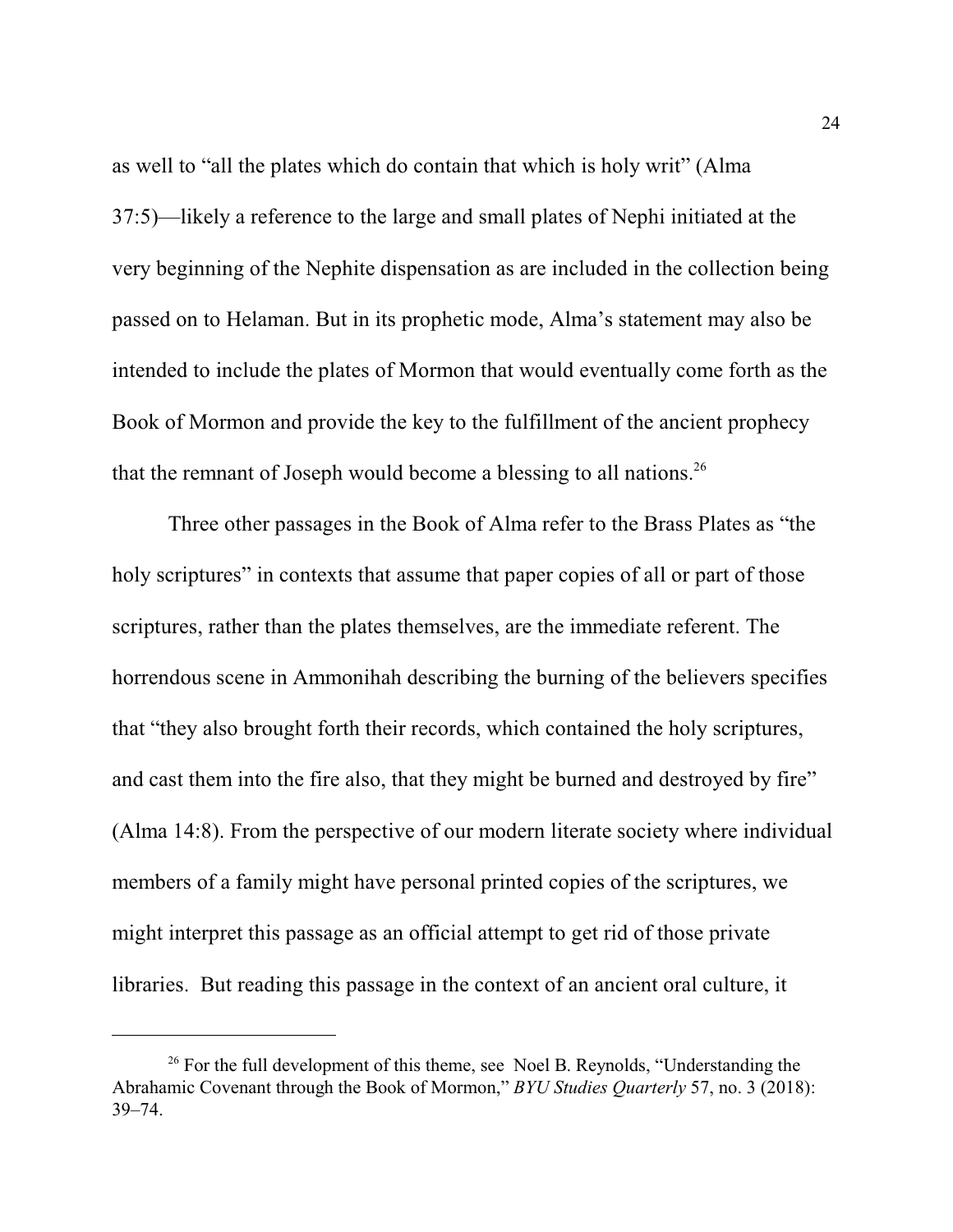would make more sense to read "they also brought forth their records" as the scribal class publicly repudiating the scriptures (their paper copies of the Brass Plates) which in an earlier and more faithful day they had used to teach the people.

When Ammon teaches the Lamanite king Lamoni about the creation and the plan of redemption, he uses "the holy scriptures" in a context that can only refer to a copy that he and his fellow missionaries, themselves members of the Nephite scribal class, have brought with them.<sup>27</sup> When Amulek stood to teach the Zoramite poor, he referred repeatedly to prophets and teachings identified with the Brass Plates and observed "that it is impossible that ye should be ignorant" of the prophecies of Christ because "these things were taught unto you bountifully before your dissension from among us" (Alma 34:1–2)—presumably taught by priests and scribes who had access to copies of the written word at the local level.

#### *Scribes and calendars*

Like their contemporary Mayan scribes, Nephite scribes were tasked with the responsibility to keep track of the calendar.<sup>28</sup> The Book of Mormon tracks three successive calendar systems based on different start dates—(600 BCE) the year

<sup>27</sup> Alma 18:33–40.

 $2<sup>28</sup>$  The calendrical responsibilities of Mayan scribes are described in Coe and Houston," *The Maya*, 259–262.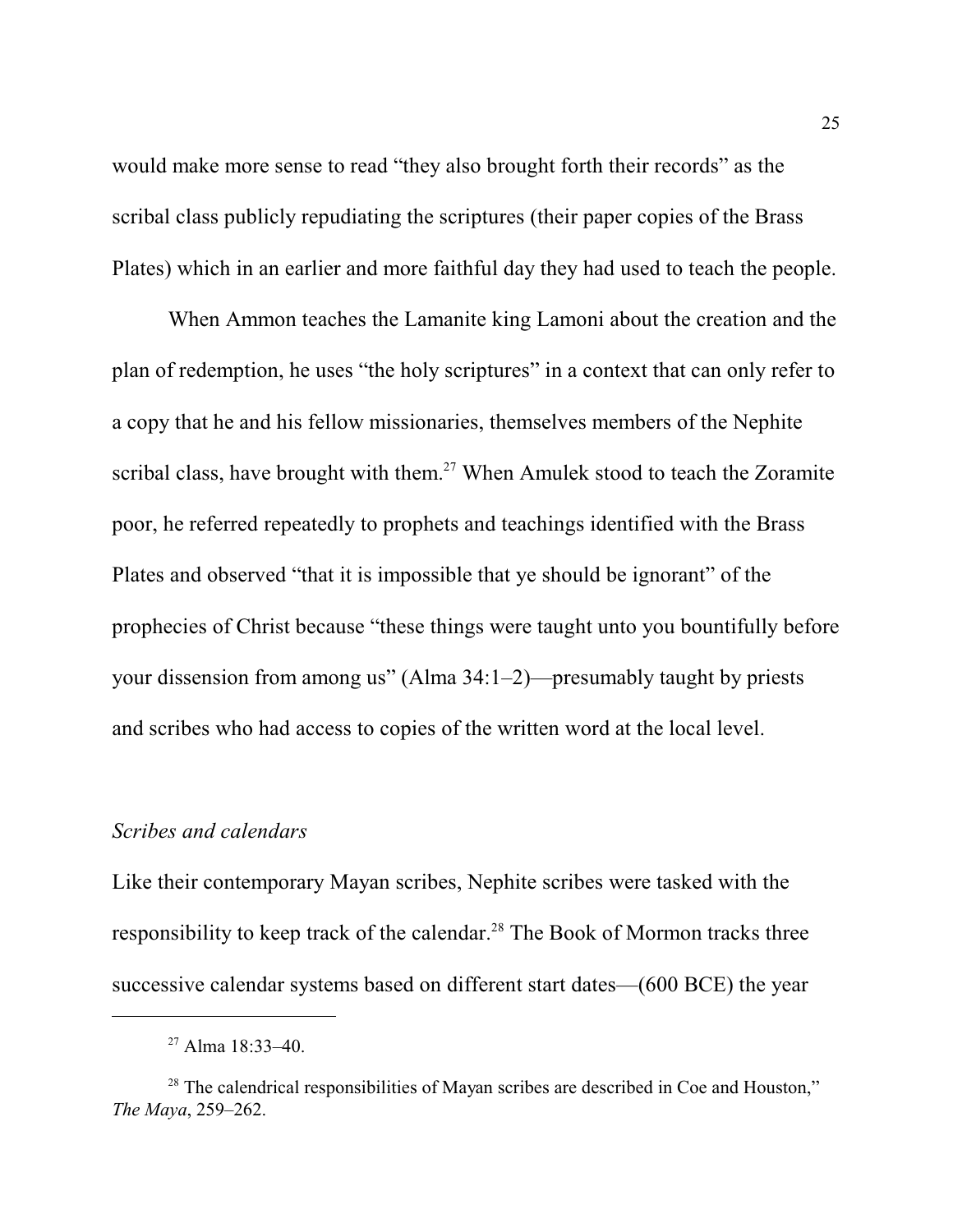that Lehi fled Jerusalem, the year the new system of judges replaced the monarchy, and the year the sign was given of the birth of Christ. The calendrical responsibility of the Nephite scribes rose to the surface of Mormon's abridgment at the time the prophecy of Christ's death was due for fulfillment:

And now it came to pass that according to our record—and we know our record to be true, for behold, it was a just man which did keep the record; for he truly did many miracles in the name of Jesus, and there was not any man which could do a miracle in the name of Jesus save he were cleansed every whit from his iniquity—and now it came to pass, if there was no mistake made by this man in the reckoning of our time, the thirty and third year had passed away. 3 Nephi 8:1–2

#### *The Nephites and the Small Plates*

It is possible that Nephi's Small Plates were not well known or even used by the Nephites. They were not part of the official record archive during the first three Nephite centuries while in possession of Jacob's descendants and before they transferred possession to King Mosiah. And Mormon's scribal training did not seem to have made him aware of their existence before he found them in the large deposit of records made by Ammaron. We only have one place in Mormon's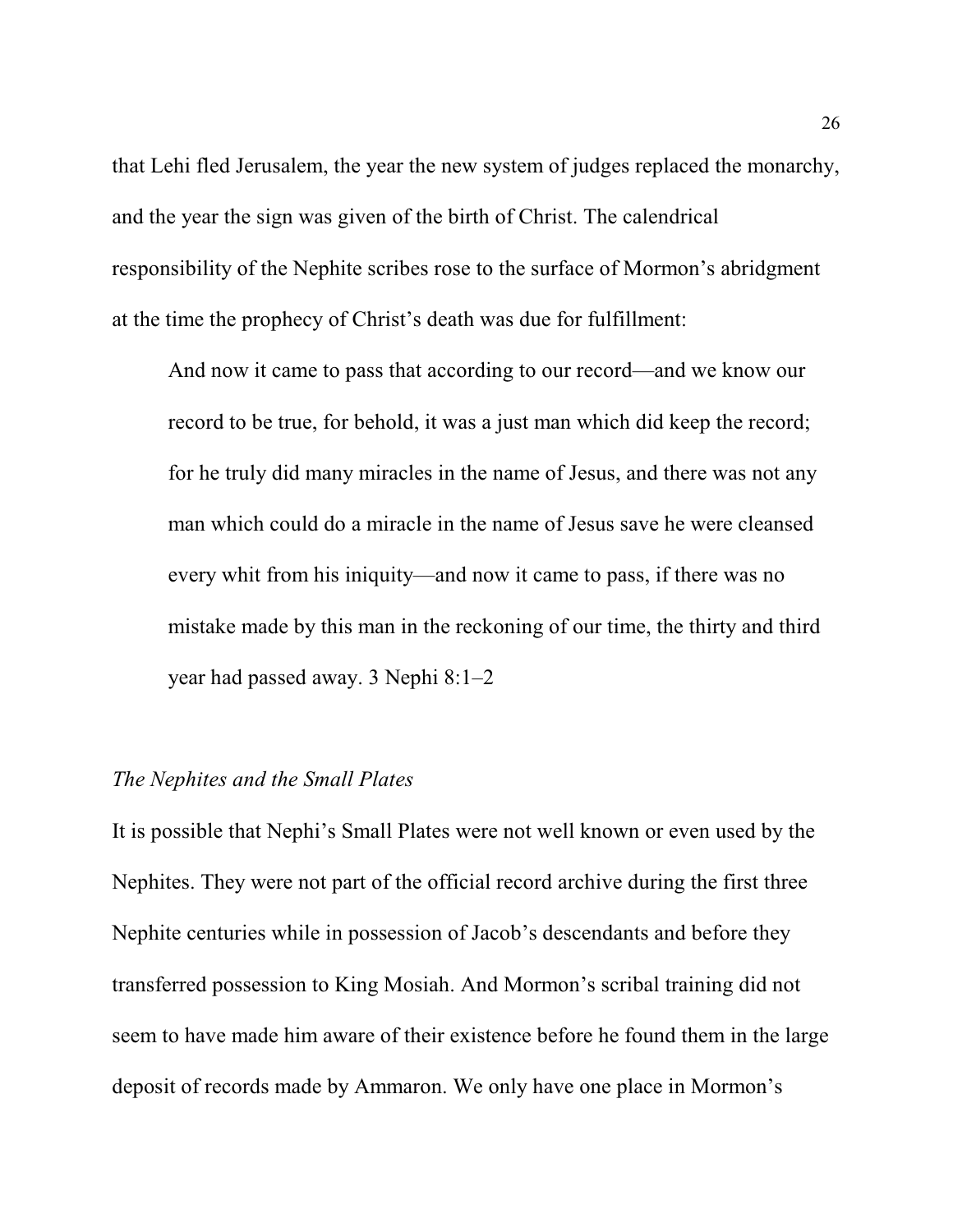record where a later prophet quotes from the Small Plates, but that quotation would almost certainly have been derived from Nephi's Large Plates originally, and so would have been available there to Alma. When Alma told Helaman of his vision when he thought that like Father Lehi he saw "God sitting upon his throne, surrounded with numberless concourses of angels in the attitude of singing and praising their God," he was quoting Nephi's description of Lehi's vision exactly.<sup>29</sup> But again, the most likely source for Alma would have been Nephi's Large Plates, from which, he states, "I have taken all the account which I have written" (Helaman 3:14).

Nephi may well have understood that the target audience of the Small Plates would be the peoples of the last days—not only Lehi's descendants, but also the Gentiles and the house of Israel. Presumably, all the prophecies and revelations he included in the Small Plates had already been recorded in the Large Plates. And the Isaiah selections would have been taken from the Brass Plates. From Nephi's perspective, the Small Plates would have been a highly selective and carefully structured package aimed at these latter-day readers.

Three times the reader of the Small Plates is told that this second record made by Nephi at the Lord's command "for a wise purpose." "Wherefore the Lord

<sup>29</sup> Compare Alma 36:22 and 1 Nephi 1:8.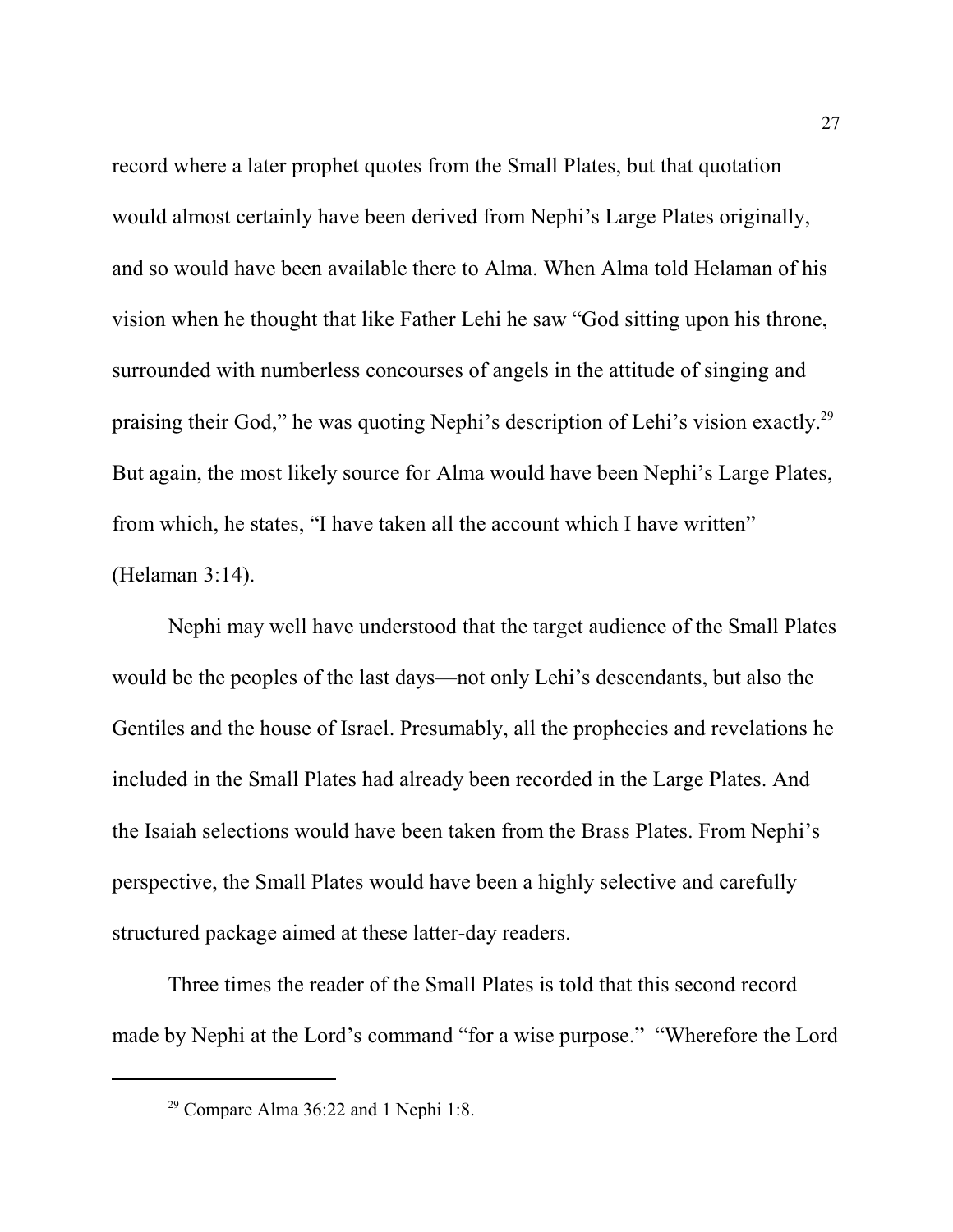hath commanded me to make these plates for a wise purpose in him, which purpose I know not" (1 Nephi 9:5).<sup>30</sup> That wise purpose became evident when Martin Harris lost the first major portion of the translation and Joseph was directed to use the Small Plates as a replacement.<sup>31</sup>

#### *Paper copies of scripture*

Because access to the carefully guarded single copies of metallic records such as the plates of Nephi and the Brass Plates would have been severely limited in a growing Nephite population, the priests and teachers in the rapidly multiplying towns and cities would have needed minimally their own copies of excerpts of the Brass Plates for their own training and for teaching the people. It is clearly established that ancient Mesoamericans had a fairly easy way of making paper, which could have been learned and used by the Nephites. As John Sorenson has summarized:

Maya books were most often manufactured of long strips of bark paper folded back and forth in accordion fashion to form multiple pages. To make long sheets of paper, bark was stripped off fig trees, soaked, then pounded

<sup>&</sup>lt;sup>30</sup> Compare 1 Nephi 19:3 and Words of Mormon 1:7.

<sup>31</sup> See D&C 10. Also see the historical commentary in Bradley, *116 Lost Pages*, 81–82.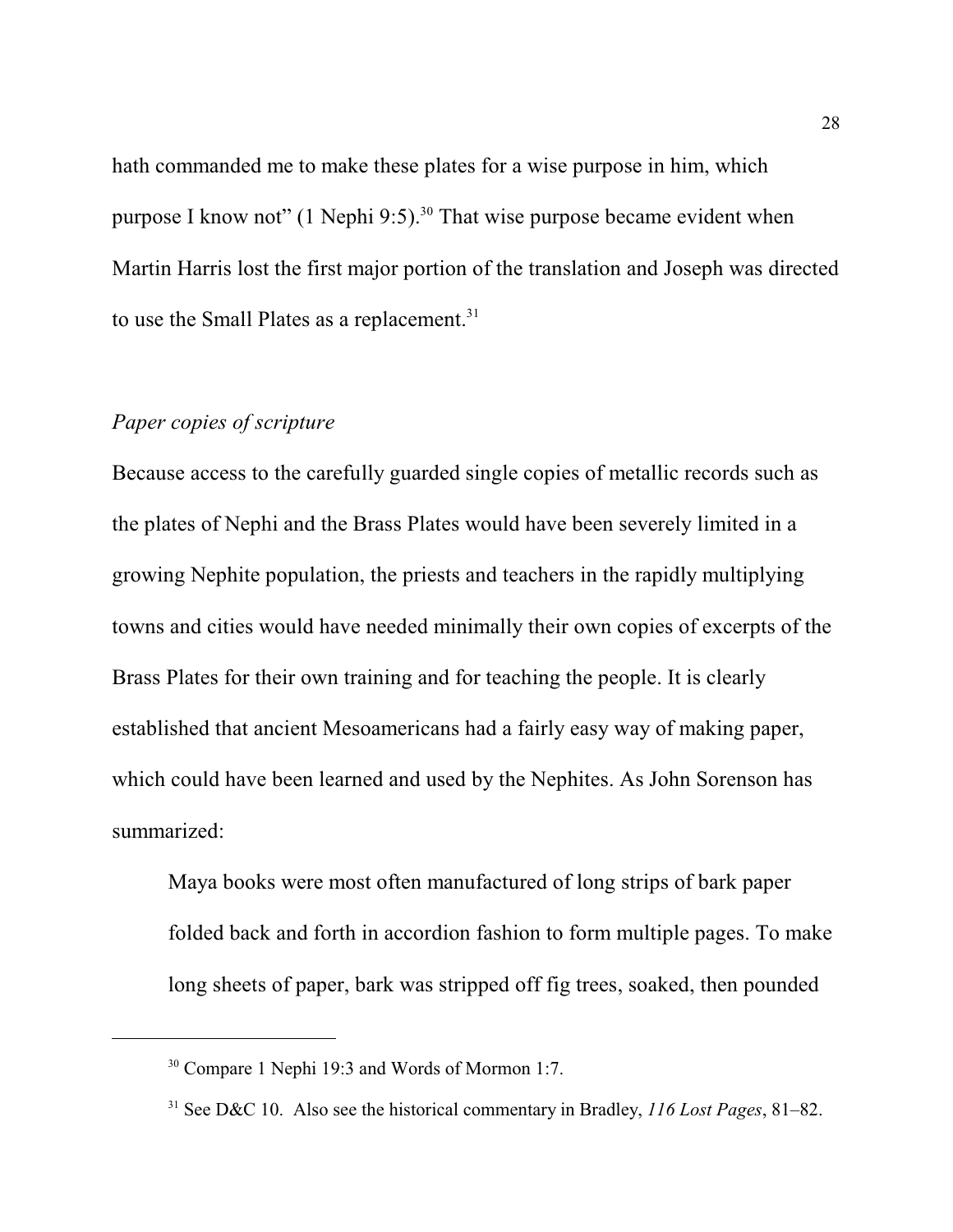together with a wooden club. A thin coating of lime plaster was spread on dried strips cut from these sheets. The plaster stiffened the paper and provided a smooth, clean surface on which characters were painted. Such paper was relatively easy to manufacture.<sup>32</sup>

#### *Alma's scribal school updated the Large Plates with annual reports.*

It seems that as Alma took charge of the main Nephite record—the Large Plates of Nephi—that he and his scribal school organized updates in the form of annual reports. Beginning with his abridgment of Alma's record, Mormon's record repeatedly notes the beginning and ending of years and summarizes what happened in particular years or groupings of years. The book of Alma explicitly notes over thirty of these transitions from one annual report to the next, depending on how one counts these, and some later passages emphasize them even more.<sup>33</sup>

The official transition from Alma to Helaman as chief scribe and custodian

<sup>32</sup> Sorenson, *Mormon's Codex*, 230. A more detailed description of the process and ingredients the Maya used to manufacture paper can be found in Michael D. Coe and Stephen Houston, *The Maya,* ninth edition (New York: Thames and Hudson, 2015), 239. Though the vast majority of ancient Mayan books have been destroyed, the Dresden Codex survives today as the most perfect example of this kind of paper and writing.

<sup>&</sup>lt;sup>33</sup> The annual reports surface already in Alma's first verses and provide the principal structure for his closing chapter 63. The continuation of the pattern in Mormon's subsequent book abridgments can be easily seen, for example, in Helaman 2:12–3:3 and 4 Nephi 1, which bounces rapidly through the yearly reports from the 34<sup>th</sup> year all the way down to Mormon's time in the  $320<sup>th</sup>$  year.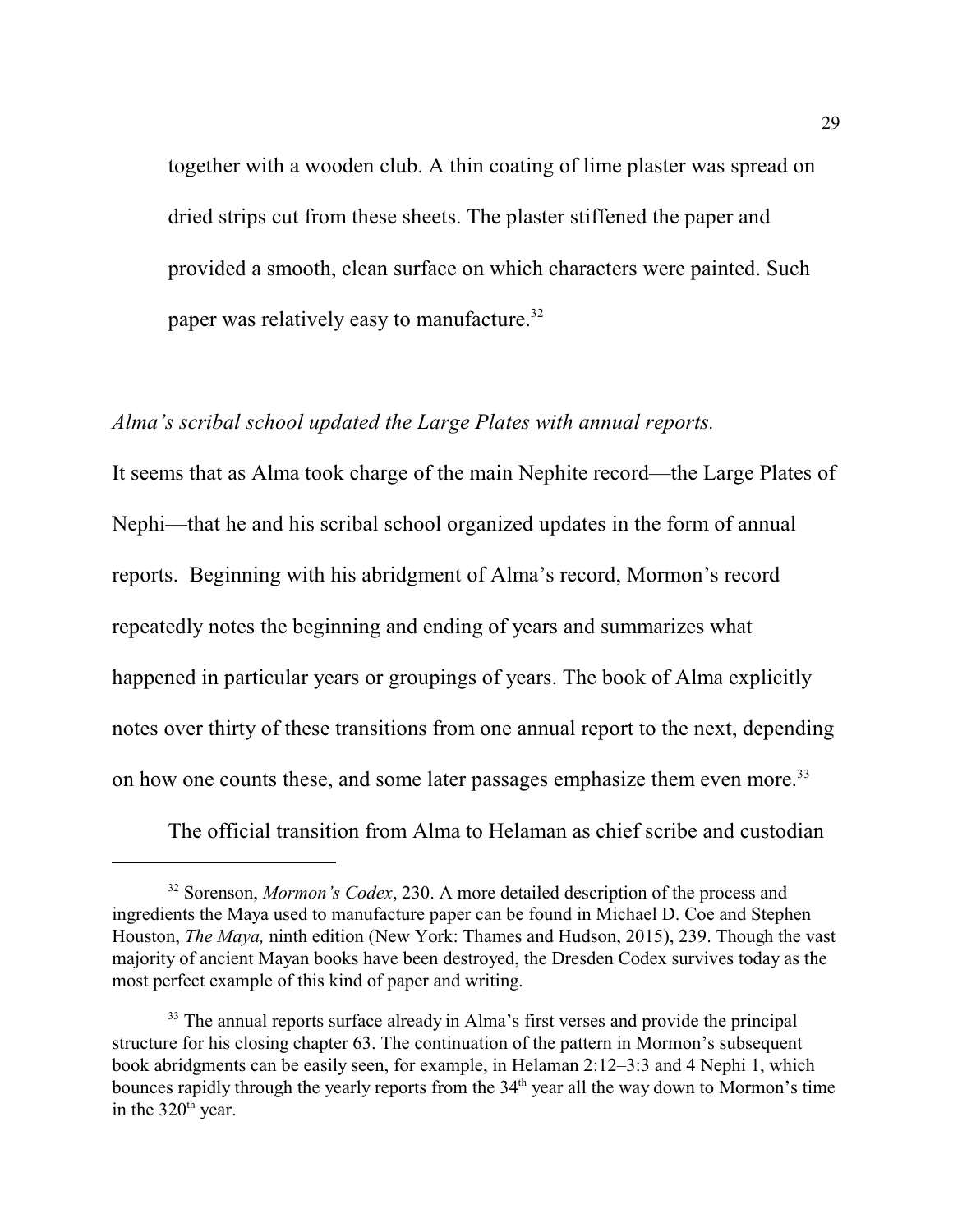of the Nephi records is recorded in Alma chapter 37. But Mormon also makes it clear that these chapters containing the final instructions of Alma to his three sons were taken from Alma's record: "And we have an account of his commandments which he gave unto them according to his own record" (Alma 35:16). But the record of Alma did not end there. Mormon goes on to mention briefly that Alma and his sons "did go forth among the people to declare the word unto them" (Alma 43:1) before returning "to an account of the wars between the Nephites and the Lamanites in the eighteenth year of the reign of the judges" (Alma 43:3), focusing on the confrontations of Zerahemnah and Moroni as a conclusion to the record of Alma and of the eighteenth year.

The book of Alma seems to have been compiled in the Large Plates of Nephi in the form of accumulating annual records. Mormon's abridgment of the book of Helaman begins with a record of the nineteenth year. Helaman's record begins with an account of Alma's instructions on what to include and exclude from the record—just as Jacob began his section of Nephi's Small Plates with a summary of the instructions Nephi had given him about what to include.<sup>34</sup>

### *Scribal specializations*

<sup>34</sup> See Jacob 1:1–8 and the discussion in Reynolds, "Nephi's Small Plates," xxx.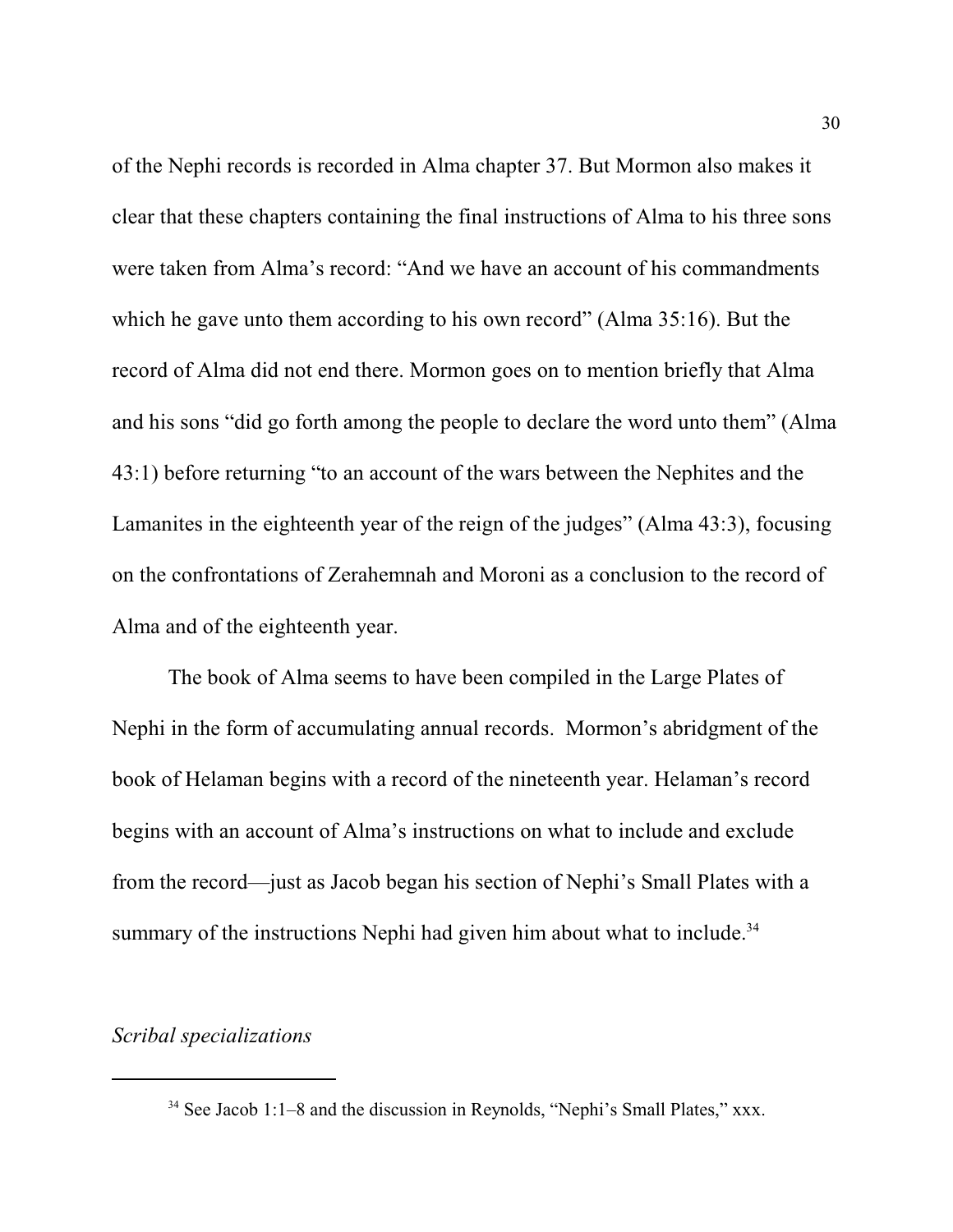The book of Mosiah does name the last three Nephite kings who had stewardship over the record-keeping process. But the accumulating records never mention the names of the scribes who may have managed these responsibilities for the kings on a daily basis. Mosiah passed these responsibilities to Alma upon discontinuing the monarchical government structure, and Alma soon separated off the responsibility of the chief judge and retained the scribal responsibilities under the office of chief high priest as explained above.

Scribal schools in the ancient near east functioned under a variety of patrons. Kings and emperors typically maintained their own palace schools to provide them with wise and learned men who could advise them, manage administrative activity, support official correspondence in multiple languages, and formulate official proclamations and statutes of law. Temples also were usually supported by scribal schools that educated new generations of priests and scribes in the literature, hymnology, and religious rites and mythology of their culture, as well as the arts of magic, divinization, and healing and the relevant arcane and foreign languages required for these traditional materials. The world of commerce generated much of the need for scribes who could read and write contracts and manage inventories and communications with distant businesses. This kind of training could sometimes be obtained in more specialized scribal schools that may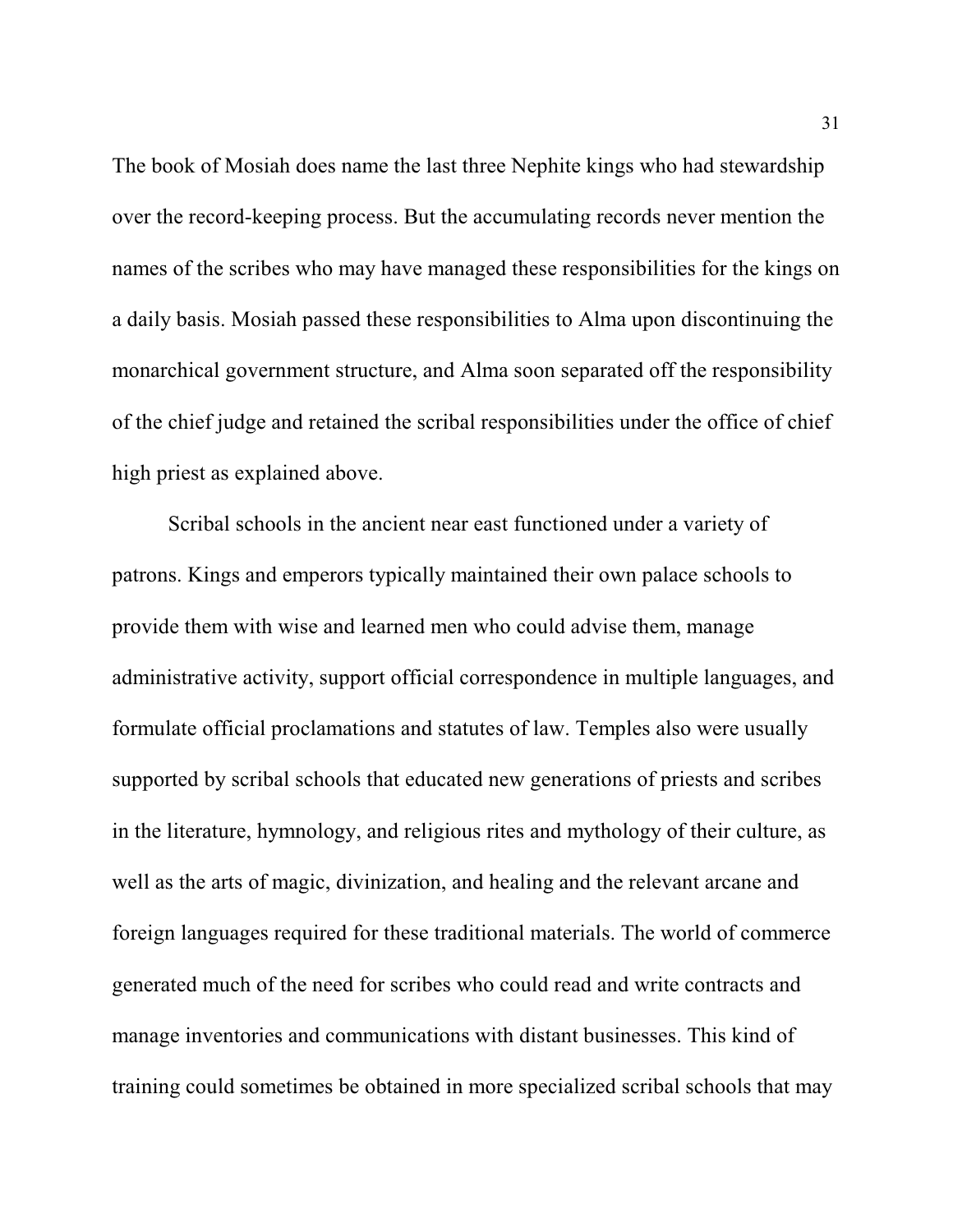also have trained men with relevant skills for service on the staffs of military leaders. Nephite society may well have required scribes in all these areas. The degree of specialization characterizing scribal schools would likely have depended on the population sizes they served.

As already demonstrated, Mormons' account is derived from a tradition of official scribes who maintained a history of the Nephite people as a whole. We also have some indication of an educated lawyer class that Alma and Amulek had to deal with in Ammonihah. 35 Commercial activity facilitated by some minimal level of literacy is suggested in the account of the apostate priests led by Amulon, who at the request of the Lamanite king taught some of the Lamanites in the language of the Nephites and in reading and writing to the extent that they could "keep their record" and "write one to another. And thus the Lamanites began to increase in riches and began to trade one with another and wax great and began to be a cunning and a wise people as to the wisdom of the world" (Mosiah 24:6–7).

Local priestly scribal schools may have been at the core of scribal education for all these elements of Nephite society, and, as is evident in several stories, they were expected to have expert knowledge of the scriptures and the prophecies and religious laws and regulations included therein. They may also have been involved

<sup>35</sup> See Alma 10:13–15 and 10:24–11:3.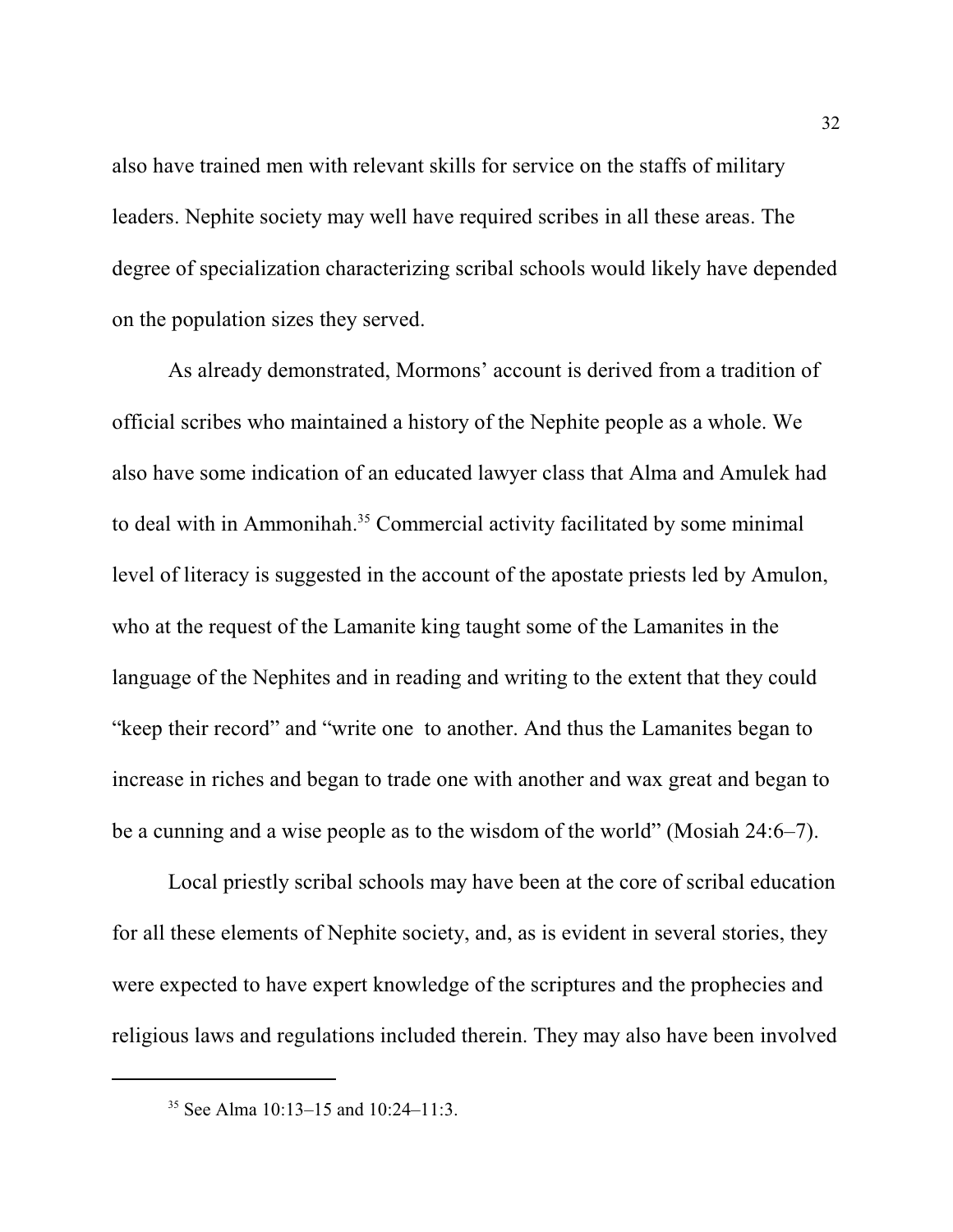in maintaining the Nephite competence in Egyptian and Hebrew language and scripts that Mormon and Moroni claimed to have at the end of the Nephite dispensation. They would have been teaching Nephite and Lamanite peoples in their own languages while drawing on Egyptian- and Hebrew-language scriptures in the process.

#### *Military leadership and the Nephite scribal schools*

From the beginning to the end, the Book of Mormon seems to include the military arts with the training received in the principal Nephite scribal school. It all starts with Nephi, himself a highly trained scribe in the Josephite tradition, who becomes the ruler and teacher over his people. On the one hand, he makes very clear that he has begun an important history of his people, including the revelations received by their prophets and the wars and contentions with the Lamanites, that he leaves with the kings that succeed him to maintain and preserve. Almost a millennium later, Mormon abridges that record to produce the Book of Mormon. But Nephi was also the military leader of his people. Knowing of the hatred the Lamanites had toward him and his children, Nephi armed his people with swords and prepared them to be able to defend themselves. And by the time forty years had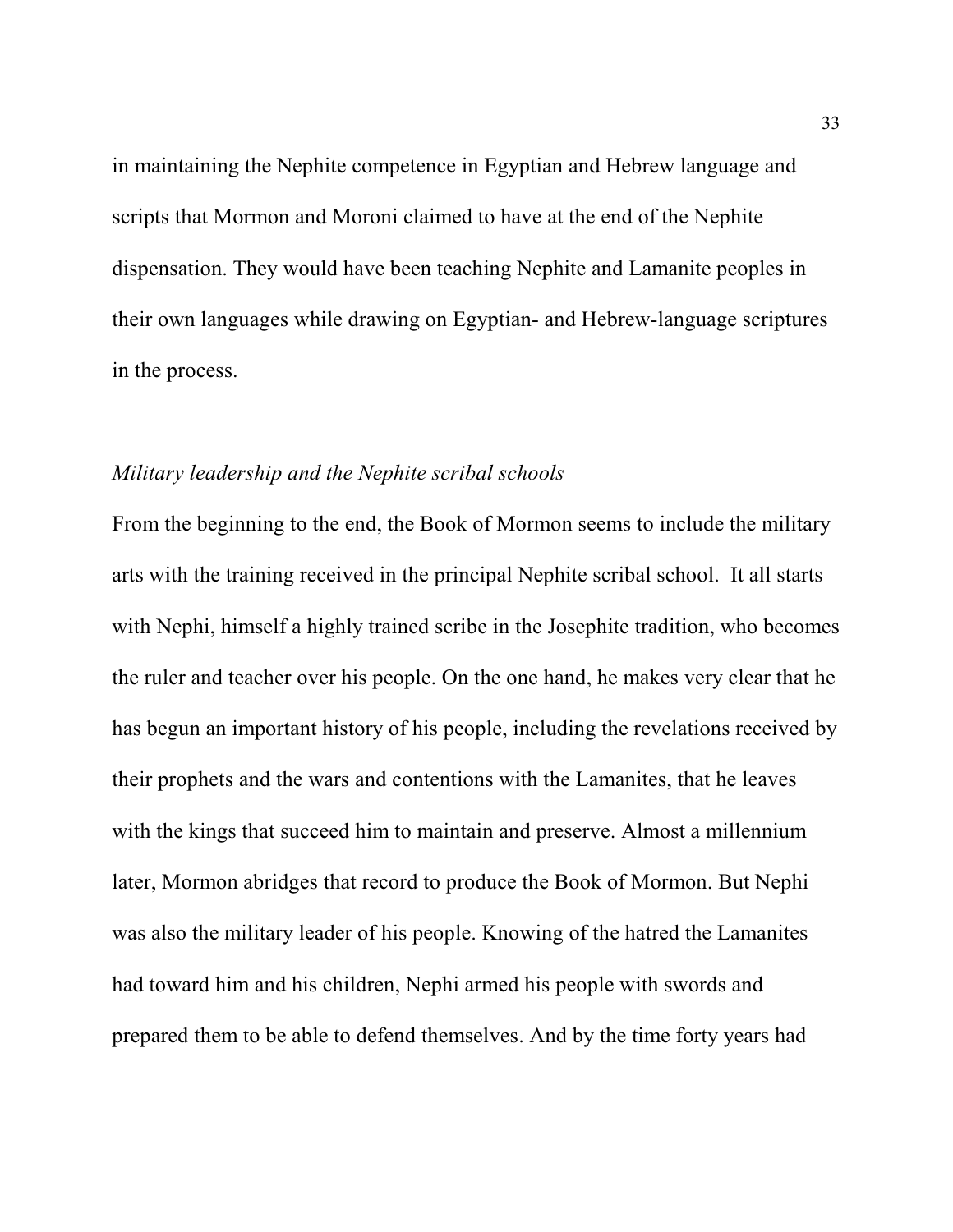passed away they "had already had wars and contentions" with the Lamanites.<sup>36</sup>

Over the course of Nephite history, the people who clearly bear responsibility for maintaining the plates of Nephi are also called upon for major roles in military leadership. We don't know the names or the stories of any of the early kings until we get to the time of king Mosiah and his son king Benjamin in whose days there was "a serious war and much bloodshed between the Nephites and the Lamanites." But the Nephites prevailed and "king Benjamin did drive them out of the land of Zarahemla."<sup>37</sup> In a second telling, Mormon describes how the Lamanites "came down . . . to battle against his people. But behold, king Benjamin gathered together his armies, and he did stand against them, and he did fight with the strength of his own arm with the sword of Laban" (The Words of Mormon 1:13).

Mormon's account of this same king Benjamin goes on to describe how he led the prophets in teaching the people and establishing "peace in the land" (The Words of Mormon 1:17–18). Mormon then focuses at some length on Benjamin's causing his sons to be taught "in all the language of his fathers, that thereby they might become men of understanding and that they might know concerning the

<sup>36</sup> 2 Nephi 5:14, 34. Cf 1 Nephi 9:4.

<sup>37</sup> Omni 1:24.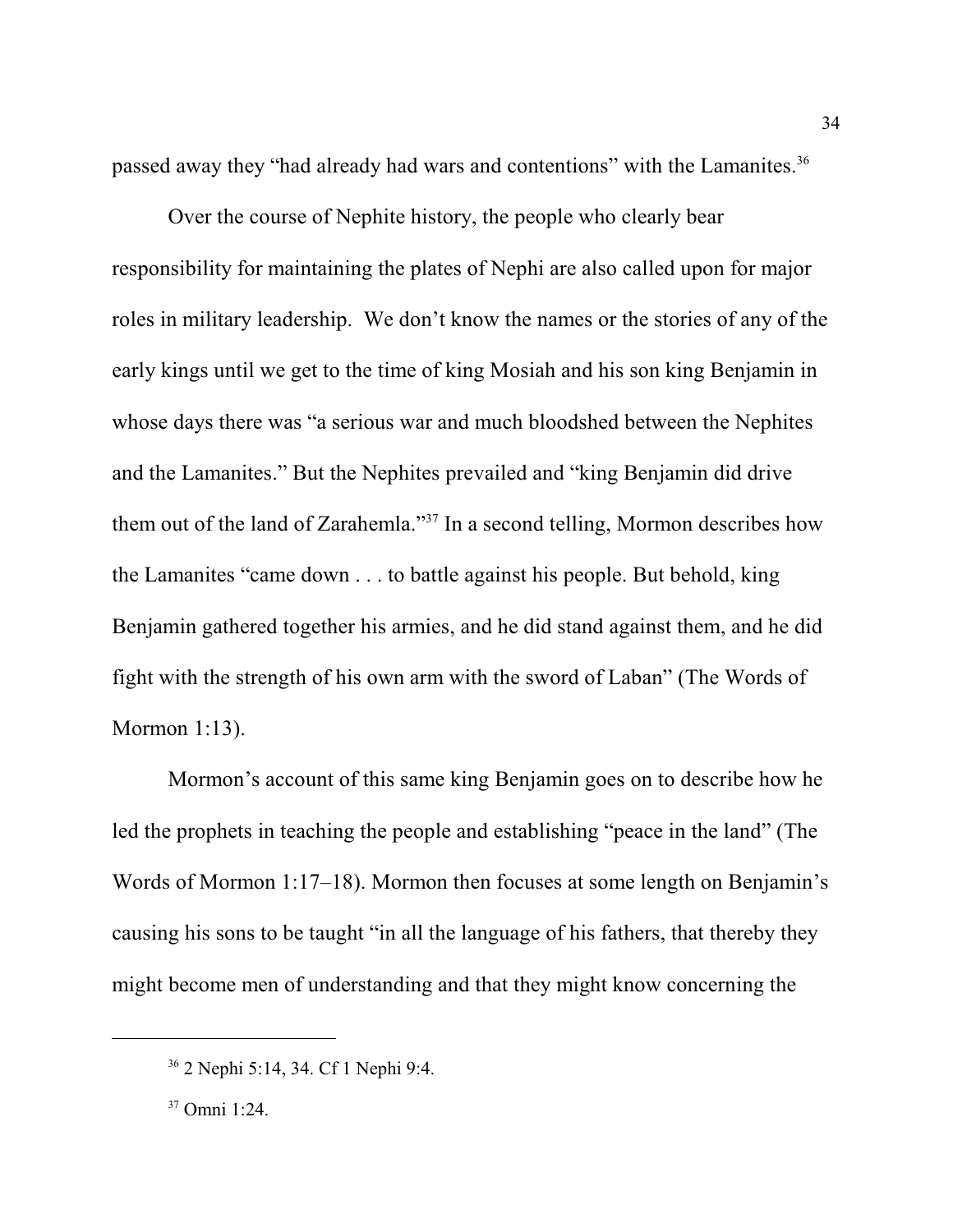prophecies which had been spoken by the mouths of their fathers, which was delivered them by the hand of the Lord" (Mosiah 1:2). This sounds like Benjamin assigned this teaching to his scribal school that they might be able to read, understand, and teach from the Brass Plates and the Nephite records—witnessing to his sons that all these records "are true."<sup>38</sup> The military arts and the scribal arts seemed to be co-located in the same hands.

A generation later, the monarchy was replaced by the reign of the judges with Alma as chief judge—he also being a highly trained scribe, as is evident in his writings.<sup>39</sup> And he has become the custodian of all the records Benjamin had entrusted to his sons. But he is also the top military authority, as is made clear in the Amlicite rebellion: "Now Alma, he being the chief judge and the governor of the people of Nephi, therefore he went up with his people, yea, with his captains and chief captains, yea, at the head of his armies, against the Amlicites to battle" (Alma 2:16). Then, in the second battle, Alma fought Amlici face to face and "slew Amlici with the sword" (Alma 2:29–31).

By the next generation, the Nephites have spread their growing population into a number of new cities. The roles of military, government, and priestly

<sup>38</sup> Mosiah 1:3–8.

<sup>&</sup>lt;sup>39</sup> See Reynolds, "Rethinking Alma 36," in which it is shown that Alma can employ the most intricate techniques of seventh-century Hebrew rhetoric in his speaking and writing.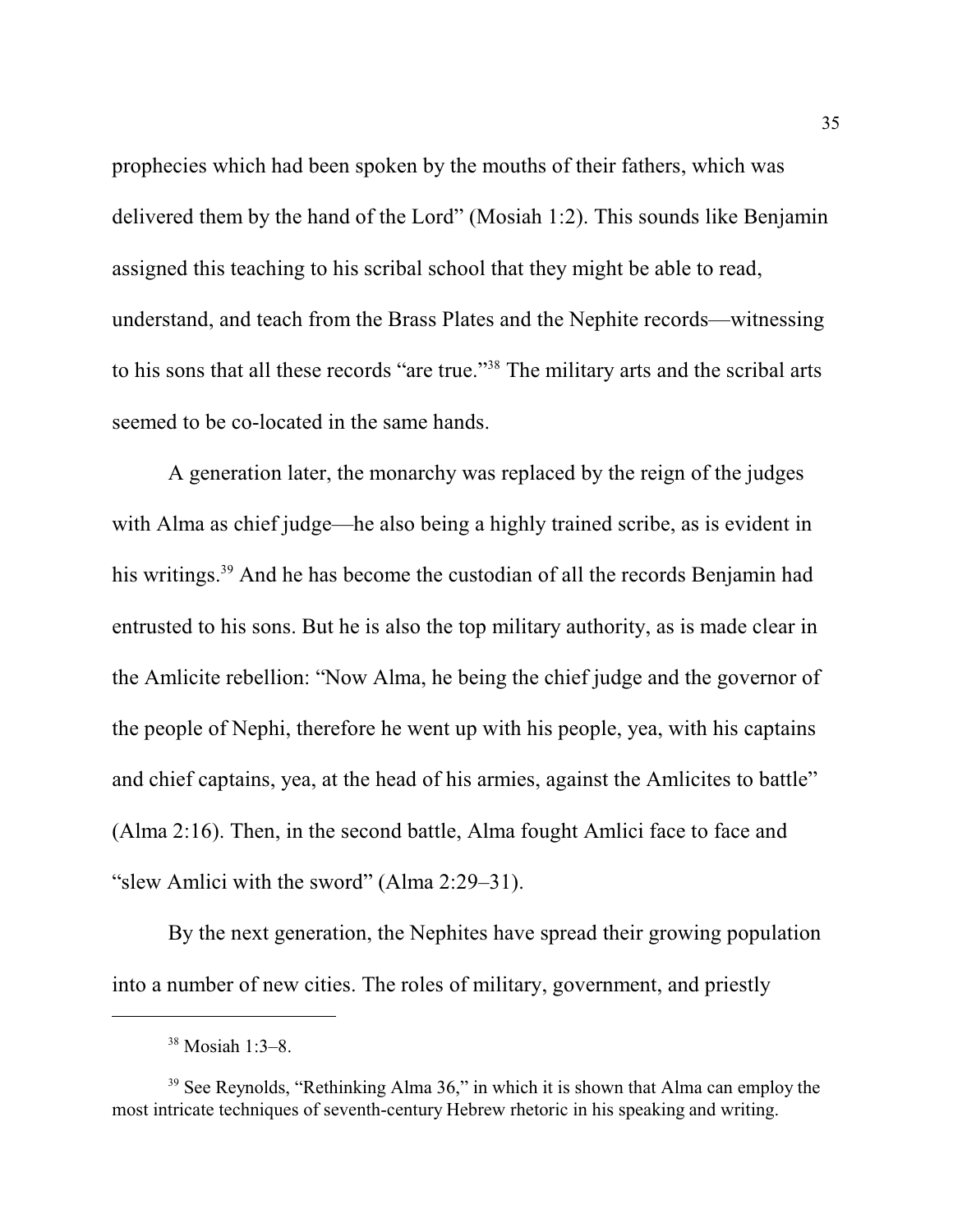leadership have been separated, but all seem to pass from father to son. Nephihah was replaced by his son Parhoron as chief judge.<sup>40</sup> Helaman replaces Alma as leader of the high priests and prophets and carries on with the scribal responsibilities for the records.<sup>41</sup> And Moroni is appointed chief captain of the Nephite armies by the chief judges and the voice of the people.<sup>42</sup>

The scribal responsibility for the Nephite records continues to be included with the priestly duties. But it also seems likely that all four lines of responsibility assume scribal training and high literacy for the occupants of these offices. This is never stated explicitly, but seems to be Mormon's assumption. There is repeated evidence of close personal friendship between them, and Mormon includes highly literate exchanges of letters across these lines of responsibility in his abridgment. All have good familiarity with the scriptures, and the military leaders particularly display deep understanding of the ideological grounding of the Nephite polity.

#### **Alma as father of the scribes**

Alma the Elder was a descendant of Nephi and a scribe trained in the priestly

- $41$  Alma 45:21-22.
- 42 Alma 46:34.

<sup>40</sup> Alma 50:40.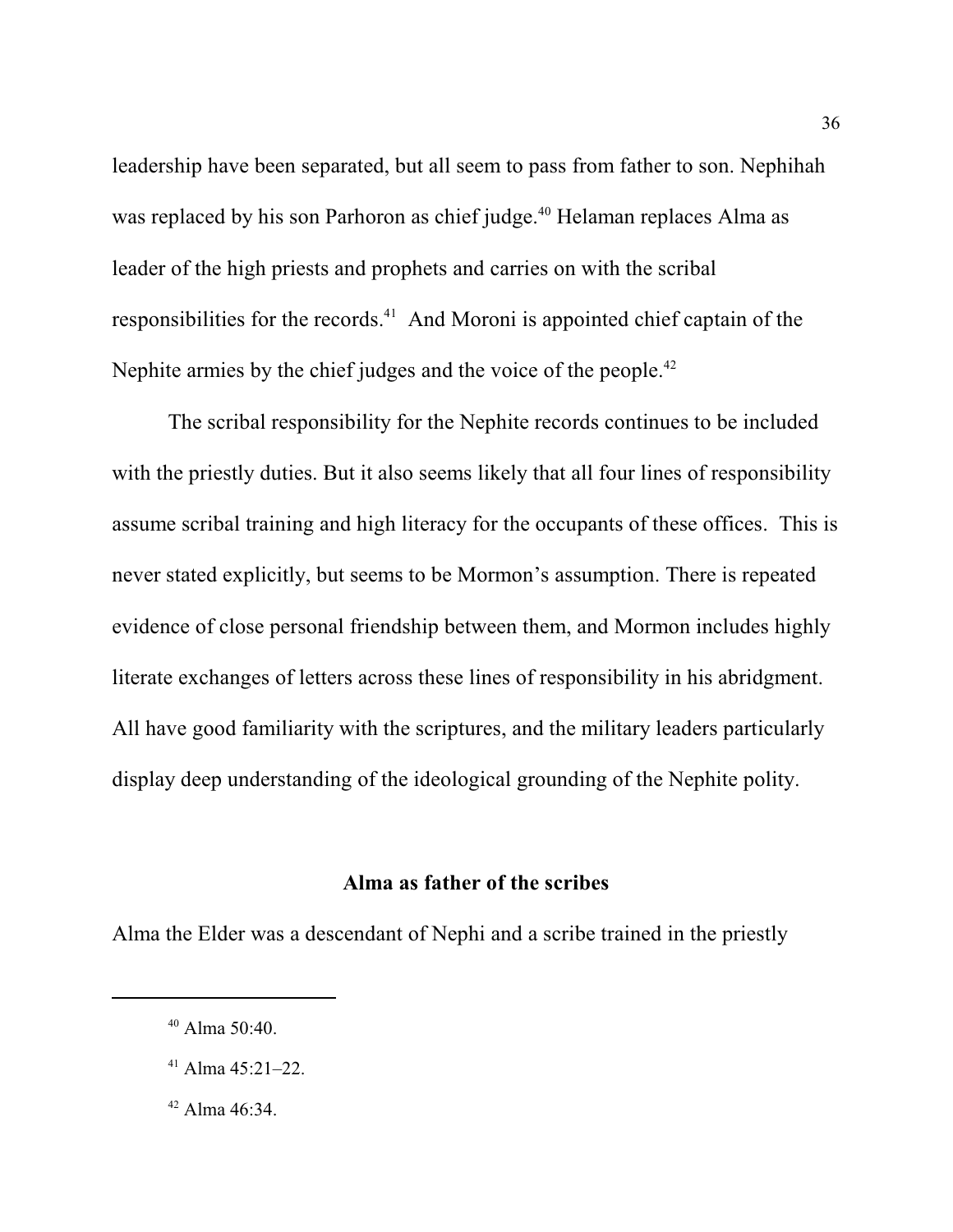tradition that accompanied the colony of Nephites that returned back to their homeland near the city of Nephi from Zarahemla. His son Alma and his successors had that same scribal training, which enabled them to draw heavily on the Brass Plates in their training and teaching. From Alma down to Ammaron, a fourcentury chain of his descendants served as chief of the Nephite scribal school and as chief high priests and prophets in the Nephite church first organized by Alma the Elder under the authorization of the last Nephite king Mosiah.

Some have speculated on how the first Alma received his authority to serve as a priest, to baptize, and to organize the church. It would seem doubtful that he drew on the authority he received as a priest of the wicked King Noah. But the text assures the reader three times that he had received authority from God to perform these priestly functions at those high levels.<sup>43</sup> And from Mosiah's last days to the coming of Christ to the Nephites, the priesthood authority and organization derives from that original authority claimed by Alma the Elder. Nephi had ordained the first priests and teachers for the Nephites, and his younger brother Jacob seems to have been its head. But we also see the priests serving under the superior authority of the kings in the case of Nephi, Mosiah, Benjamin, Mosiah, Zeniff, Noah, and Limhi.

<sup>43</sup> Compare Mosiah 18:13, 18, Mosiah 21:33, and Alma 5:3.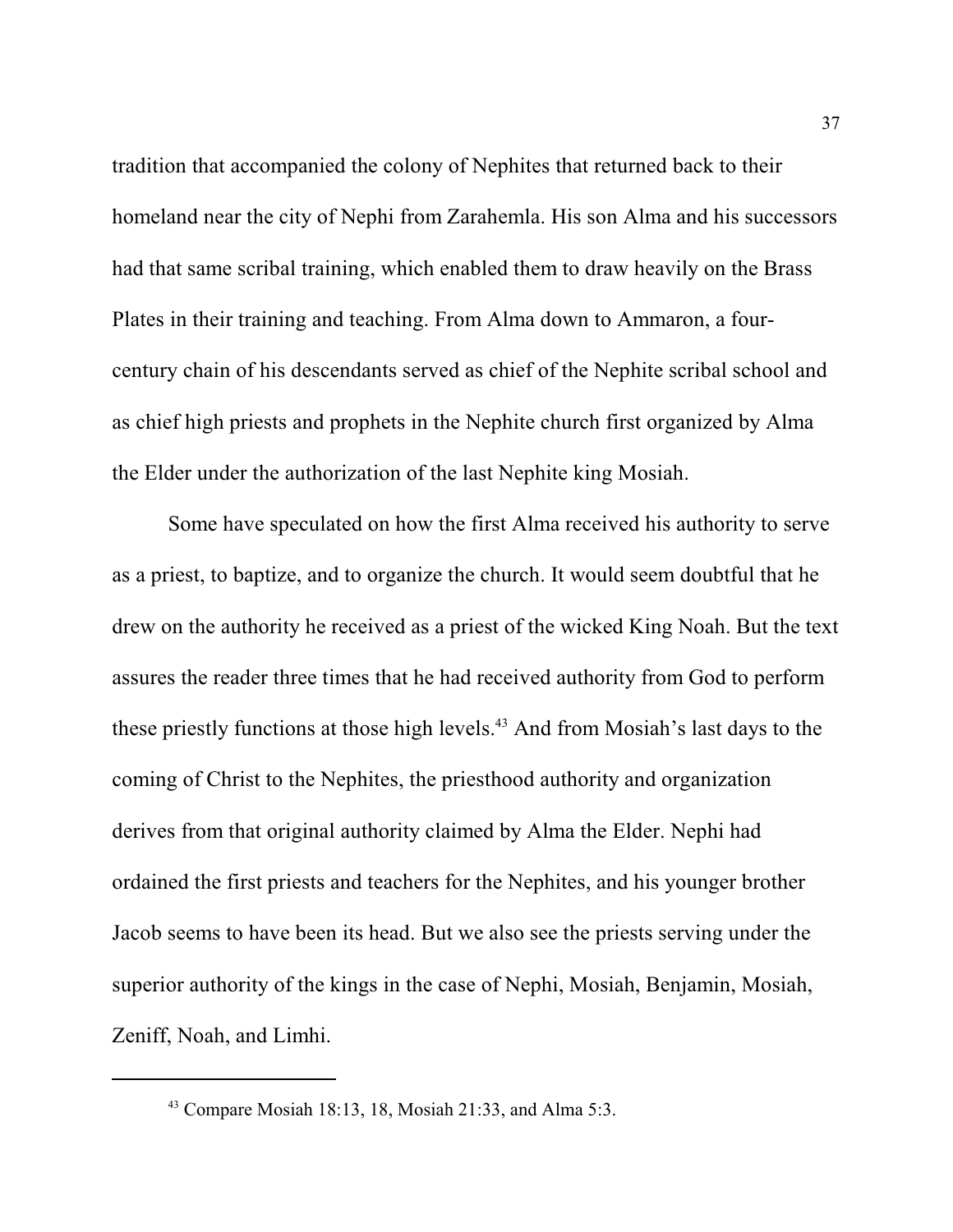Mormon's abridgment omits major elements of the Nephite history, but faithfully preserves textual accounts of all the transitions between chief scribes and prophets. In passing that responsibility to his eldest son Helaman, Alma provides unparalleled detail about the records and sacred things, the sacred nature of the responsibility to preserve them and to extend the records, and the attendant responsibility to teach the people and call them to repentance and obedience.<sup>44</sup> Readers should assume that this package of responsibilities was passed in similar manner all the way down to Ammaron. Two decades later, Helaman died, and his brother "Shiblon took possession of those sacred things" (Alma 63:1). Four years later, Shiblon passed them back to Helaman's son Helaman, Alma's third son Corianton having emigrated previously to the north. 45

After the murder of the chief judge, the people chose this same Helaman to also take on the office of chief judge, bringing the responsibilities of the government, the scribal school, and the leadership of the church back into the hands of a single person.<sup>46</sup> About 13 years later, Helaman died, and without further textual explanation, we learn that "his eldest son Nephi *began to reign* in his

<sup>44</sup> See Alma 37:1–47.

 $45$  Alma  $63:11-13$ .

<sup>46</sup> Helaman 2:1–2.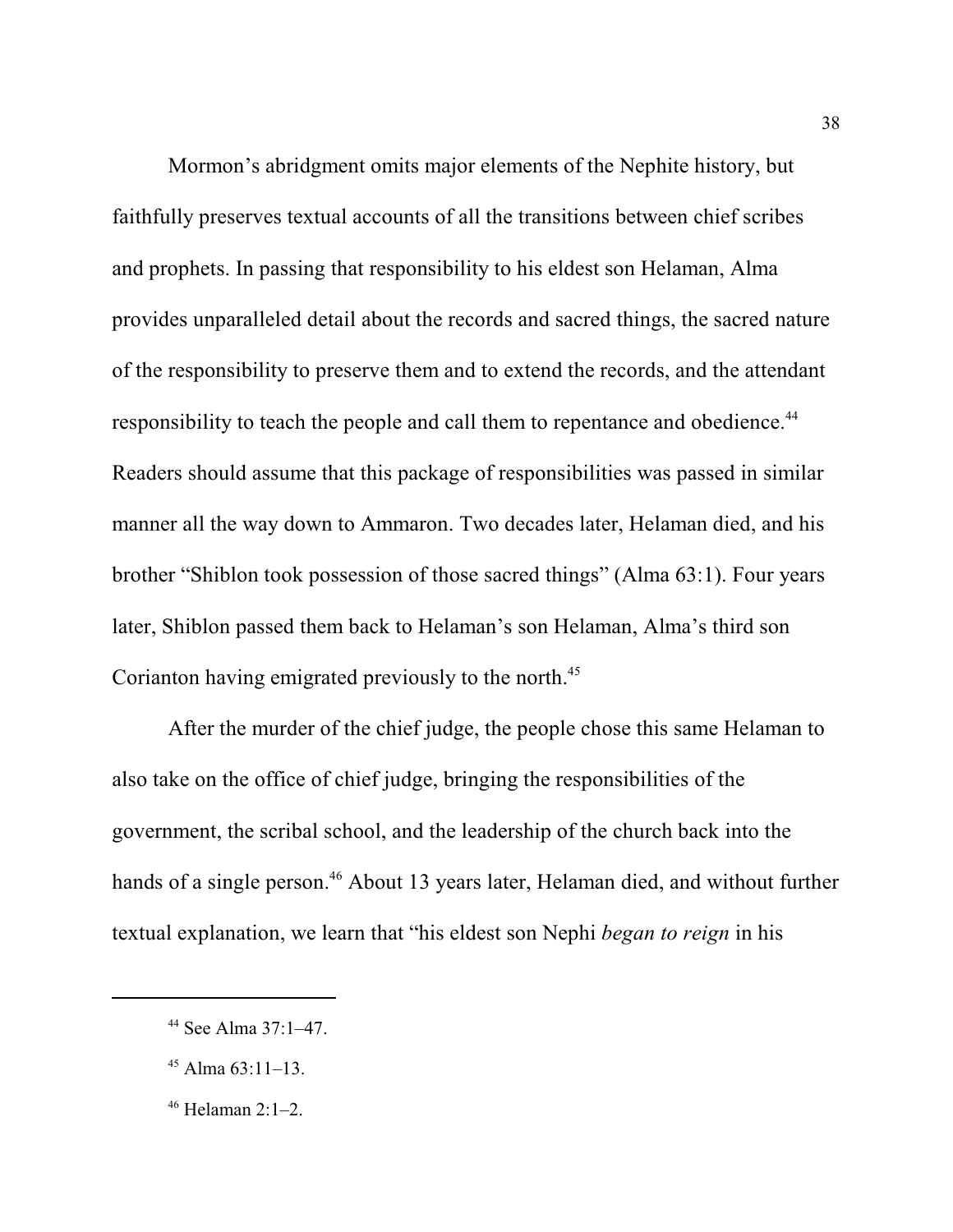stead" (Helaman 3:37). That Nephi had inherited the full combination of roles held by his father becomes clear about eight years later when "Nephi delivered up the judgment seat up to a man whose name was Cezoram." taking it upon himself "to preach the word of God all the remainder of his days" (Helaman 5:1,4)—choosing to follow the example of Alma, who had done the same thing when the growing corruption of the people required his full attention as their spiritual leader. Three decades later, continuation of the office of chief scribe is emphasized in Mormon's description of the passing of Nephi's responsibilities to his son Nephi:

And Nephi the son of Helaman had departed out of the land of Zarahemla, *giving charge unto his son Nephi*, which was his eldest son, *concerning the plates of brass and all the records* which had been kept, and all those things which had been kept sacred, from the departure of Lehi out of Jerusalem. Then he departed out of the land; and whither he went no man knoweth. And *his son Nephi did keep the record in his stead, yea, the record of this people*. 3 Nephi 1:2–3

This last Nephi, who kept the records during the first century after the birth of Christ, finally passed the record keeping to his son Amos, who kept the records for another 84 years during the peaceful years, before turning them over to his son, the last Amos.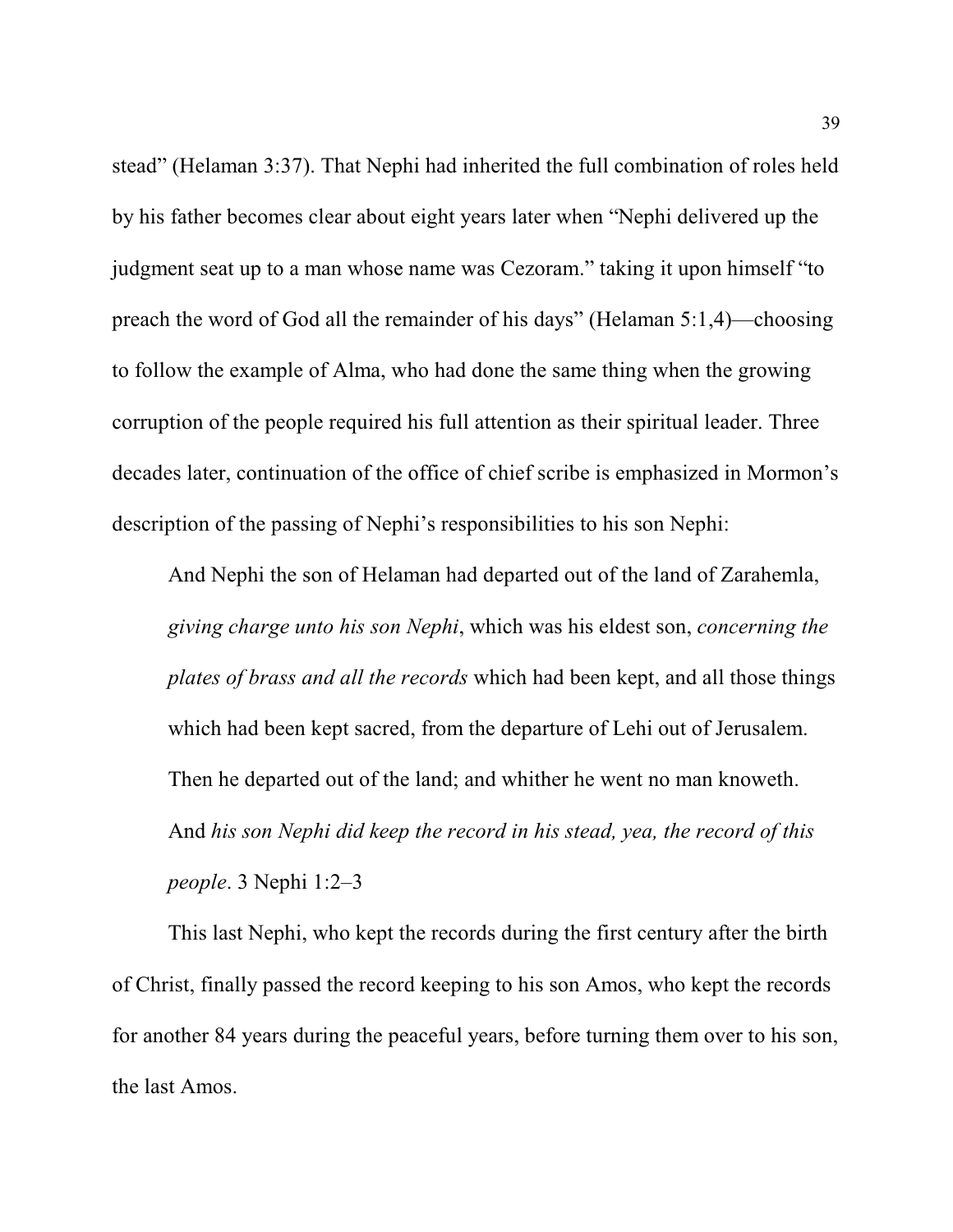And it came to pass that Nephi, he that kept this last record—and he kept it upon the plates of Nephi—died, and his son Amos kept it in his stead. And he kept it upon the plates of Nephi also; and he kept it eighty and four years. . . . And it came to pass that Amos died also. And it was an hundred and ninety and four years from the coming of Christ, and his son Amos kept the record in his stead. And he also kept it upon the plates of Nephi; and it was also written in the book of Nephi, which is this book. 4 Nephi 19–21

After this second Amos died, his brother Ammaron stepped up as heir of the Nephite scribal duties for fifteen years before being directed by the Holy Ghost to hide up all the accumulated sacred records before going to the ten-year old Mormon to arrange for their final disposition:

And it came to pass that after three hundred and five years had passed away . . . Amos died, and his brother Ammaron did keep the record in his stead. And it came to pass that when three hundred and twenty years had passed away, Ammaron *being constrained by the Holy Ghost* did hide up the records which were sacred, yea, even all the sacred records which had been handed down from generation to generation, which were sacred, even until the three hundred and twentieth year from the coming of Christ. And he did hide them up unto the Lord, that they might come again unto the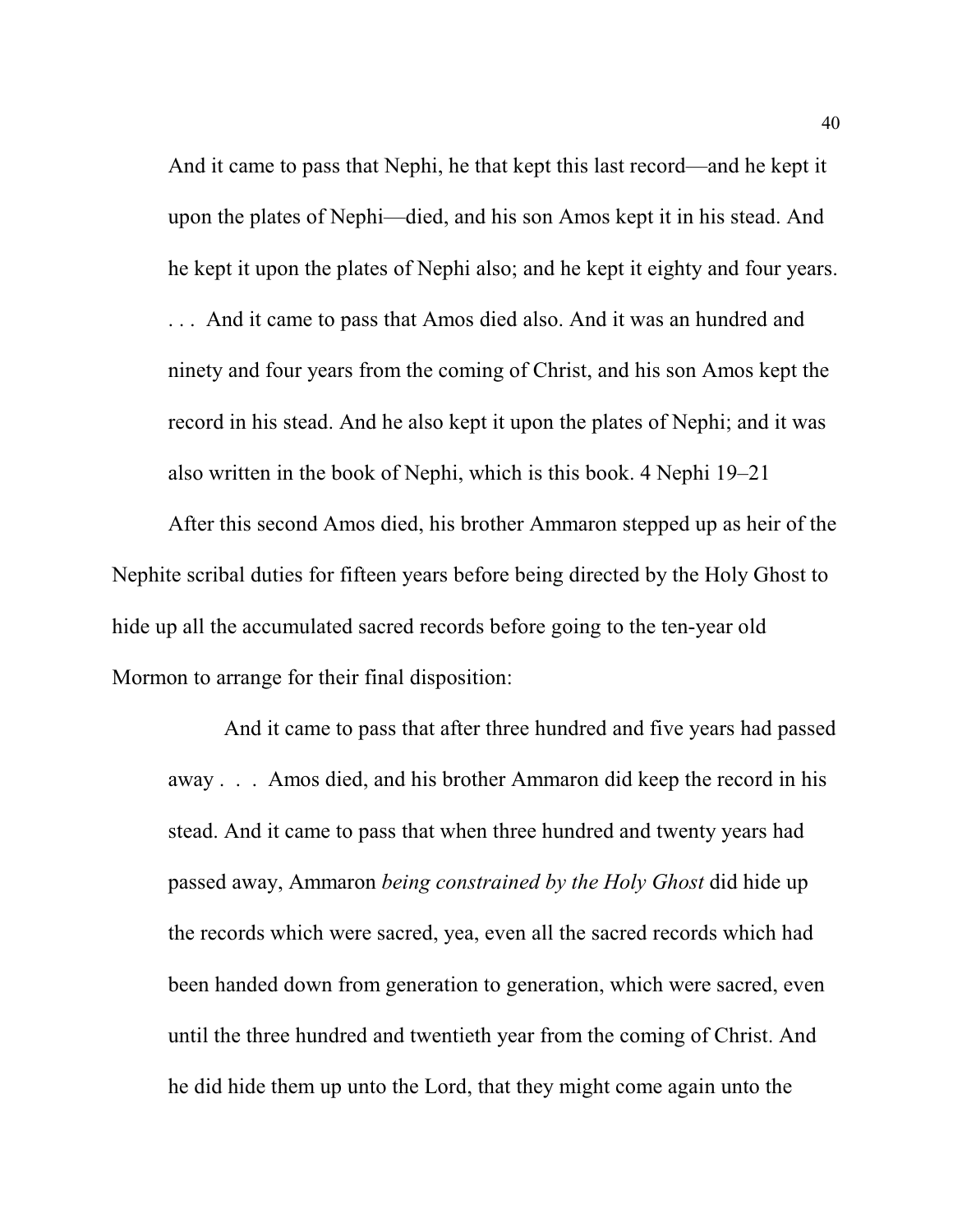remnant of the house of Jacob, according to the prophecies and the promises of the Lord. And thus is the end of the record of Ammaron. 4 Nephi 1:47–49

#### *Accumulated Nephite records*

While Mormon made it clear that he used the Large Plates of Nephi as his primary source for the abridgment we have in the Book of Mormon, some descriptions of the accumulating Nephite records archive seem to indicate that the collection deposited by Ammaron was vast in extent. The clearest of these descriptions was reported by Mormon in Helaman 3:13–16:

And now there are many records kept of the proceedings of this people, by many of this people, which are particular and very large concerning them. But behold, a hundredth part of the proceedings of this people —yea, the account of the Lamanites and of the Nephites and their wars and contentions and dissensions and their preaching and their prophecies and their shipping and their building of ships and their building of temples and of synagogues and of sanctuaries and their righteousness and their wickedness and their murders and their robbings and their plunderings and all manner of abominations and whoredoms—cannot be contained in this work. But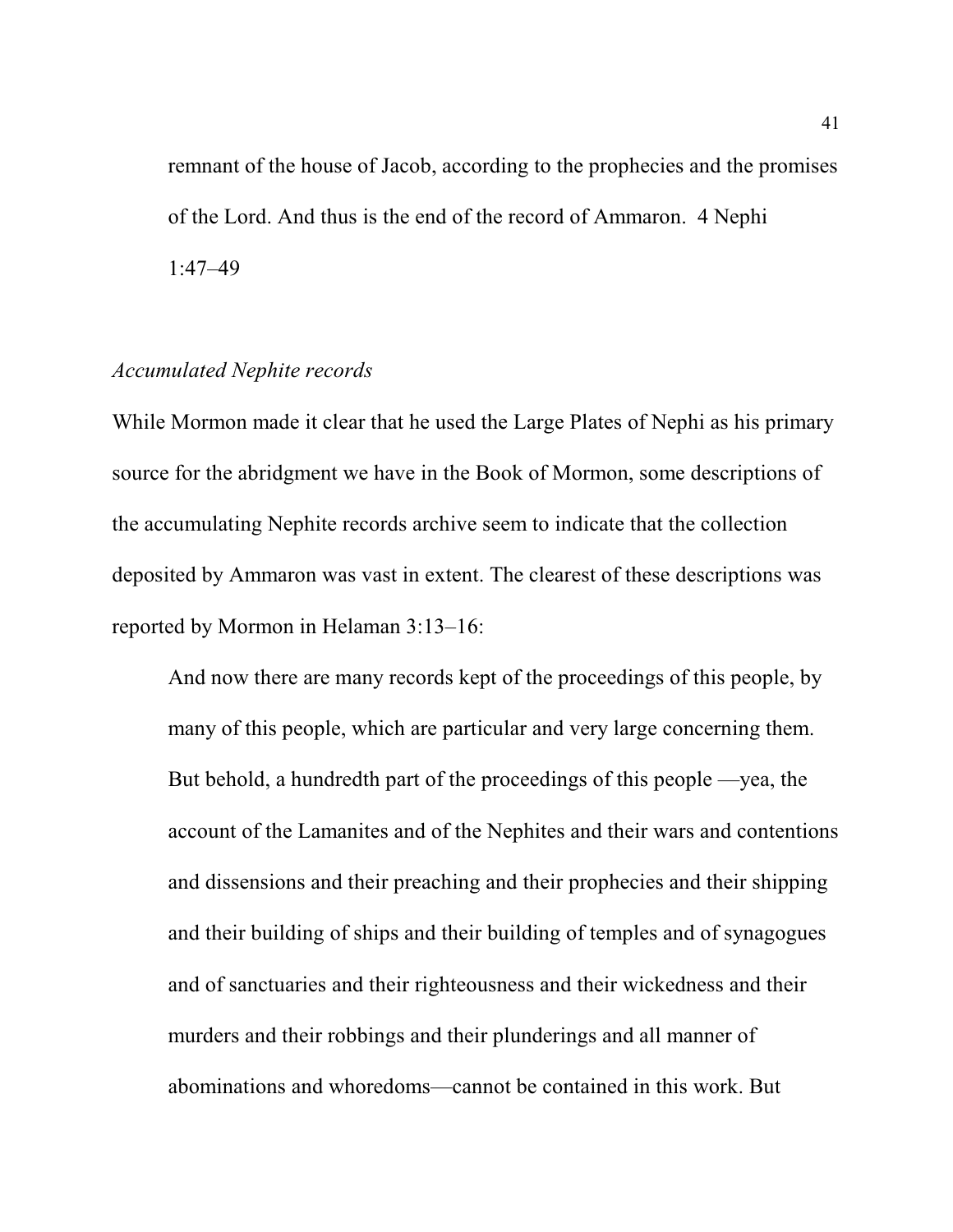behold, there are many books and many records of every kind, and they have been kept chiefly by the Nephites. And they have been handed down from one generation to another by the Nephites. Helaman 3:13–16

#### *A modern vision of the Nephite archive?*

We do not have a first-hand account of the vision reportedly given to Joseph Smith and Oliver Cowdery in which they were shown a subterranean storage room filled with piles of books and metal plates that they understood to be Mormon's depository of Nephite records in the hill Cumorah. While there is considerable variation in the surviving second- and third-hand accounts describing that experience, it is clear that the contemporary associates of Joseph and Oliver believed it was a real event.<sup>47</sup> Joseph and Oliver thought they were returning the gold plates one last time to the stone box atop the New York drumlin from which Joseph had first taken them. But all reported versions of that vision seem to describe them returning the plates to the kind of storage room in the Nephite hill Cumorah in which Mormon left the full Nephite record collection in before giving

<sup>&</sup>lt;sup>47</sup> A sampling and summary of these reports and documentation for each of them can be found in John W. Welch, ed., *Opening the Heavens: Accounts of Divine Manifestations, 1820–1844*, second edition (Provo, UT: Brigham Young Univ. Press and Salt Lake City: Deseret Book, 2017), 299–301.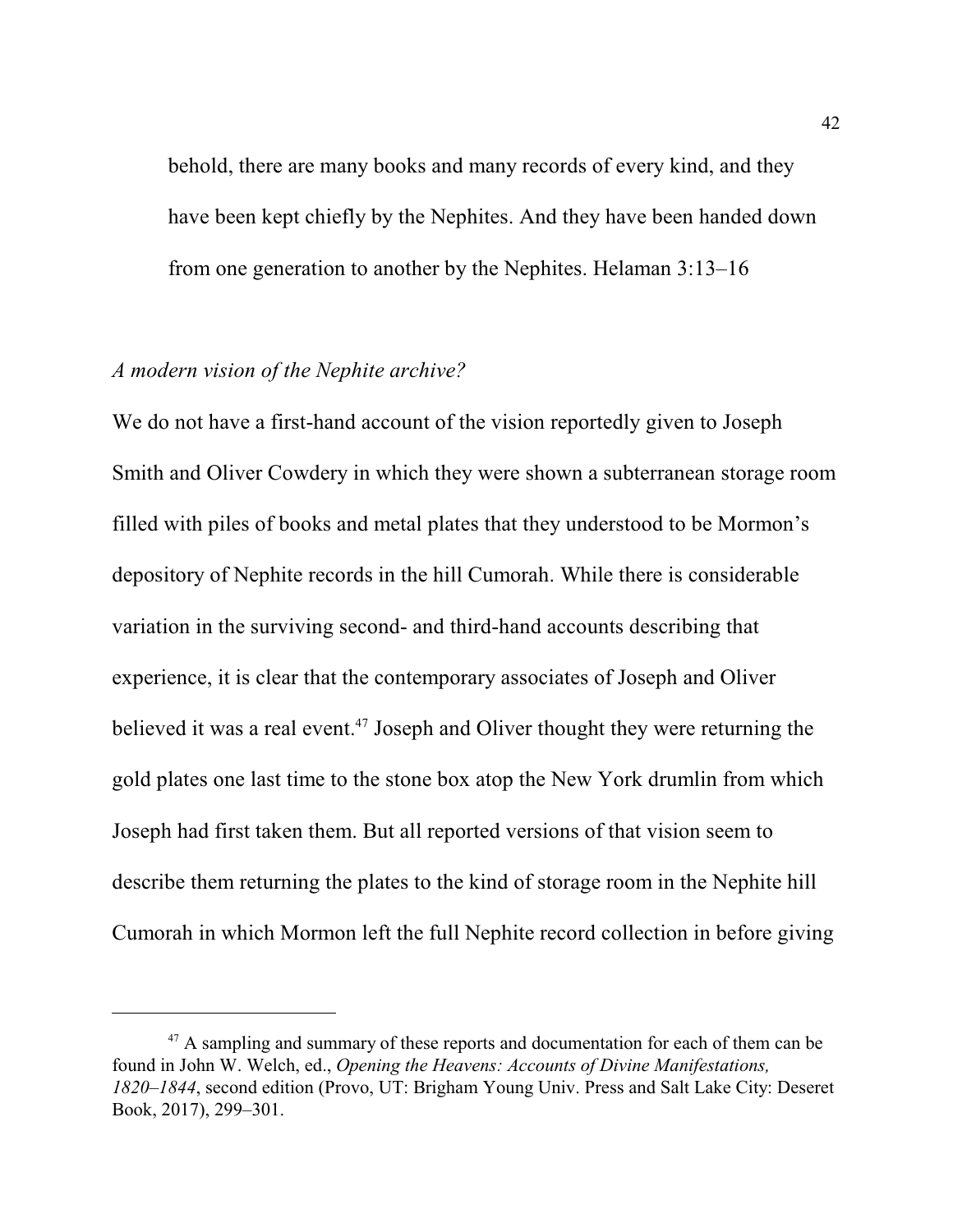his abridgment on the gold plates to Moroni to take away and to protect from Lamanite discovery.

#### **Mormon as chief Nephite scribe and military leader**

Before Mormon's day, the ancient social, religious, and political structures that had defined the Nephite nation for centuries were in disarray. The national agreements that made the reign of judges possible had evaporated as people turned to tribal government for support and protection. The church established by Christ was reduced to isolated tiny groups with no significant social influence. And the scribal school that had maintained a vast system of records and had educated the Nephite kings, prophets, judges, and military leaders for over nine centuries had also reached its end. Ammaron, the brother of the last prophet and chief scribe Amos, had been left to deal with the Nephite records collection after Amos died.

Ammaron's first move was to find a hiding place for the records as far from Lamanite territory as possible. We don't know if it was Ammaron or Mormon's own father also named Mormon that was teaching the young Mormon "after the manner of [his] people." But the precocious youngster caught Ammaron's attention: "I perceive that thou art a sober child and art quick to observe" (Mormon 1:2). Ammaron was inspired to charge this ten-year old student to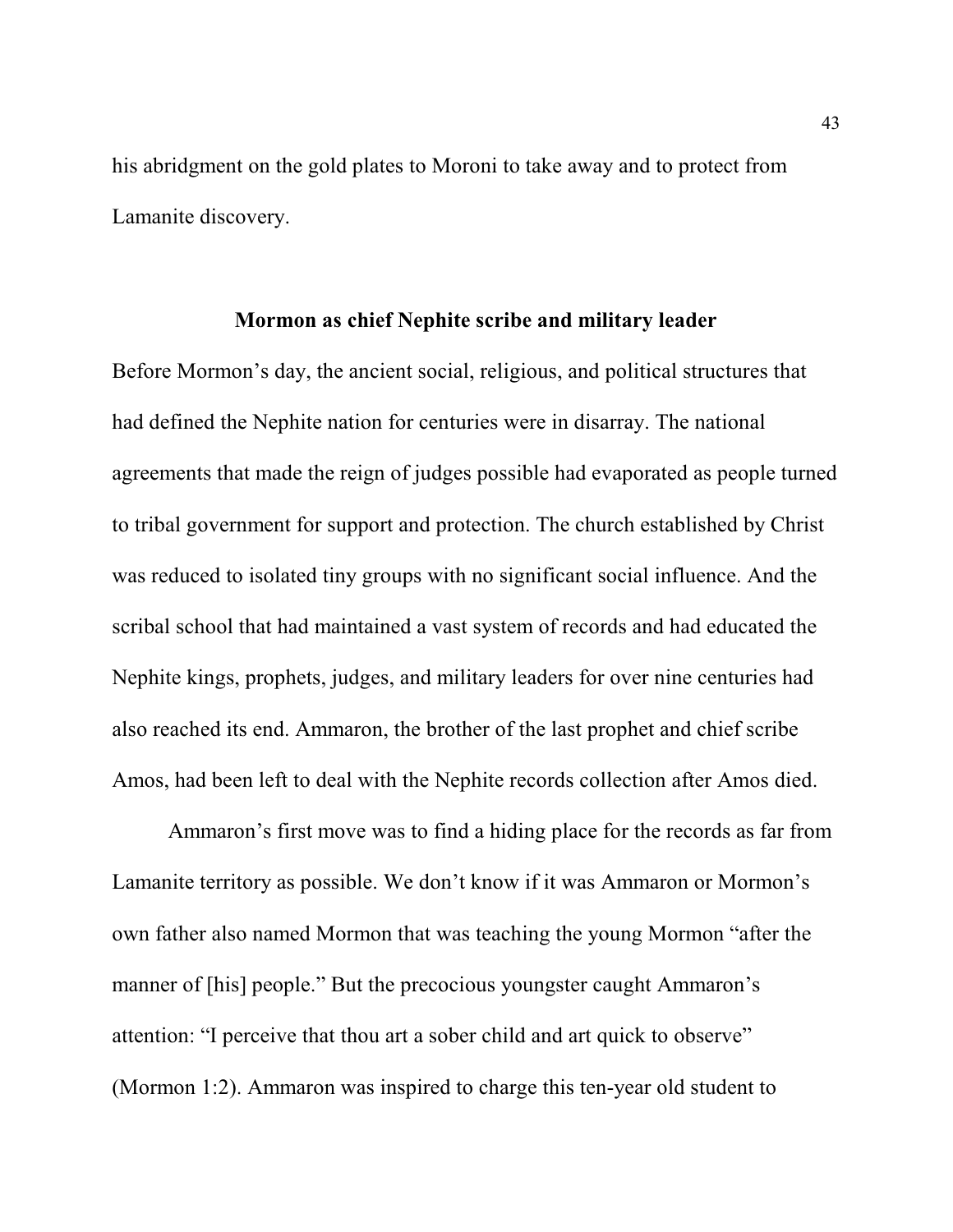observe the events of his days and to make a final addition to the Large Plates of Nephi after about fifteen years.<sup>48</sup>

Before the time when Mormon would take up his charge to extend the records, the great wars of the Lamanites and Nephites broke out, and at the age of 16, Mormon, like Captain Moroni some centuries earlier, was chosen to be the leader of the Nephite armies. 49 Unlike most Nephites of his day, Mormon was a devout Christian. But he "was large in stature," educated, and likely a standout member of the military caste. The ensuing wars appear to have occupied Mormon for almost another 20 years. But at that point in the saga, the Nephite retreat had carried them to the land of Jashon which "was near the land where Ammaron had deposited the records unto the Lord."

Either previously, or at this point in Mormon's life, he discharged the obligation that Ammaron had placed upon him as a young boy to extend the record on the Large Plates of Nephi with his own observations on the last days of the Nephites: "I had gone according to the words of Ammaron and taken the plates of Nephi and did make a record. . . . And upon the plates of Nephi did I make a full account of all the wickedness and abominations" (Mormon 2:17–18). Although

<sup>48</sup> Mormon 1:3–4.

<sup>49</sup> Mormon 2:1–2.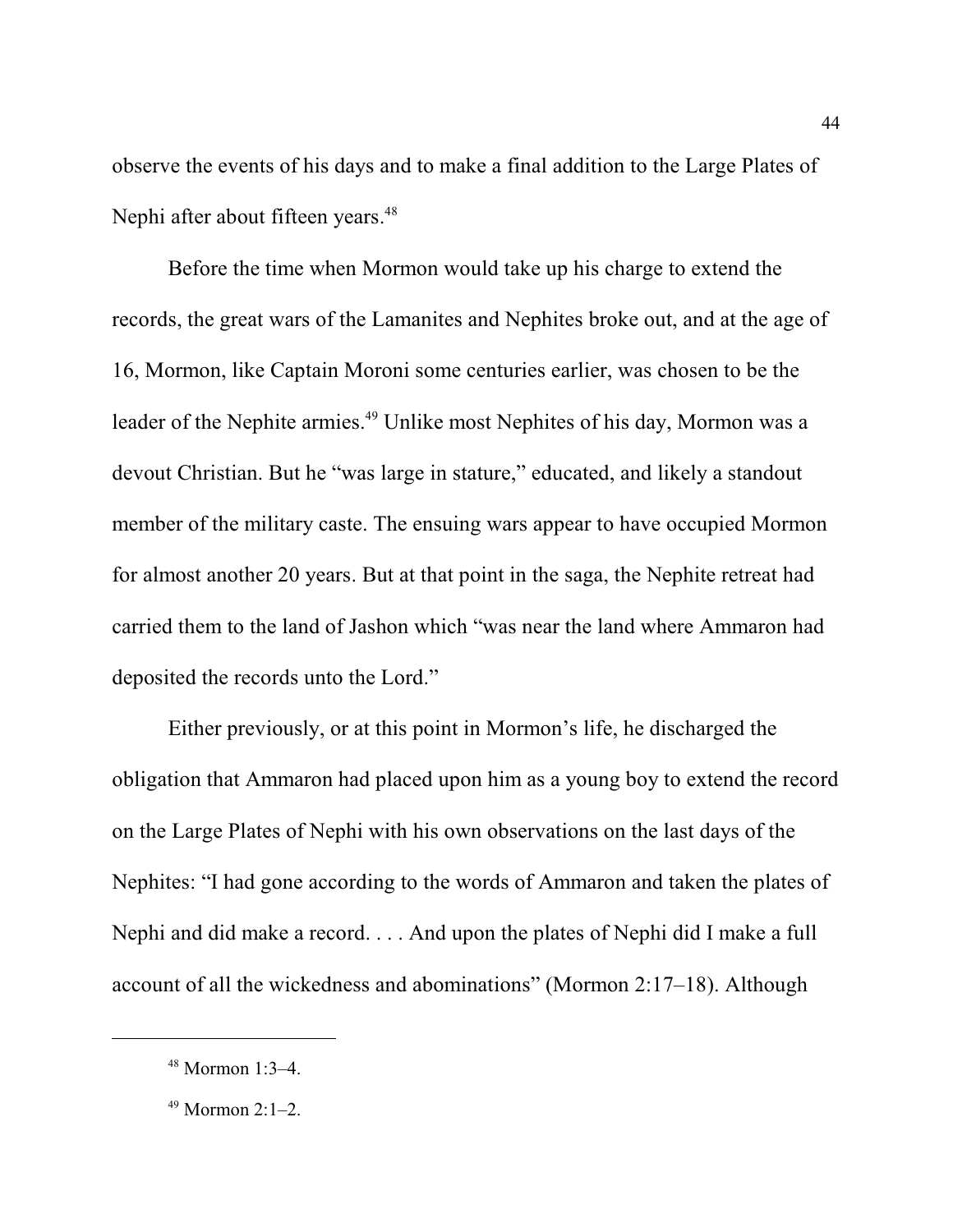Mormon will later move those plates along with all the records in Ammaron's depository to their final hiding place in the hill Cumorah, Mormon does not refer again to his own writing on those plates. Rather, at this point his full attention seems to have turned to his own great project—the abridgment of those plates of Nephi.

 As it turned out, Ammaron's assignment to complete the Large Plates of Nephi was only the beginning for Mormon. From the time of Lehi and Nephi, the prophets had foreseen that in the last days the Nephite record would become the means by which the remnant of Joseph would become a great blessing to all nations according to the blessing given anciently to Abraham.<sup>50</sup> But this was not to be the full record begun by Nephi centuries before. At some point not specified in the text, Mormon received a commandment from the Lord to make a smaller record by abridging the Large Plates of Nephi, an abridgment that could become the direct means by which that promise to Abraham would be fulfilled:

But I knowing that these things must surely be made known and that all things which are hid must be revealed upon the housetops and also that a knowledge of these things must come unto the remnant of these people and

<sup>&</sup>lt;sup>50</sup> See Reynolds, "Understanding the Abrahamic Covenant through the Book of Mormon."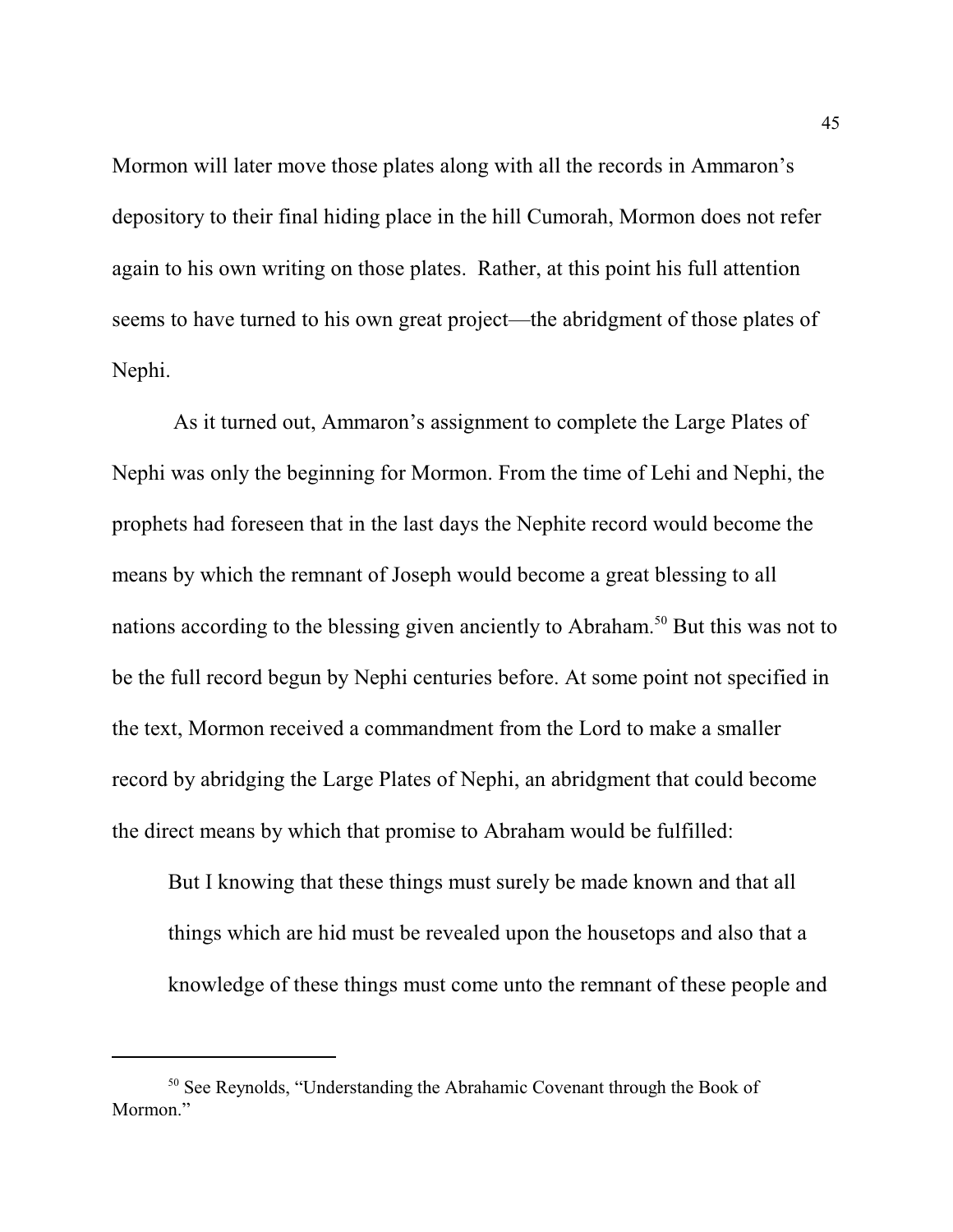also unto the Gentiles, which the Lord hath said should scatter this people—and this people should be counted as naught among them—therefore *I write a small abridgment*, daring not to give a full account of the things which I have seen because of *the commandment which I have received* . . . . And now behold, this I speak unto their seed and also to the Gentiles which hath care for the house of Israel, that realize and know from whence their blessings come. For I know that such will sorrow for the calamity of the house of Israel; yea, they will sorrow for the destruction of this people. They will sorrow that this people had not repented, that they might have been clasped in the arms of Jesus. Now these things are written unto the remnant of the house of Jacob. . . . And they are to be hid up unto the Lord, that they may come forth in his own due time. And *this is the commandment which I have received*. And behold, they shall come forth according to the commandment of the Lord when he shall see fit in his wisdom. Mormon 5:8–13

The abridgment of a thousand years of Nephite records would have been an enormous task. Mormon does mention some spaces in his adult life when he might have been able to accomplish that. But we can only speculate on that. After leading the Nephites in war for two decades, Mormon found himself near the place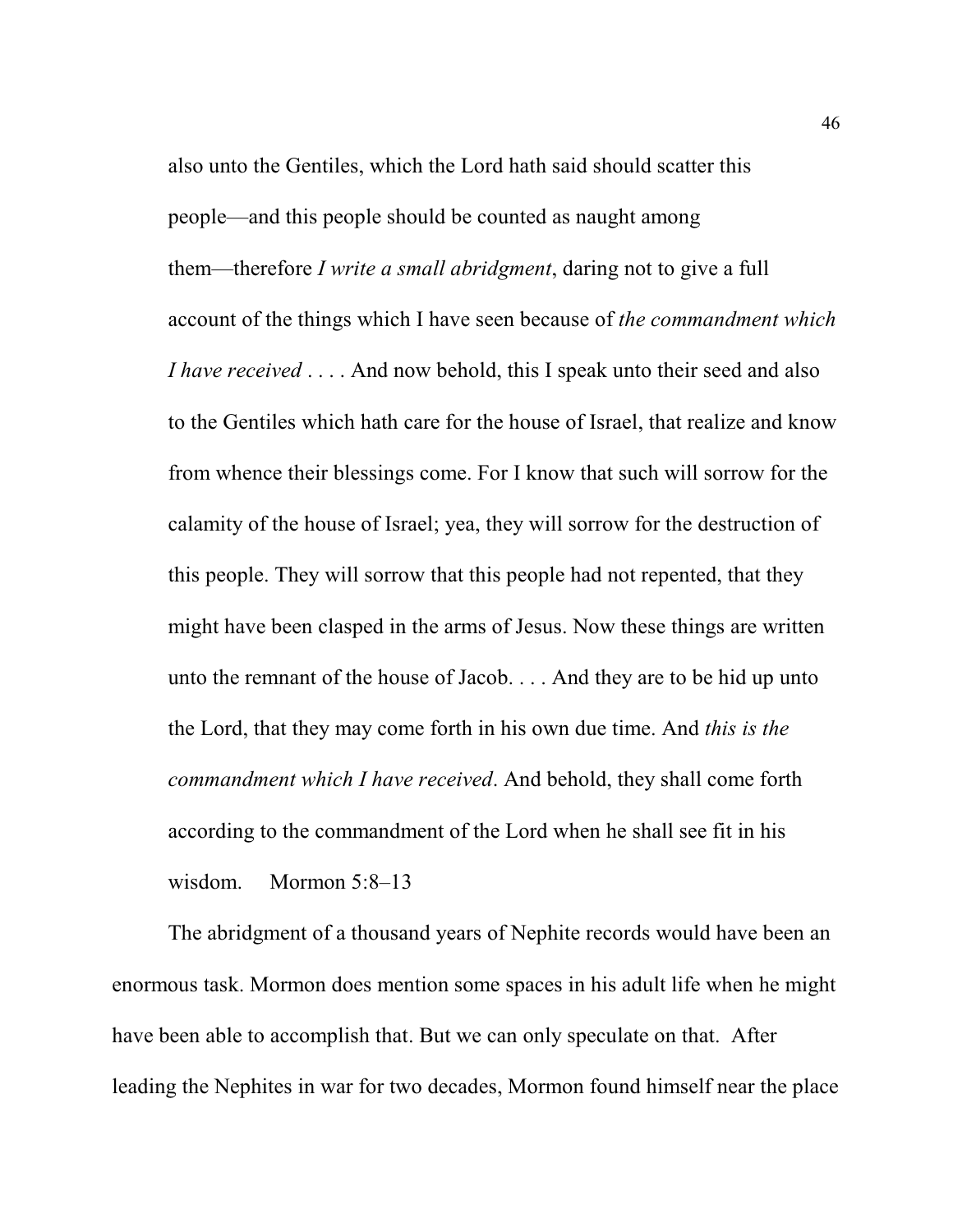where Ammaron had deposited all the Nephite records. As instructed in their previous meeting, Mormon took up the Large Plates of Nephi for the purpose of extending and completing that record. And within a few years, his forces were able to retake their lands and establish a boundary by treaty between the two peoples—a treaty that held for a full decade.<sup>51</sup>

When the Lamanites restarted their invasion, Mormon served as leader for two or three years, but because his own people had descended to such depths of wickedness, he gave up his role as leader and "utterly refused to go up against [his] enemies," choosing instead to "stand as an idle witness" (Mormon 3:16). It would be another 13 years at least before he would accept once again the leadership of his people. As Mormon explains:

And it came to pass that I did go forth among the Nephites and did repent of the oath which I had made, that I would no more assist them. And they gave me command again of their armies, for they looked upon me as though I could deliver them from their afflictions. But behold, I was without hopes, for I knew the judgments of the Lord which should come upon them. Mormon 5:1–2

This sequence leaves over twenty years that Mormon could have spent working on

<sup>51</sup> See Mormon 2:27–3:1.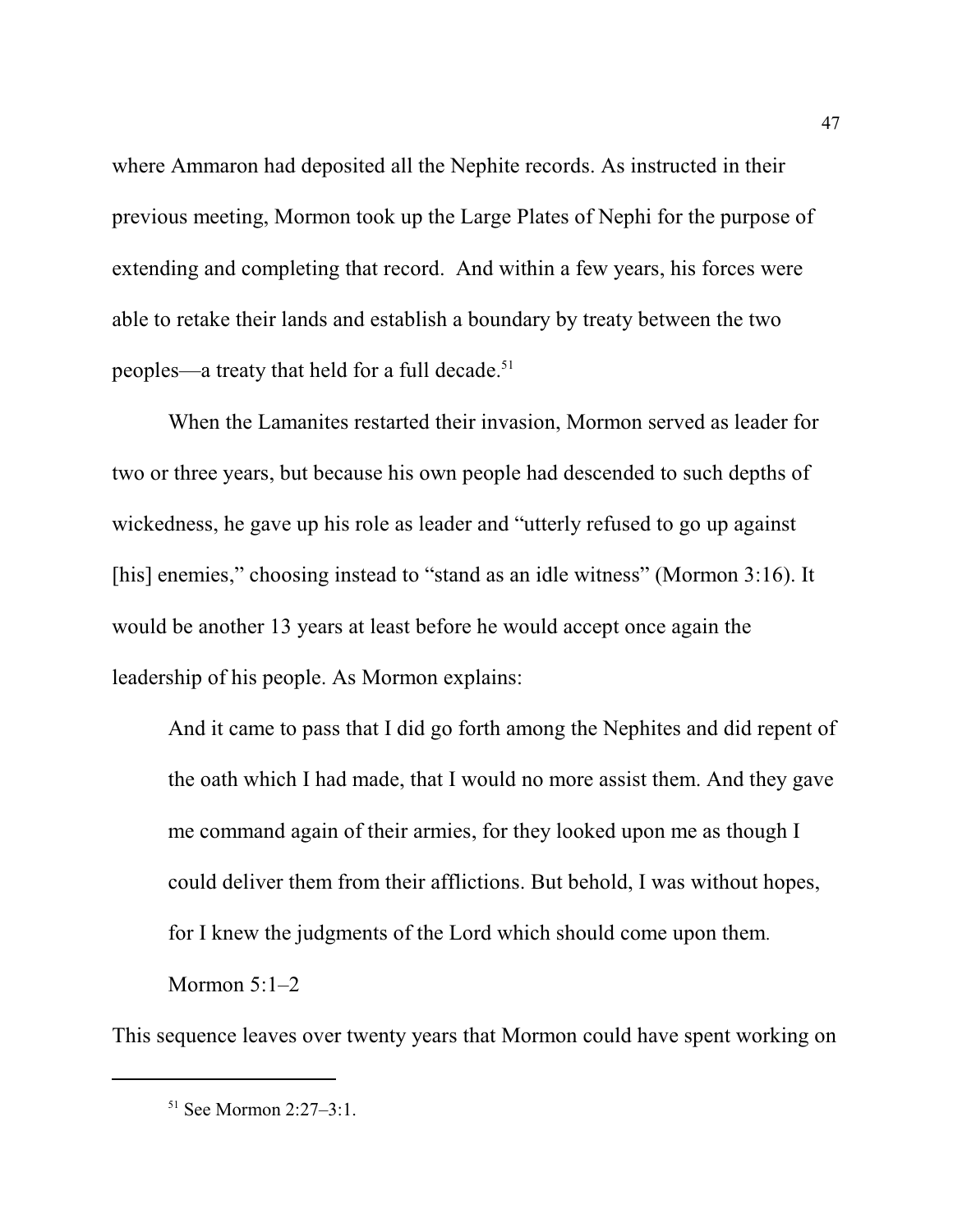his completion of the Large Plates of Nephi, and then of his abridgment of that same Nephite record. It would also seem to have been a period in which he could have access to the materials and even whatever limited assistance these projects may have required.

Both of those large scribal efforts may have been essentially completed by the time Mormon returned to war. He would add another three chapters (as packaged in our modern edition of the Book of Mormon) before turning things over to his son Moroni. He knew the end was coming, so he "went to the hill Shim and did take up all the records which Ammaron had hid up unto the Lord" (Mormon 4:23). A few years later, as the Nephites awaited the coming of the Lamanites for what they expected to be their final battle, Mormon "hid up in the hill Cumorah all the records which had been entrusted to [him] by the hand of the Lord." That would be the entire collection of Nephite records that Ammaron had hidden originally in the hill Shim, including the Large Plates of Nephi. But *it did not include his abridgment* of those records that was to become our modern Book of Mormon.

And when three hundred and eighty and four years had passed away, we had gathered in all the remainder of our people unto the land Cumorah. And it came to pass that when we had gathered in all our people in one to the land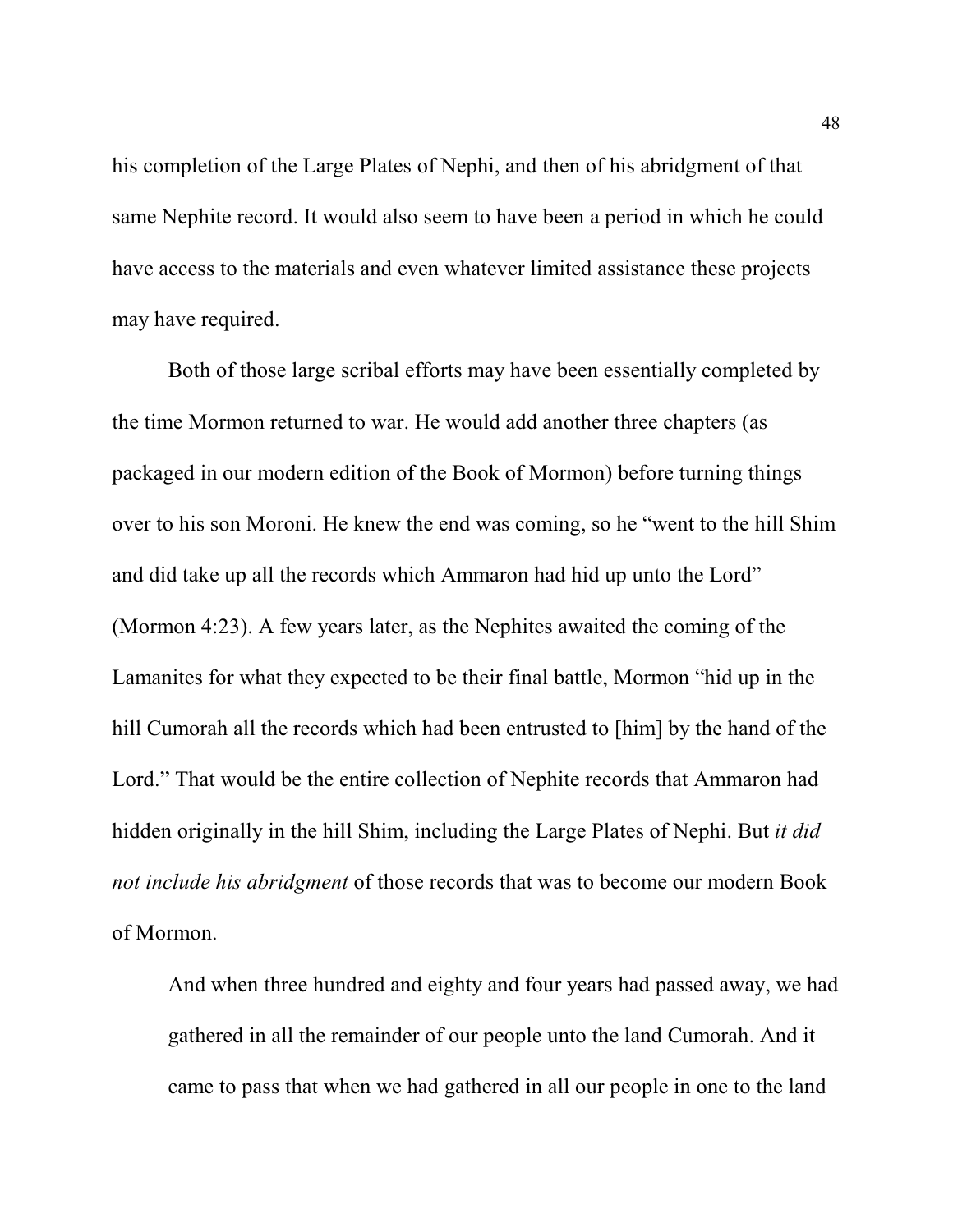of Cumorah, behold, I Mormon began to be old. And knowing it to be the last struggle of my people and having been commanded of the Lord that I should not suffer that the records which had been handed down by our fathers, which were sacred, to fall into the hands of the Lamanites—for the Lamanites would destroy them—therefore I made this record out of the plates of Nephi and *hid up in the hill Cumorah all the records which had been entrusted to me by the hand of the Lord, save it were these few plates* which I gave unto my son Moroni. Mormon 6:5–6

Having survived the great battle, Mormon was able to extend his own record to include a summary of his own final actions (Mormon 6:1–15), a mournful farewell to his own fallen people (Mormon 6:16–22), and an invitation to "the remnant of this people which are spared" that they might receive the gospel of Jesus Christ and be saved (Mormon 7:1–10). What that final account makes clear is that almost all the Nephite records previously hidden up by Ammaron in the hill Shim had now been hidden up by Mormon in the hill Cumorah before the great battle. However, Mormon's abridgment was never buried in the Nephite hill Cumorah, but was given to Moroni for protection, further additions, and an eventual transmission to Joseph Smith. Generations of readers have assumed that Mormon's gold plates were deposited in the Nephite hill Cumorah. But after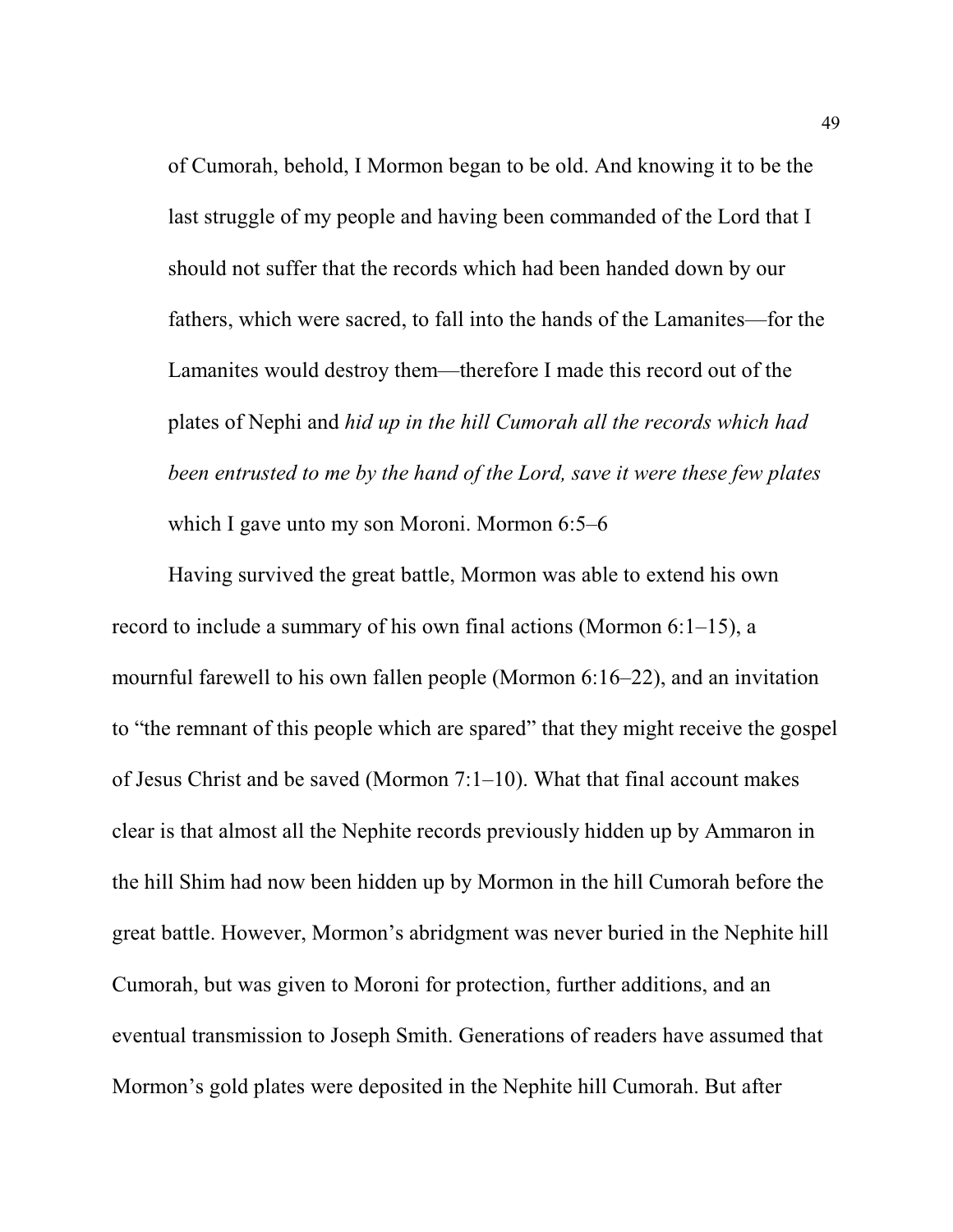Mormon deposited all the inherited records into that hill, he says he gave the gold plates to Moroni to protect. We also know that Moroni would add considerably to Mormon's abridgment over the next 35 years that he had those plates in his possession. 52

#### *Nephi's Small Plates*

As noted earlier, there was one important exception to this account that Mormon did not mention here. But it had major impact on the text of the Book of Mormon that we have today. During the period when Mormon had access to all the Nephite records, he came across Nephi's Small Plates which pleased him "because of the prophecies of the coming of Christ" (Words of Mormon 1:4).

But behold, I shall take these plates which contain these prophesyings and revelations and put them with the remainder of my record, for they are choice unto me; and I know they will be choice unto my brethren. And I do

 $52$  The great battle took place 385 years after the coming of Christ. Fifteen years later, Moroni makes his first entry on Mormon's plates, updating the reader on the fates of the last of the Nephites and adding his own impassioned plea to future readers that they repent and receive the gospel of Jesus Christ that they may be blessed forever (Mormon 8:1–9:37). Twenty years after that Moroni has added the books of Ether and Moroni and the sealed portion to Mormon's plates. Only then, 35 years after the great battle, does Moroni "seal up these records" without giving any hint about where that would be. But 1400 years later he would direct Joseph Smith to find them in a stone box buried near the top of a small glacial hill near the Smith home. In the decades that followed, the Latter-day Saints would begin referring to that hill by the name Cumorah.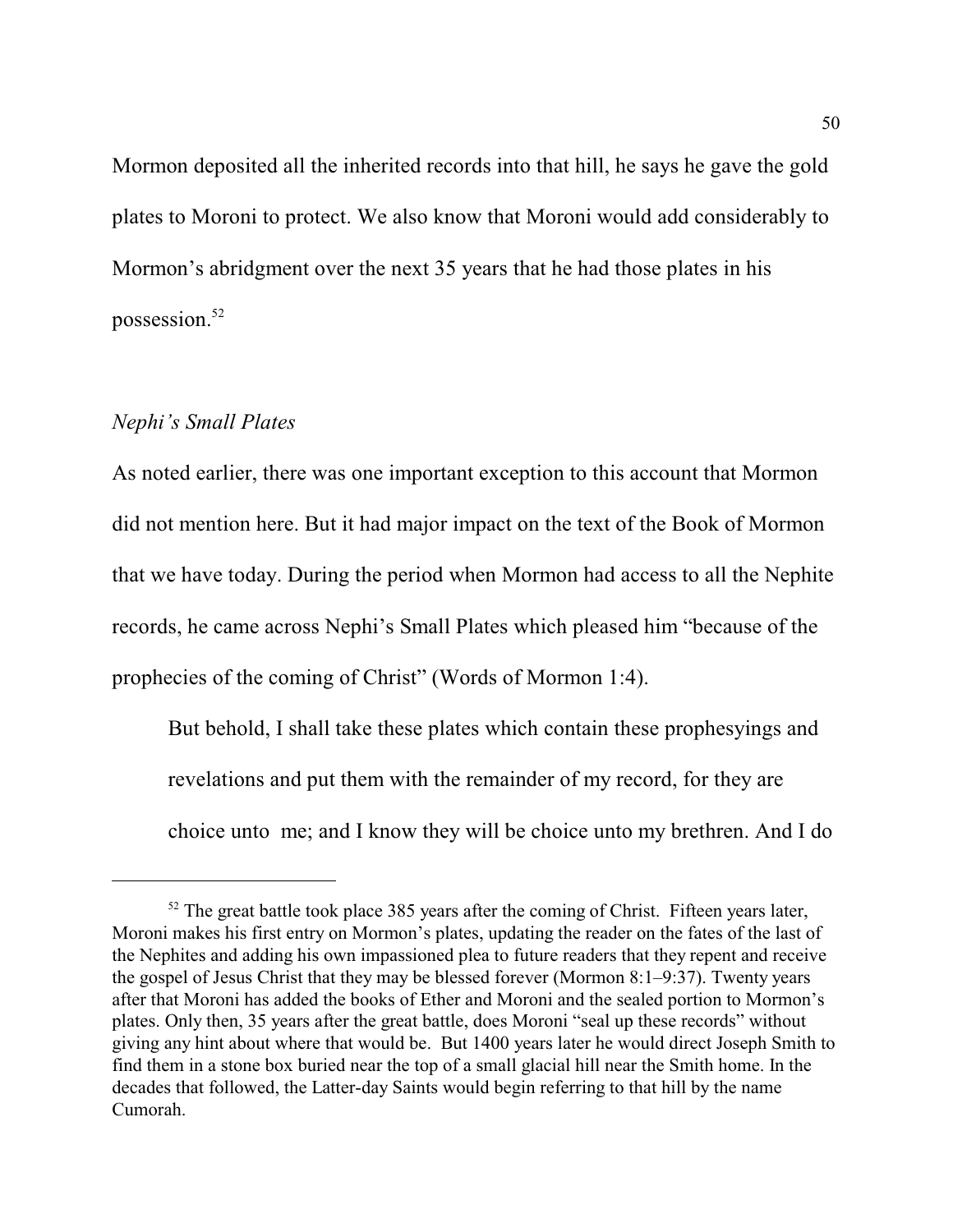this for a wise purpose, for thus it whispereth me according to the workings of the Spirit of the Lord which is in me. And now I do not know all things, but the Lord knoweth all things which is to come; wherefore he worketh in me to do according to his will. Words of Mormon 1:6–7

#### **The last scribe**

Some fifteen years after the last battle, Moroni undertook to "finish the record of [his] father Mormon," saying that he had "but few things to write" as Mormon had instructed him. 53

And my father also was killed by them. And I, even I, remaineth alone to write the sad tale of the destruction of my people. But behold, they are gone, and I fulfill the commandment of my father. And whether they will slay me, I know not. Therefore *I will write and hide up the records in the earth*. And whither I go, it mattereth not. Behold, my father hath made this record, and he hath written the intent thereof. And behold, I would write it also if I had room upon the plates, but I have not. And *ore I have none, for I am alone*. My father hath been slain in battle, and all my kinsfolks. And I have not friends nor whither to go. And how long that the Lord will suffer that I may

<sup>53</sup> Mormon 8:1–3.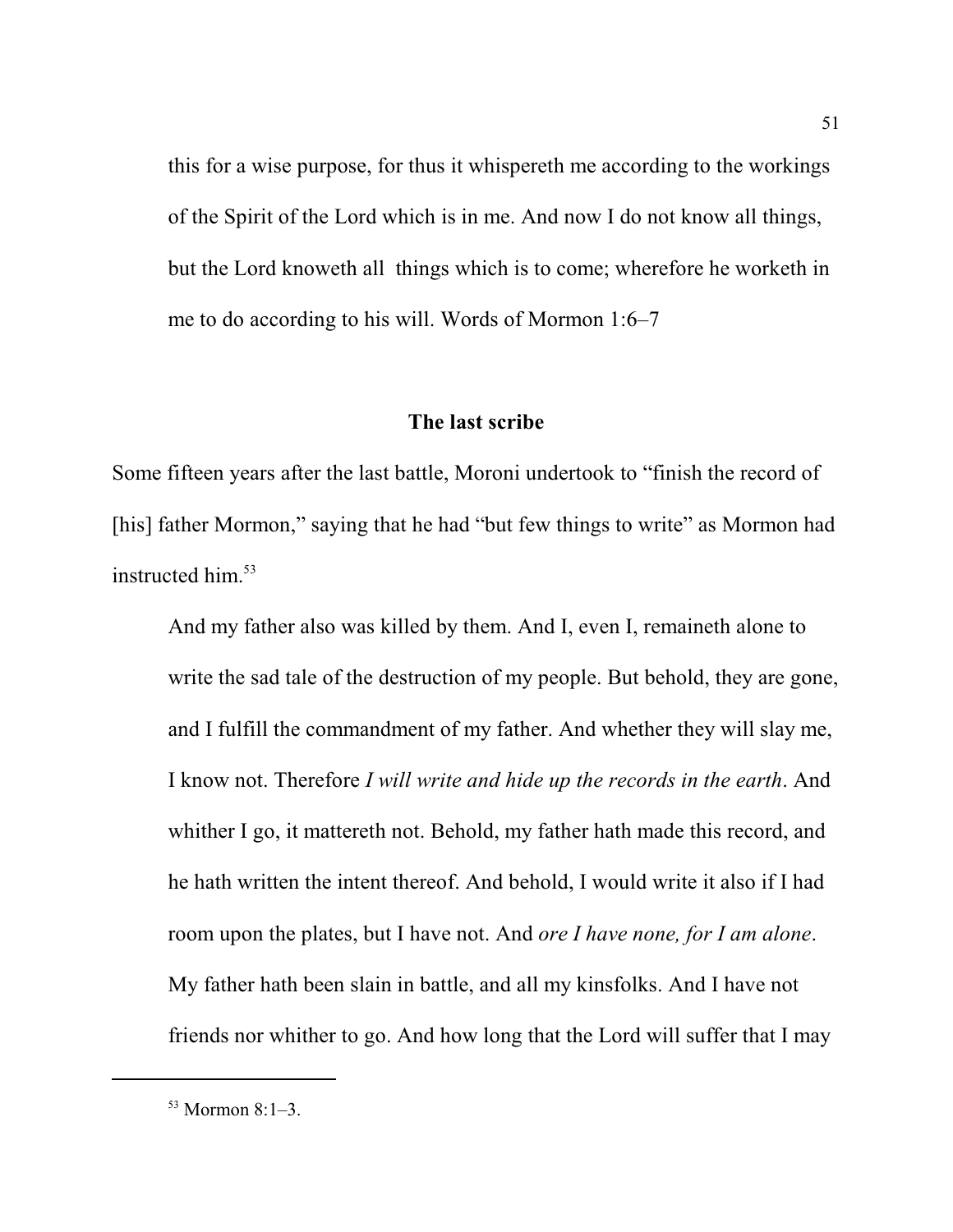live, I know not. Behold, *four hundred years have passed away* since the coming of our Lord and Savior. Mormon 8:3–6

Before inscribing his own farewell to his future readers, Moroni actually gives us a little more information about his circumstances. He still has access to some kind of news network. He knows to tell us that "the Nephites which had escaped into the country southward were hunted by the Lamanites until they were all destroyed" and that his "father also was killed by them" (Mormon 8:2–3). He also knows that

the Lamanites have hunted my people the Nephites down from city to city and from place to place, even until they are no more. . . . And behold also, the Lamanites are at war one with another; and the whole face of this land is one continual round of murder and bloodshed, and *no one knoweth* the end of the war. And now behold, I say no more concerning them, for there are none save it be Lamanites and robbers that do exist upon the face of the land. Mormon 8:7–9

Moroni never mentions how he was able to provide for his own needs for food, clothing, and shelter across those 35 years between the last battle and the time he finally deposited the plates of Mormon near the future home of Joseph Smith. No doubt, he may have been able to survive in the short term by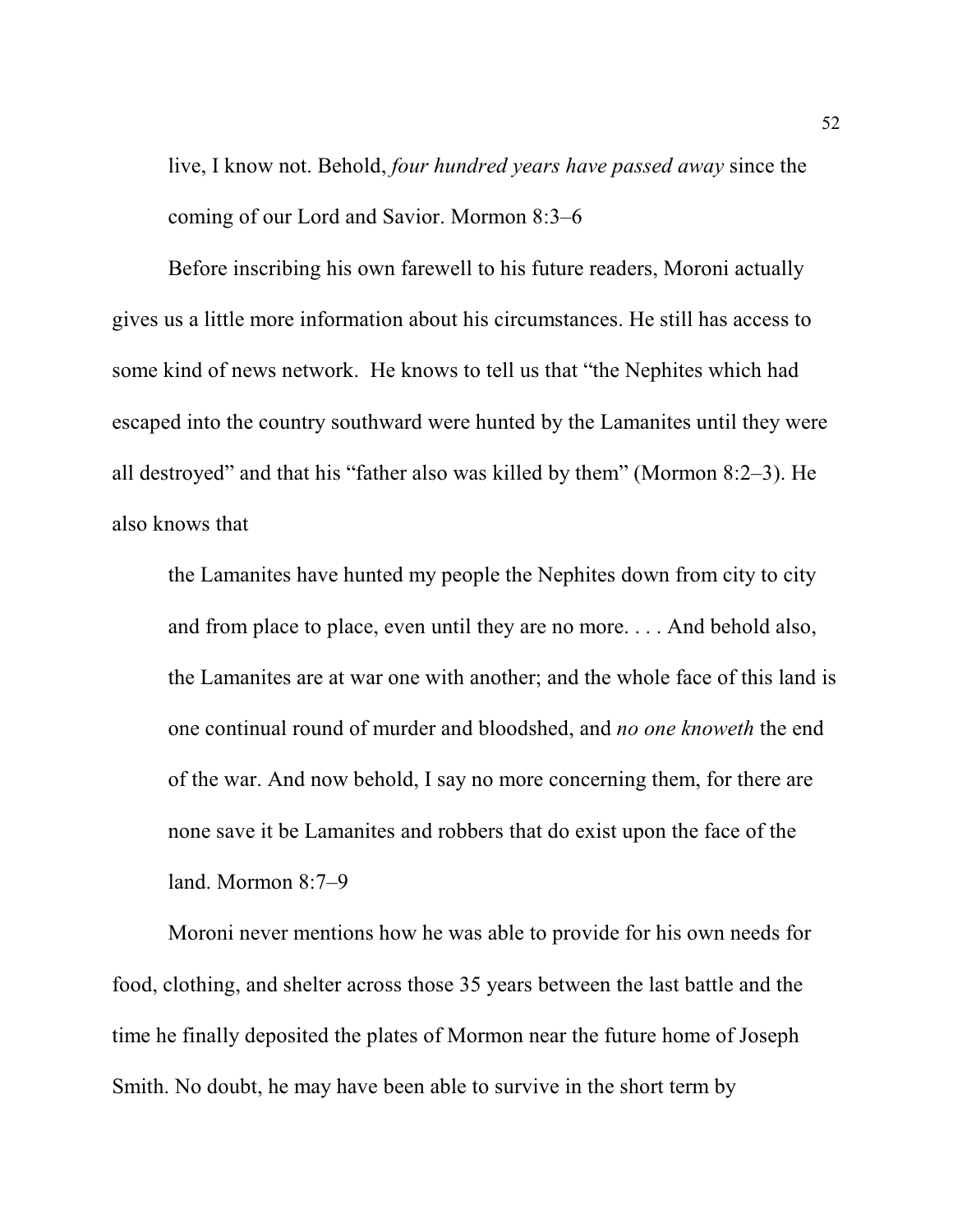scavenging from the enormous camp established by the Nephites during the months and years they had been preparing for the final battle. Knowing he would survive to fulfil the Lord's purposes with the plates, he may even have hidden some supplies away for his own future needs. But 35 years is a long time in a semi-tropical climate or any where else for a single person to survive. The land northward from Cumorah was populated, but not by peoples that are described in the text of the Book of Mormon. Without textual evidence, we can only speculate that Moroni might have found friendly faces here and there that would accommodate him in some way during those years. He only tells us: "I wander whithersoever I can for the safety of mine own life" (Moroni 1:3).

One happy note Moroni shares with his readers is that the three disciples of Jesus "which did tarry in the land" had visited Moroni and Mormon, "and they have ministered unto us" (Mormon 8:10–11). He also anchors his own testimony of Christ and his gospel with the reassurance "that I have seen Jesus and that he hath talked with me face to face and that he told me in plain humility, even as a man telleth another *in mine own language* concerning these things" (Ether  $12:39$ ).<sup>54</sup>

<sup>&</sup>lt;sup>54</sup> It may be worth noting that both here and in his appearances to the Nephite people centuries earlier, Jesus seems to have spoken to people in their current version of the Nephite language.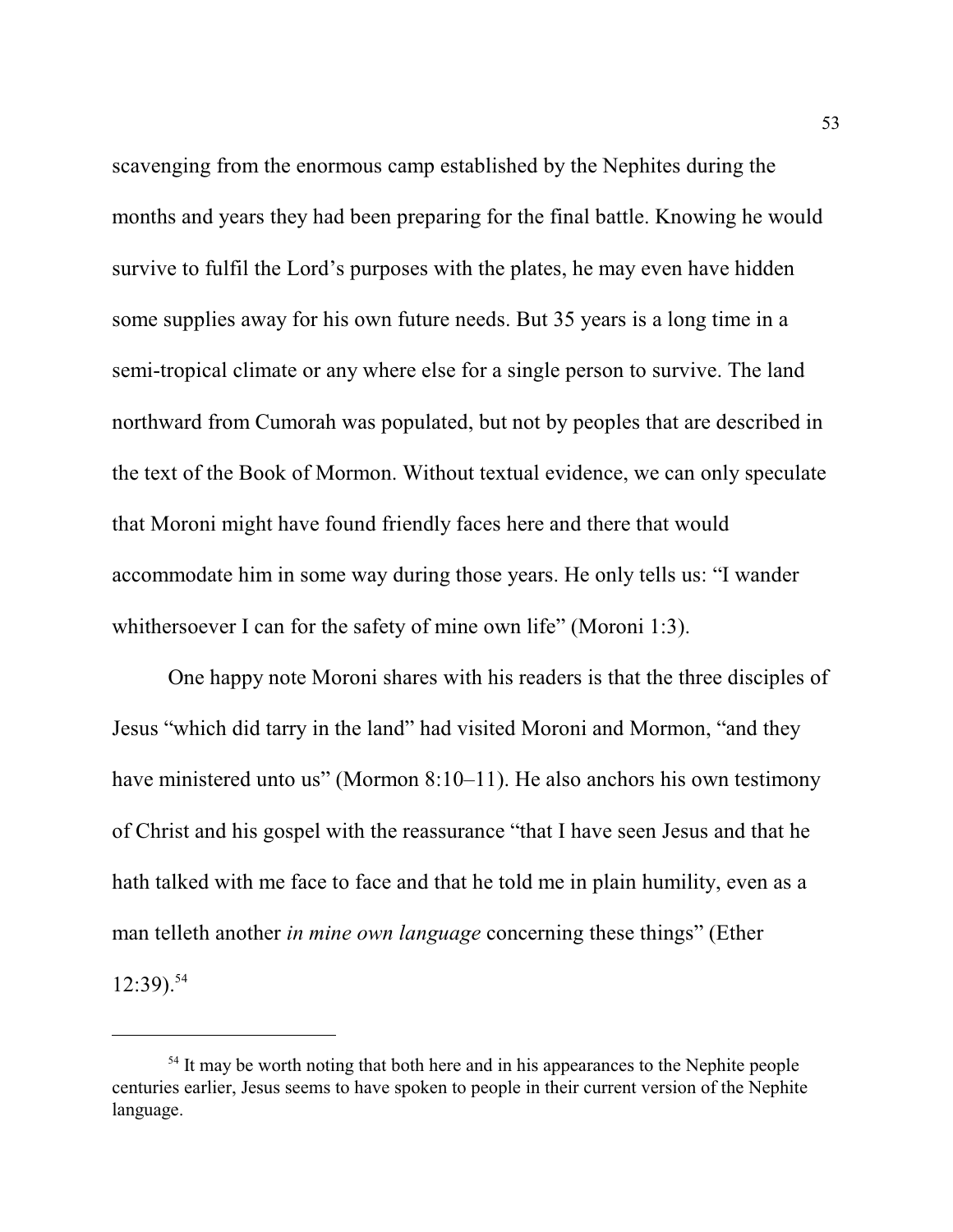But Moroni did not give Mormon's record a final burial at that time. He would survive another twenty years before taking that final step. In the meantime, he was able to produce a large number of additional metal plates and add extensively to the plates including his own abridgment of the record of Ether, his own book of Moroni, and the sealed portion containing the full account of the great vision given to the brother of Jared at the beginning of the Jaredite dispensation. We don't know whether he did find the ore needed to manufacture additional plates or if he was able to repurpose unused or lower priority leaves from the vast collection of records Mormon had buried in the hill Cumorah.

#### *The Jaredite record*

The book of Ether written by Moroni and appended to Mormon's abridgement bears witness to a much older scribal tradition among the Jaredites deriving from their own Mesopotamian origins in the time of "the great tower" and persisting successfully down to the time of Ether himself. While that scribal tradition and the sources it used do not play a central role in this paper, there was significant attention given to Ether's gold plates by the Nephite scribes that does require some mention here.

The historical background and sources of the book of Ether are much too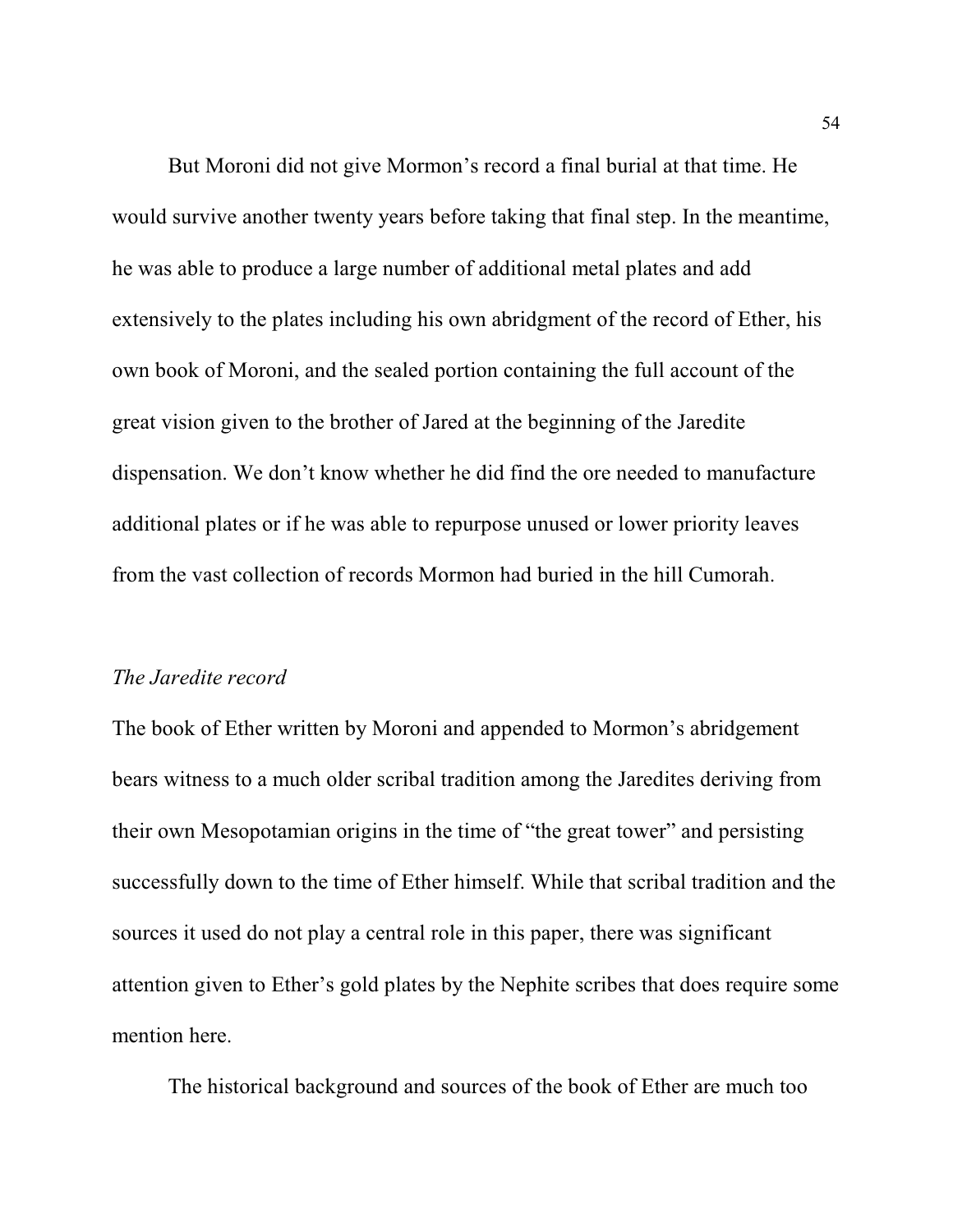complex to be reviewed in a paper about Nephite scribalism.<sup>55</sup> I agree with Welch and others who have concluded that Moroni was using Mosiah's translation of Ether's record into the Nephite language including the great vision recorded by the brother of Jared, although Moroni's language in Mosiah 28: 11–19 and Ether 3:21–4:7 is open to other interpretations. Here, as in other passages, the Nephite prophets address their readers as if they were present, looking at the records being described, in which case their intended meanings would doubtless be perfectly clear.

Given the occurrence of some Jaredite names and cultural patterns in the Nephite record, and in spite of Ether's claim that all of the Jaredites were killed in the final war, we should keep open the possibility that some of those people escaped the final cataclysm and had descendants that gradually became part of the Nephite people. If that did happen, there is no evidence in the Nephite record that they ever identified themselves as a separate people or played a significant role in the Nephite saga as reported by Mormon. 56

<sup>&</sup>lt;sup>55</sup> There are several published analyses and summaries available, but I find John W. Welch's online "Notes" on Ether 5 posted on Book of Mormon Central to be as comprehensive and reasonable as any available. https://archive.bookofmormoncentral.org/content/ether-1-5.

<sup>&</sup>lt;sup>56</sup> John Sorenson has also presented a view that sees surviving Jaredites merging with the Mulekites before their later merger with the Nephites. See John L. Sorenson, "The Mulekites," *BYU Studies Quarterly* 30, no. 3 (1990): 13–14 and *Mormon's Codex* (Provo, UT: FARMS, 2013), 228-229.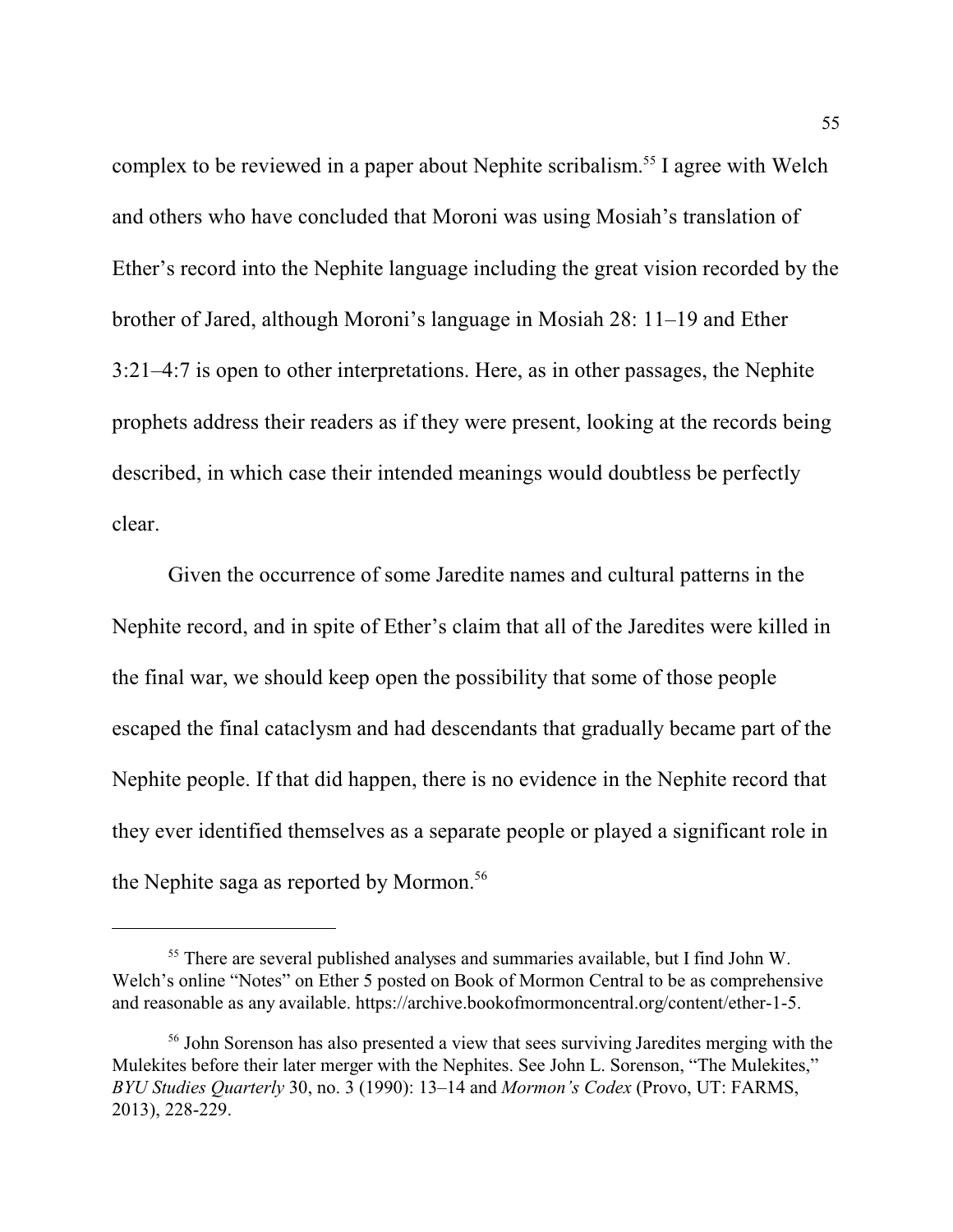But we do have Moroni's highly condensed abridgment of Ether's record as translated by Mosiah which he interspersed generously with his own commentary. Moroni also included, apparently without abridgment, Mosiah's translation of the great vision given to the brother of Jared at the very beginning of the Jaredite dispensation:

And when the Lord had said these words, the Lord shewed unto the brother of Jared all the inhabitants of the earth which had been and also all that would be. And the Lord withheld them not from his sight, even unto the ends of the earth. For the Lord had said unto him in times before that if he would believe in him that he could shew unto him all things, it should be shewn unto him. Therefore the Lord could not withhold any thing from him, for he knew that the Lord could shew him all things. And the Lord said unto him: Write these things and seal them up, and I will shew them in mine own due time unto the children of men. And it came to pass that the Lord commanded him that he should seal up the two stones which he had received and shew them not until the Lord should shew them unto the children of men. And the Lord commanded the brother of Jared to go down out of the mount from the presence of the Lord and write the things which he had seen. Ether 3:25–4:1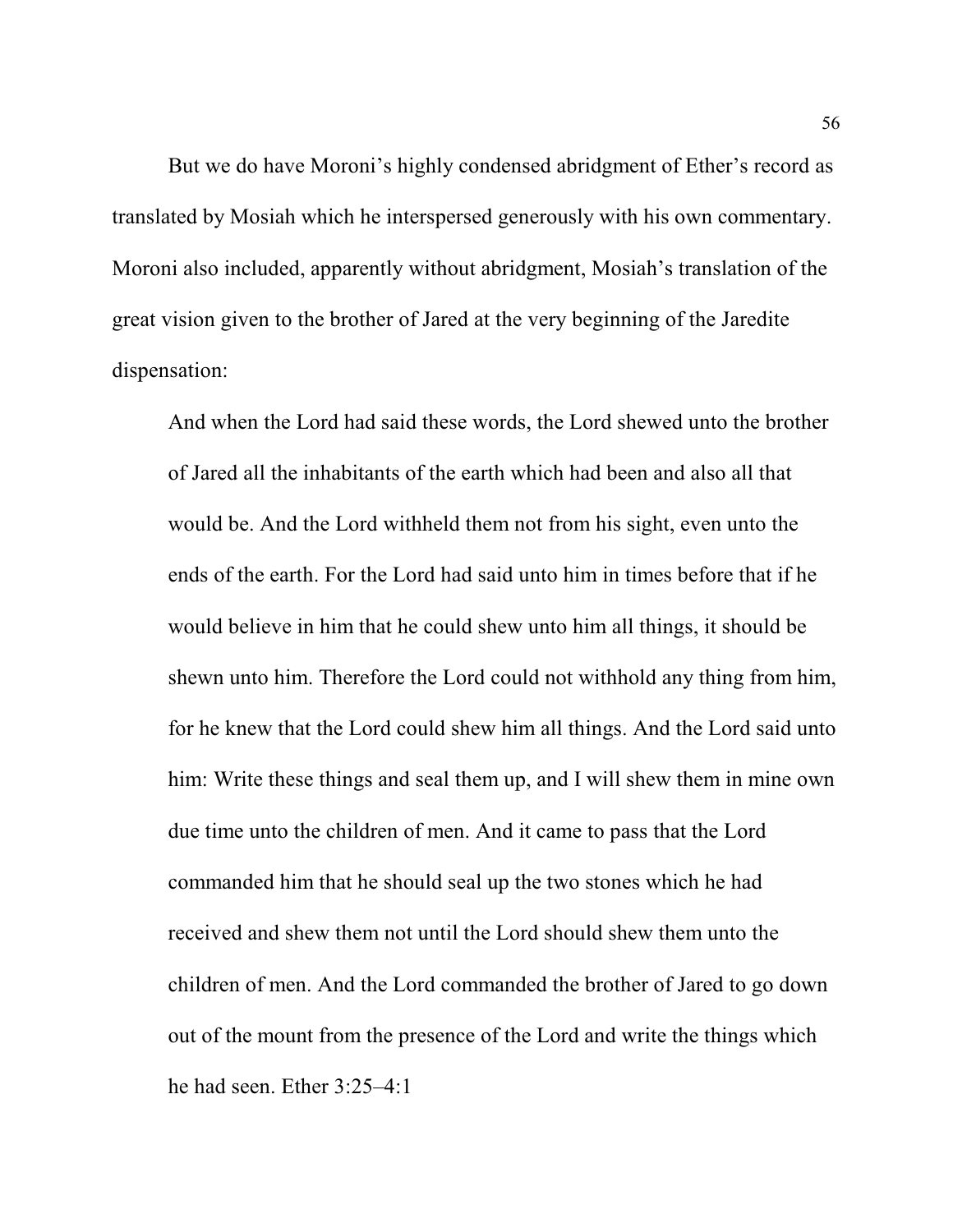Moroni goes on to explain:

Behold, I have written upon these plates the very things which the brother of Jared saw. And there never was greater things made manifest than that which was made manifest unto the brother of Jared. Wherefore the Lord hath commanded me to write them and I have wrote them. And he commanded me that I should seal them up. And he also hath commanded that I should seal up the interpretation thereof; wherefore I have sealed up the interpreters according to the commandment of the Lord. Ether 4:4–5

Presumably, that sealed portion of the plates of Mormon was manufactured by Moroni using the translation into Nephite made centuries earlier by Mosiah.

#### *Late additions*

Moroni makes it sound like the collection of brief texts included in his book of Moroni were appended near the time when he finally deposited the plates where they would be accessible to the first prophet of the last dispensation, fourteen centuries into the future. He had not planned to write any more after completing his project of "abridging the account of the people of Jared." But he still has time on his hands and has thought of "a few more things" that "may be of worth unto my brethren the Lamanites in some future day, according to the will of the Lord"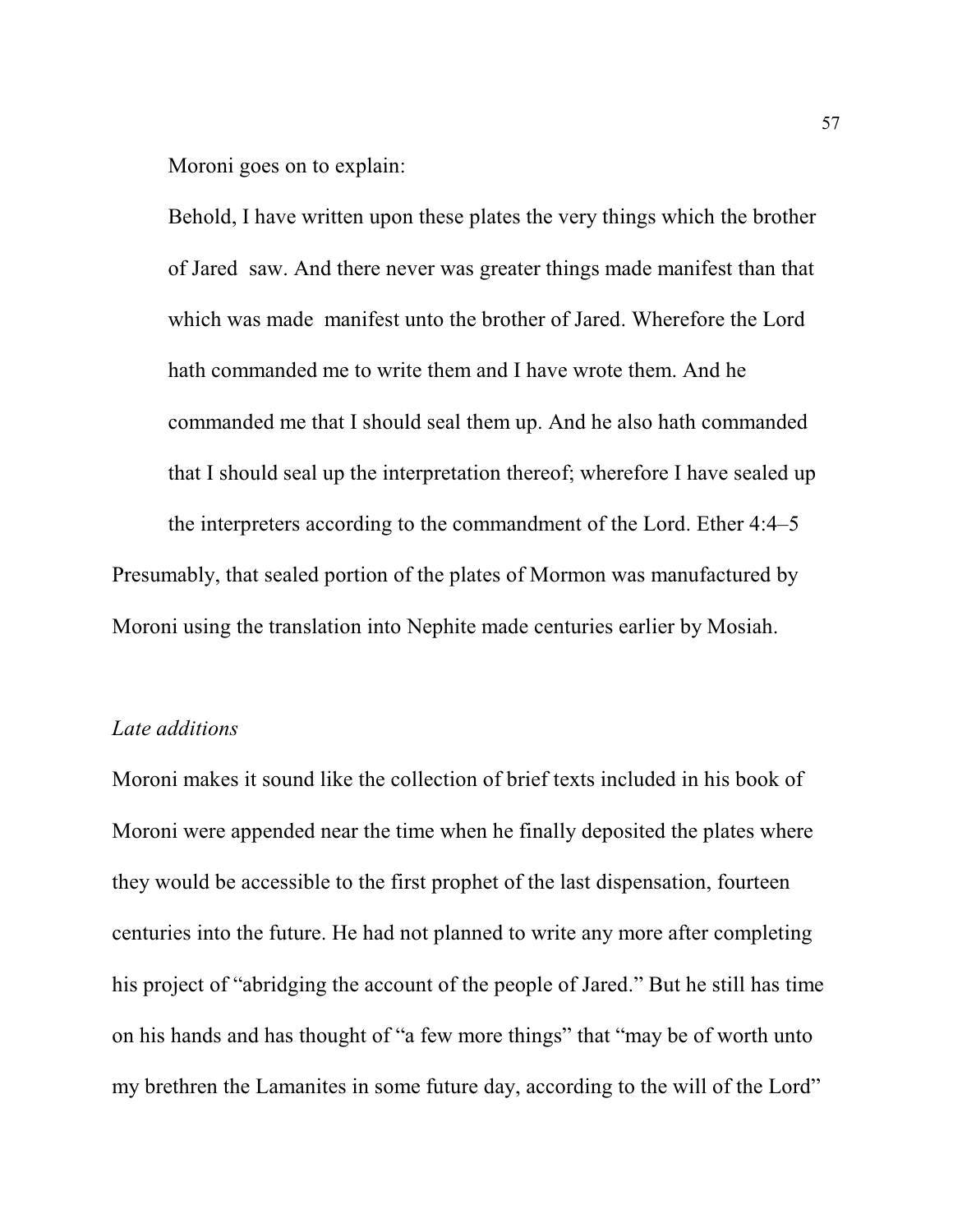(Moroni 1:1, 4).

His first additions explained certain practices and ordinances, including set wordings, as observed in the Nephite church of Christ. Collected and recorded in one place, these were incorporated into the practices of the Restoration church from its beginning.<sup>57</sup> Moroni also added a sermon and two letters he had received from his father Mormon years earlier. In these we learn that Mormon had also served as a leader and teacher in the Nephite church.<sup>58</sup> All three of these items reveal the greatness of Mormon, his deep knowledge of scripture and his grasp of human life both at the level of individuals and of the nation, and his unwavering commitment to Jesus Christ in the face of the most discouraging deterioration of Nephite and Lamanite society. Through the eyes of his son, we can better appreciate in much richer detail how Mormon stood out in his generation as one of the most accomplished of the Nephite scribes, military leaders, and prophets and church leaders.

#### *Moroni's spiritual message*

For the third time, Moroni comes to an expected end of his writing. And again, he

<sup>57</sup> Compare Moroni 1–6 with D&C 20.

<sup>58</sup> Moroni 7–9.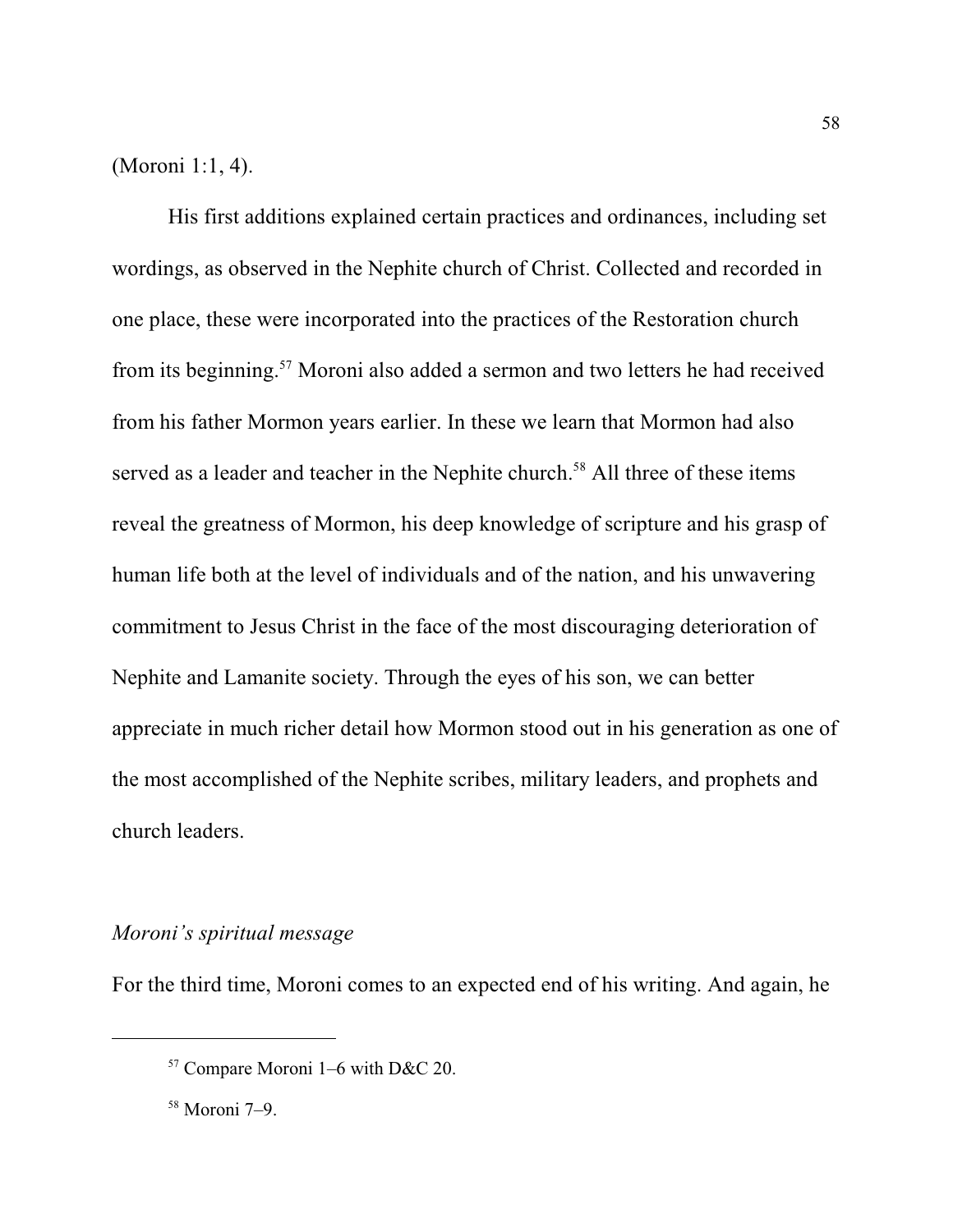pens an impassioned plea to his readers to turn to Jesus Christ and his gospel that the covenants of the Father may be fulfilled. For those who will accept his gospel and endure to the end, the Holy Ghost will fill them "with hope and perfect love" (Moroni 8:26). They will be "sanctified in Christ by the grace of God" and "become holy, without spot" (Moroni 10:33). For as Mormon had taught the believers, the whole point of the gospel and the plan of salvation is to help men and women in this world become like Jesus Christ and the Father, that they may be prepared to live with him in the next:

Wherefore, my beloved brethren, pray unto the Father with all the energy of heart that ye may be filled with this love which he hath bestowed upon all who are true followers of his Son Jesus Christ, that ye may become the sons of God, that when he shall appear, we shall be like him for we shall see him as he is—that we may have this hope, that we may be purified even as he is pure. Amen. (Moroni 7:48)

#### **Conclusions**

This paper leverages the insights of modern scholars on the scribal schools of the ancient near east to identify and track the Nephite scribal school across the ten centuries of the Nephite dispensation. Mormon tells us his abridgment only